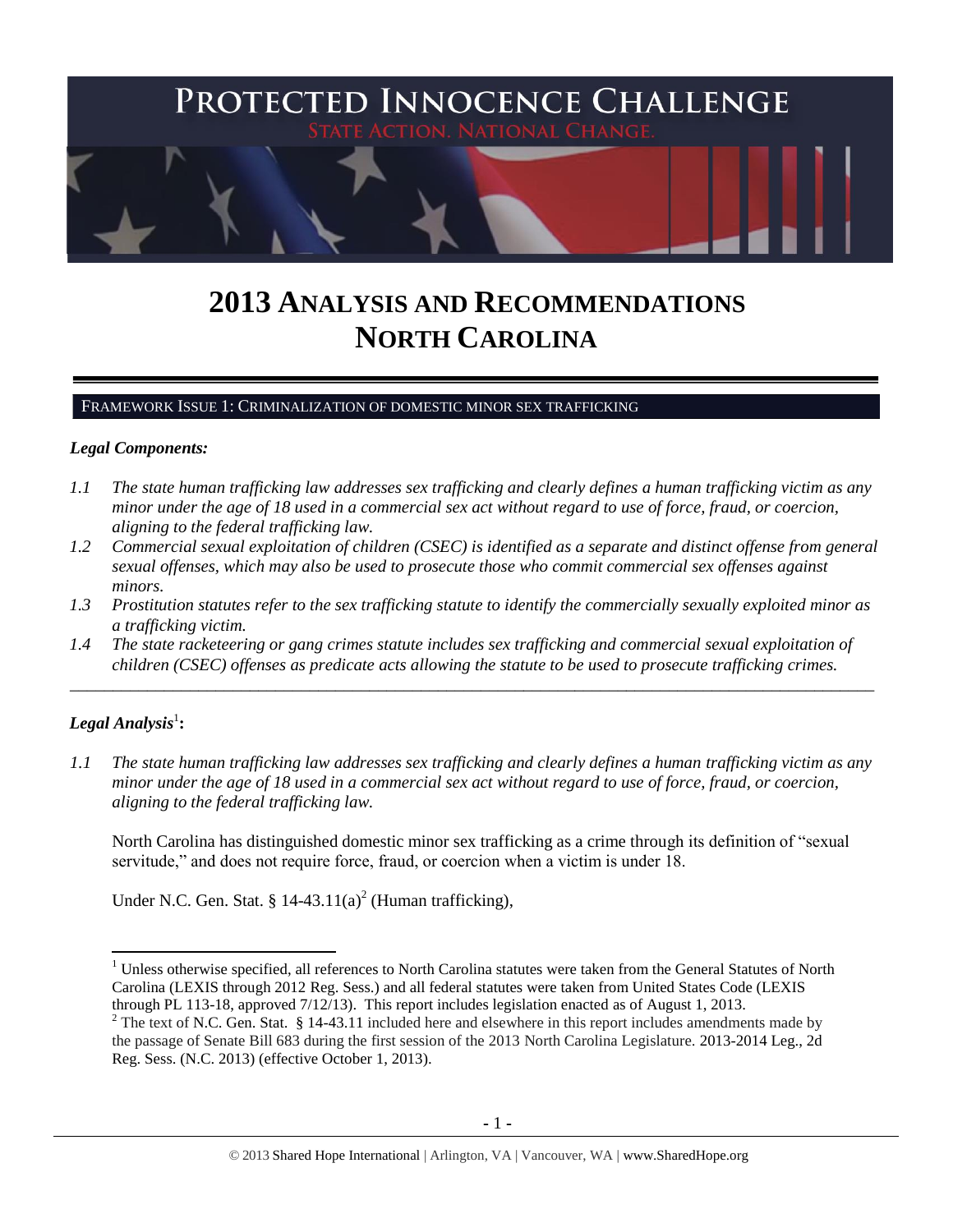A person commits the offense of human trafficking when that person

(i) knowingly or in reckless disregard of the consequences of the action recruits, entices, harbors, transports, provides, or obtains by any means another person with the intent that the other person be held in involuntary servitude or sexual servitude or

<span id="page-1-0"></span>(ii) willfully or in reckless disregard of the consequences of the action causes a minor to be held in involuntary servitude or sexual servitude.

N.C. Gen. Stat. § 14-43.13(a)<sup>3</sup> (Sexual servitude) separately criminalizes "knowingly or in reckless disregard of the consequences of the action subject[ing] or maintain[ing] another in sexual servitude." Pursuant to N.C. Gen. Stat. §  $14-43.10(a)(5)$  (Definitions), "sexual servitude" is defined to include the following:

<span id="page-1-1"></span>a. Any sexual activity as defined in G.S.  $14-190.13<sup>4</sup>$  [Definitions for certain offenses concerning minors] for which anything of value is directly or indirectly given, promised to, or received by any person, which conduct is induced or obtained by coercion or deception or which conduct is induced or obtained from a person under the age of 18 years; or

b. Any sexual activity as defined in G.S. 14-190.13 that is performed or provided by any person, which conduct is induced or obtained by coercion or deception or which conduct is induced or obtained from a person under the age of 18 years.

A violation of N.C. Gen. Stat. § 14-43.11 (Human trafficking), when the victim is an adult, is a Class F felony and carries a presumptive sentence of 13–16 months imprisonment. A violation of N.C. Gen. Stat. § 14-43.13 (Sexual servitude), when the victim is an adult, is a Class D felony and carries a presumptive sentence of 20-25 months imprisonment. If the victim of either N.C. Gen. Stat. § 14-43.11 or § 14-43.13 is a minor, the crime is a Class C felony and carries a presumptive sentence of 58–73 months imprisonment.<sup>5</sup> N.C. Gen. Stat. §§ 14-43.11(b), 14-43.13(b), 15A-1340.17(c).<sup>6</sup>

Any of the following acts:

 $\overline{\phantom{a}}$ 

c. Touching, in an act of apparent sexual stimulation or sexual abuse, of the clothed or unclothed genitals, pubic area, or buttocks of another person or the clothed or unclothed breasts of a human female.

d. An act or condition that depicts torture, physical restraint by being fettered or bound, or flagellation of or by a person clad in undergarments or in revealing or bizarre costume.

e. Excretory functions . . . .

f. The insertion of any part of a person's body, other than the male sexual organ, or of any object into another person's anus or vagina, except when done as part of a recognized medical procedure.

g. The lascivious exhibition of the genitals or pubic area of any person.

<sup>5</sup> The sentences of imprisonment provided throughout this report are based on the assumption that the defendant has no prior felony or misdemeanor convictions, and that there are no aggravating or mitigating factors. A defendant with prior felony or misdemeanor convictions may be subject to a greater minimum sentence of imprisonment pursuant to N.C. Gen. Stat. §§ 15A-1340.14, 15A-1340.21. The presence of aggravating factors, such as where the "defendant involved a person under the age of 16 in the commission of the crime," "the offense is a violation of…[human trafficking and sexual servitude]…and involved multiple victims", or "the offense is a violation of …[human trafficking and sexual servitude]…and the victim suffered serious injury as result of the offense", at least in felony convictions, may subject the defendant to an increased minimum sentence of imprisonment, while the

 $3$  The text of N.C. Gen. Stat. § 14-43.13 included here and elsewhere in this report includes amendments made by the passage of Senate Bill 683 during the first session of the 2013 North Carolina Legislature. 2013-2014 Leg., 2d Reg. Sess. (N.C. 2013) (effective October 1, 2013).

<sup>&</sup>lt;sup>4</sup> "Sexual activity" is defined in N.C. Gen. Stat. § 14-190.13(5) as

a. Masturbation, whether done alone or with another human or an animal.

b. Vaginal, anal, or oral intercourse, whether done with another human or with an animal.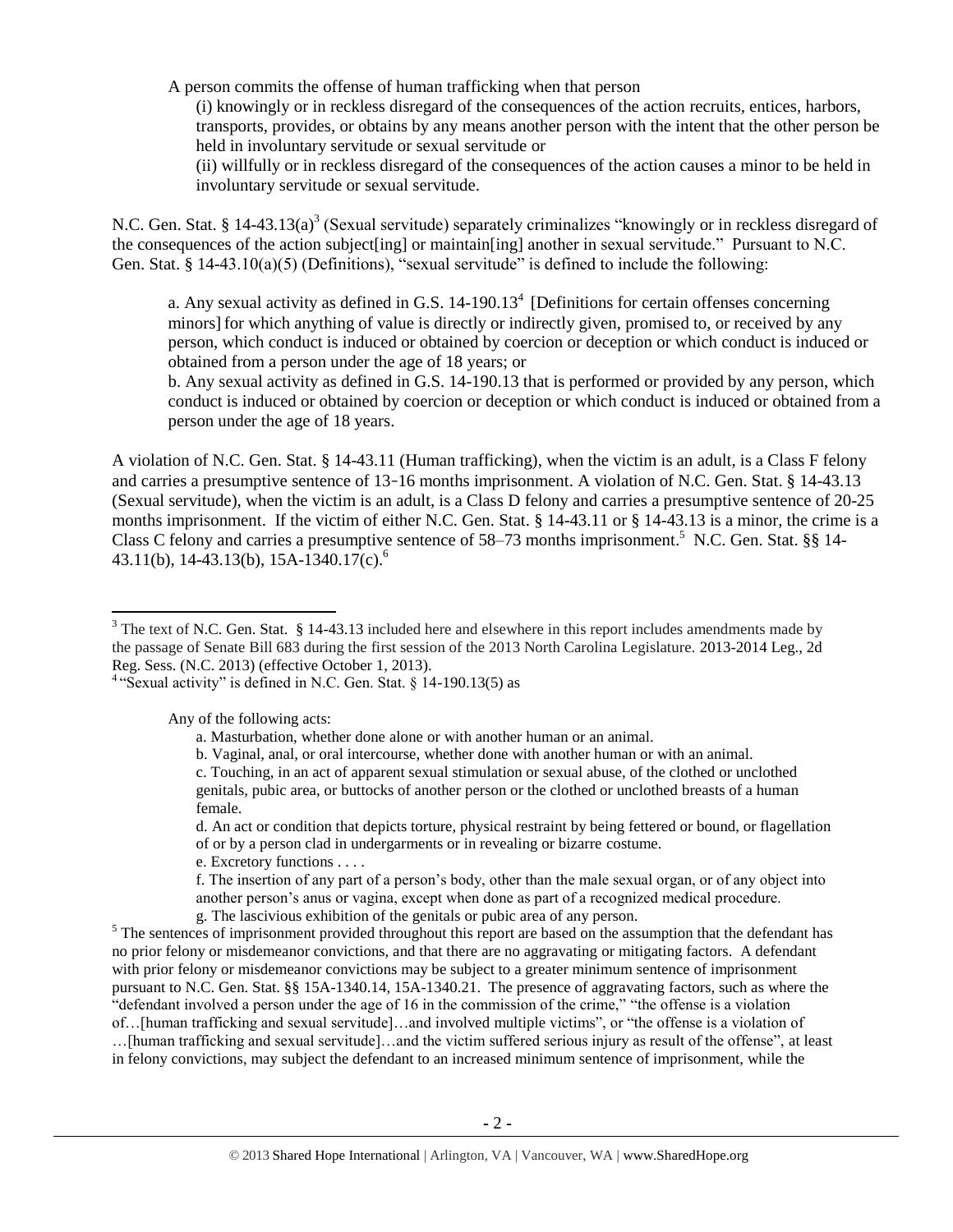Also contained in Article 10A (Human trafficking), N.C. Gen. Stat. § 14-43.14 (Unlawful sale, surrender, or purchase of a minor) makes it a crime when a person,

acting with willful or reckless disregard for the life or safety of a minor, participates in any of the following: the acceptance, solicitation, offer, payment, or transfer of any compensation, in money, property, or other thing of value, at any time, by any person in connection with the unlawful acquisition or transfer of the physical custody of a minor, except as ordered by the court.<sup>7</sup>

Violation of this provision is a Class F felony, which carries a presumptive sentence of 13–16 months imprisonment and a minimum fine of \$5,000, and "[f]or each subsequent violation, a person is guilty of a Class F felony and shall pay a minimum fine of ten thousand dollars (\$10,000)." N.C. Gen. Stat. §§ 14- 43.12(b), 15A 1340.17(c). This offense does not specify the sale, surrender or purchase of a minor for the purpose of engaging the minor in commercial sexual activity, however, pursuant to § 14-43.14(d), "A violation of this section is a lesser included offense of G.S. 14-43.11 [Human trafficking]," which includes trafficking for sexual servitude, indicating the intent that this offense could apply in cases involving sex trafficking of minors. Additionally, N.C. Gen. Stat. § 14-43.14(e) states,

When a person is convicted of a violation of this section, the sentencing court shall consider whether the person is a danger to the community and whether requiring the person to register as a sex offender pursuant to Article 27A of this Chapter would further the purposes of that Article as stated in G.S. 14-208.5. If the sentencing court rules that the person is a danger to the community and that the person shall register, then an order shall be entered requiring the person to register.

*1.2 Commercial sexual exploitation of children (CSEC) is identified as a separate and distinct offense from general sexual offenses, which may also be used to prosecute those who commit commercial sex offenses against minors.*

Several laws treat CSEC separately from non-commercial sex offenses.

 $\overline{\phantom{a}}$ 

<span id="page-2-0"></span>1. N.C. Gen. Stat. § 14-205.1<sup>8</sup> (Solicitation of prostitution) states that "any person who solicits another for the purpose of prostitution is guilty of a Class 1 misdemeanor for a first offense and a Class H felony for a second subsequent offense." Additionally, "any person 18 years of age or older who willfully solicits a

presence of mitigating factors may decrease the sentencing range applicable to a defendant. N.C. Gen. Stat. §§ 15A-1340.16(d)(13), (19a), (19b), (e).

 $6$  Pursuant to N.C. Gen. Stat. § 15A-1340.17(f), "[u]nless provided otherwise in a statute establishing a punishment for a specific crime, for offenders sentenced for a Class B1 through E felony that is a reportable conviction subject to the registration requirement of Article 27A of Chapter 14 of the General Statutes, the maximum term of imprisonment shall be equal to the sum of the minimum term of imprisonment and twenty percent (20%) of the minimum term of imprisonment, rounded to the next highest month, plus 60 additional months."

The text of N.C. Gen. Stat. § 15A-1340.17 included here and elsewhere in this report includes amendments made by the passage of House Bill 92 during the first session of the 2013 North Carolina Legislature. 2013-2014 Leg., 2d Reg. Sess. (N.C. 2013) (effective July 26, 2013).

<sup>&</sup>lt;sup>7</sup> N.C. Gen. Stat. § 14-43.14(a) further provides, "This section does not apply to actions that are ordered by a court, authorized by statute, or otherwise lawful."

 $8$  The text of N.C. Gen. Stat. § 14-205.1 included here and elsewhere in this report includes amendments made by the passage of Senate Bill 683 during the first session of the 2013 North Carolina Legislature. 2013-2014 Leg., 2d Reg. Sess. (N.C. 2013) (effective October 1, 2013).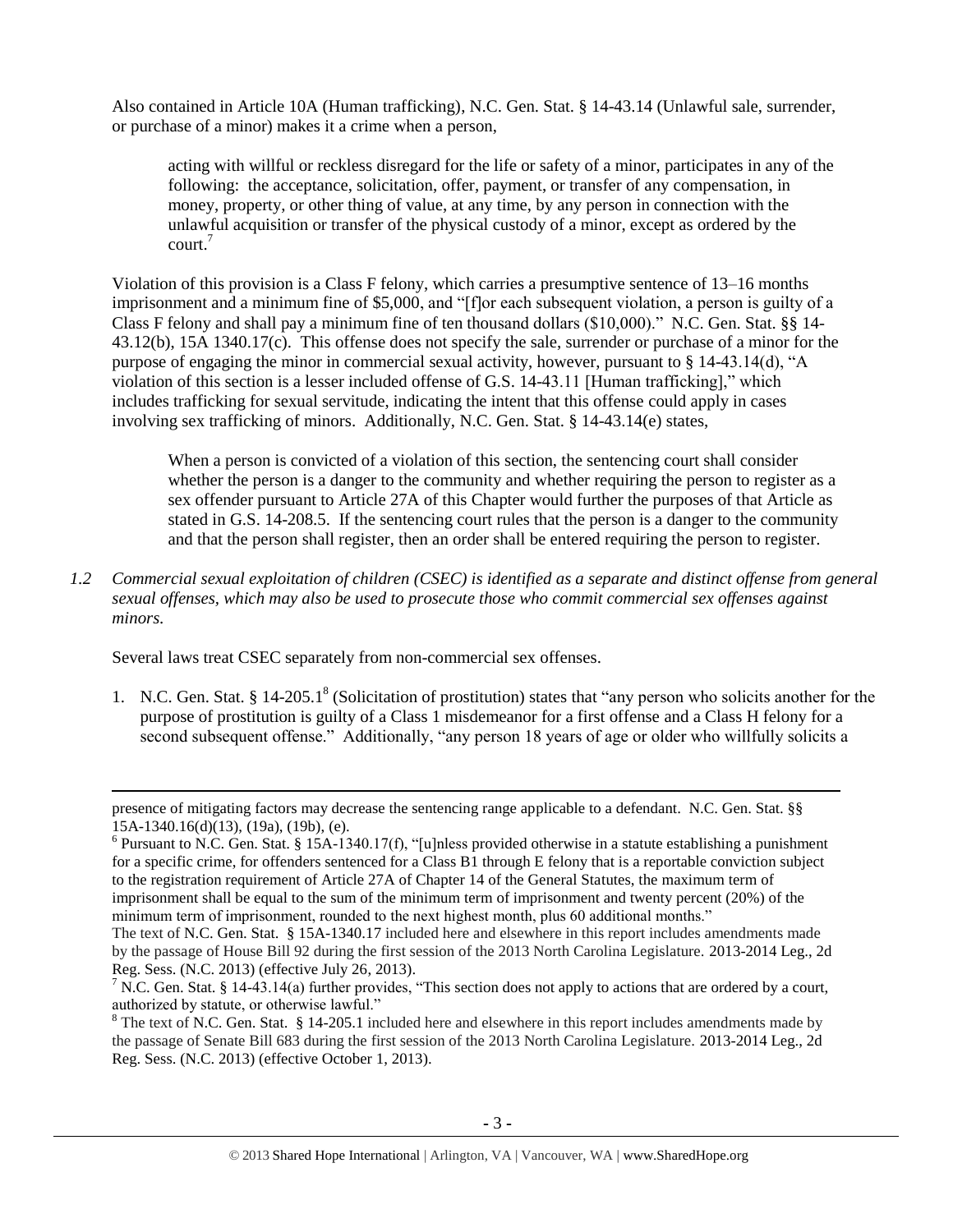minor for the purpose of prostitution is guilty of a Class G felony." N.C. Gen. Stat.  $\S 14{\text -}203(5)^1$ (Definitions) defines "prostitution" as

<span id="page-3-1"></span><span id="page-3-0"></span>The performance of, offer of, or agreement to perform vaginal intercourse, any sexual act<sup>9</sup> as defined in G.S. 14–27.1, or any sexual contact<sup>10</sup> as defined in G.S. 14–27.1, for the purpose of sexual arousal or gratification for any money or other consideration.

A Class 1 misdemeanor is punishable by 1–45 days imprisonment. N.C. Gen. Stat. §§ 14-205.1, 15A- $1340.23(c)(2)$ . A Class H felony is punishable by a presumptive sentence of 5–6 months imprisonment and a Class G felony is punishable by a presumptive sentence of 10–13 months imprisonment. N.C. Gen. Stat. §§ 14-205.1, 15A-1340.17(c).

2. N.C. Gen. Stat.  $§14-205.2<sup>11</sup>$  (Patronizing a prostitute) provides that

(a) Any person who willfully performs any of the following acts with a person not his or her spouse commits the offense of patronizing a prostitute:

<span id="page-3-2"></span>(1) Engages in vaginal intercourse, any sexual act<sup>12</sup> as defined in G.S. 14–27.1, or any sexual contact<sup>13</sup> as defined in G.S. 14–27.1, for the purpose of sexual arousal or gratification with a prostitute.

(2) Enters or remains in a place of prostitution with intent to engage in vaginal intercourse, any sexual act as defined in G.S.14–27.1, or any sexual contact as defined in G.S. 14–27.1, for the purpose of sexual arousal or gratification.

A violation of N.C. Gen. Stat. § 14-205.2 is a Class F felony "if the defendant is 18 years of age or older and the prostitute is a minor." A Class F felony is punishable by a presumptive sentence of 13– 16 months imprisonment. N.C. Gen. Stat. §§ 14-205.2, 15A-1340.17(c).

3. N.C. Gen. Stat.  $§14-205.3^{14}$  (Promoting prostitution) states that

(b) Any person who willfully performs any of the following acts commits the offense of promoting prostitution of a minor or mentally disabled person:

<span id="page-3-4"></span><span id="page-3-3"></span>(1) Advances prostitution as defined in G.S.  $14-203$ ,<sup>15</sup> where a minor or severely or profoundly mentally disabled person engaged in prostitution, or any person engaged in

 $\overline{a}$ 

<sup>9</sup> N.C. Gen. Stat. § 14-27.1(4) (Definitions) defines "sexual act" to include "cunnilingus, fellatio, analingus, or anal intercourse, but does not include vaginal intercourse. Sexual act also means the penetration, however slight, by any object into the genital or anal opening of another person's body: provided that it shall be an affirmative defense that the penetration was for accepted medical purposes."

 $10$  N.C. Gen. Stat. § 14-27.1(5) (Definitions) defines "sexual contact" to mean

<sup>(</sup>i) touching the sexual organ, anus, breast, groin, or buttocks of any person,

<sup>(</sup>ii) a person touching another person with their own sexual organ, anus, breast, groin, or buttocks, or

<sup>(</sup>iii) a person ejaculating, emitting, or placing semen, urine, or feces upon any part of another person.  $11$  The text of N.C. Gen. Stat. § 14-205.2 included here and elsewhere in this report includes amendments made by the passage of Senate Bill 683 during the first session of the 2013 North Carolina Legislature. 2013-2014 Leg., 2d

Reg. Sess. (N.C. 2013) (effective October 1, 2013).

<sup>12</sup> *See supra* note [9.](#page-3-0)

<sup>13</sup> *See supra* note [10.](#page-3-1)

<sup>&</sup>lt;sup>14</sup> The text of N.C. Gen. Stat. § 14-205.3 included here and elsewhere in this report includes amendments made by the passage of Senate Bill 683 during the first session of the 2013 North Carolina Legislature. 2013-2014 Leg., 2d Reg. Sess. (N.C. 2013) (effective October 1, 2013).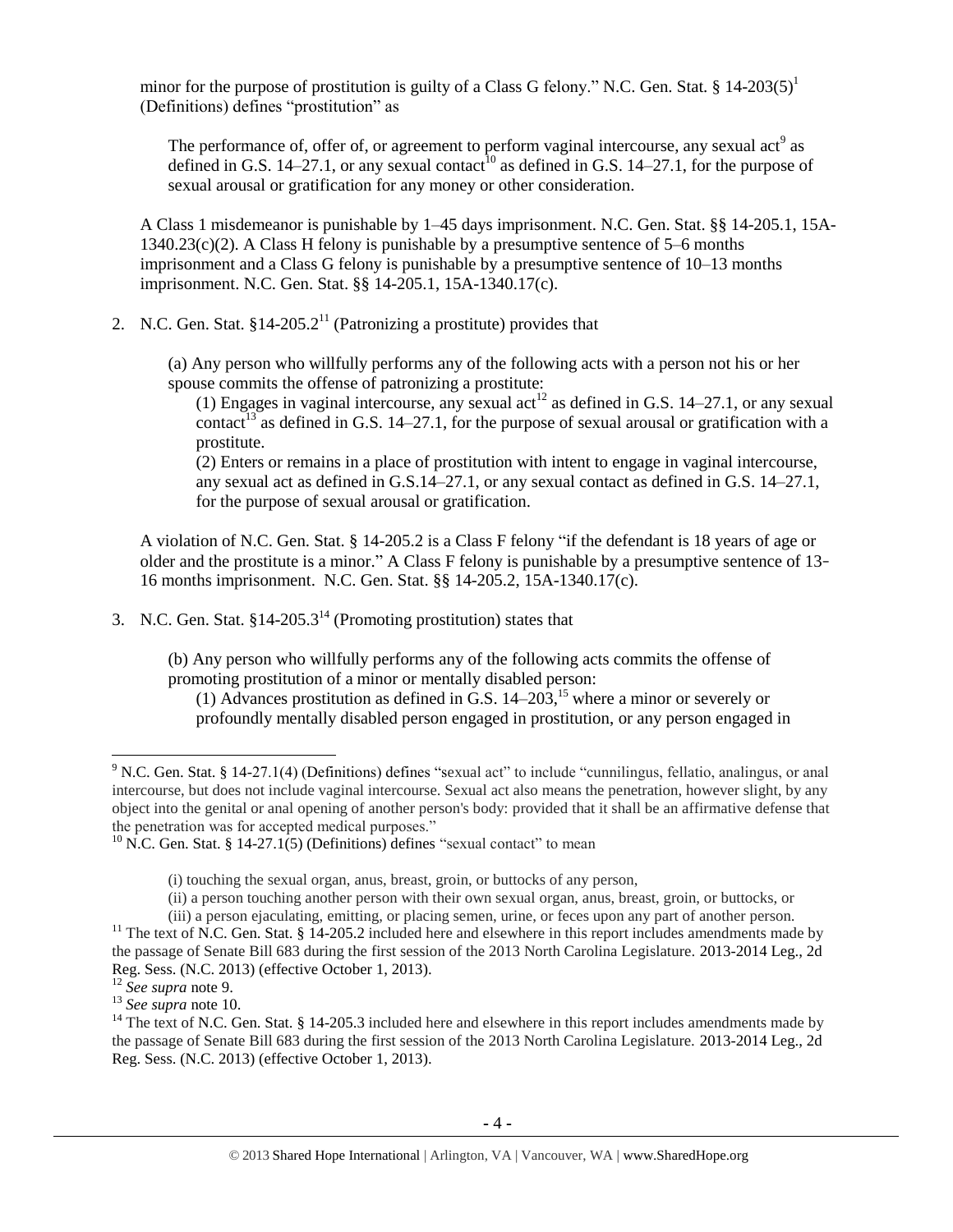prostitution in the place of prostitution is a minor or is severely or profoundly mentally disabled at the time of the offense.

(2) Profits from prostitution by any means where the prostitute is a minor or is severely or profoundly mentally disabled at the time of the offense.

(3) Confines a minor or a severely or profoundly mentally disabled person against the person's will by the infliction or threat of imminent infliction of great bodily harm, permanent disability, or disfigurement or by administering to the minor or severely or profoundly mentally disabled person, without the person's consent or by threat or deception and for other than medical purposes, any alcoholic intoxicant or a drug as defined in Article 5 of Chapter 90 of the General Statutes (North Carolina Controlled Substances Act) and does any of the following:

a. Compels the minor or severely or profoundly mentally disabled person to engage in prostitution.

b. Arranges a situation in which the minor or severely or profoundly mentally disabled person may practice prostitution.

c. Profits from prostitution by the minor or severely or profoundly mentally disabled person.

Generally, a violation of N.C. Gen. Stat.  $\S 14-205.3(b)(1)$  or (2) is a class D felony which is punishable by a presumptive sentence of 20–25 months imprisonment. However, a violation of N.C. Gen. Stat. §14-205.2(b)(3) is a Class C felony and carries a presumptive sentence of 58–73 months imprisonment. N.C. Gen. Stat. §§ 14-205.3(c), (d), 15A-1340.17(c).

4. N.C. Gen. Stat. § 14-190.16(a) (First degree sexual exploitation of a minor) makes it an offense if a person, while "knowing the character or content of the material or performance,"

(1) Uses, employs, induces, coerces, encourages, or facilitates a minor to engage in or assist others to engage in sexual activity for a live performance or for the purpose of producing material that contains a visual representation depicting this activity; or

(2) Permits a minor under his custody or control to engage in sexual activity for a live performance or for the purpose of producing material that contains a visual representation depicting this activity; or

<sup>15</sup> N.C. Gen. Stat. § 14-203(1) (Definitions) defines "advancing prostitution" to include

a. Soliciting for a prostitute by performing any of the following acts when acting as other than a prostitute or a patron of a prostitute:

1. Soliciting another for the purpose of prostitution.

 $\overline{\phantom{a}}$ 

- 2. Arranging or offering to arrange a meeting of persons for the purpose of prostitution.
- 3. Directing another to a place knowing the direction is for the purpose of prostitution.

4. Using the Internet, including any social media Web site, to solicit another for the purpose of prostitution.

b. Keeping a place of prostitution by controlling or exercising control over the use of any place that could offer seclusion or shelter for the practice of prostitution and performing any of the following acts when acting as other than a prostitute or a patron of a prostitute:

1. Knowingly granting or permitting the use of the place for the purpose of prostitution.

2. Granting or permitting the use of the place under circumstances from which the person should reasonably know that the place is used or is to be used for purposes of prostitution.

3. Permitting the continued use of the place after becoming aware of facts or circumstances from which the person

should know that the place is being used for the purpose of prostitution.

The text of N.C. Gen. Stat. § 14-203 included here and elsewhere in this report includes amendments made by the passage of Senate Bill 683 during the first session of the 2013 North Carolina Legislature. 2013-2014 Leg., 2d Reg. Sess. (N.C. 2013) (effective October 1, 2013).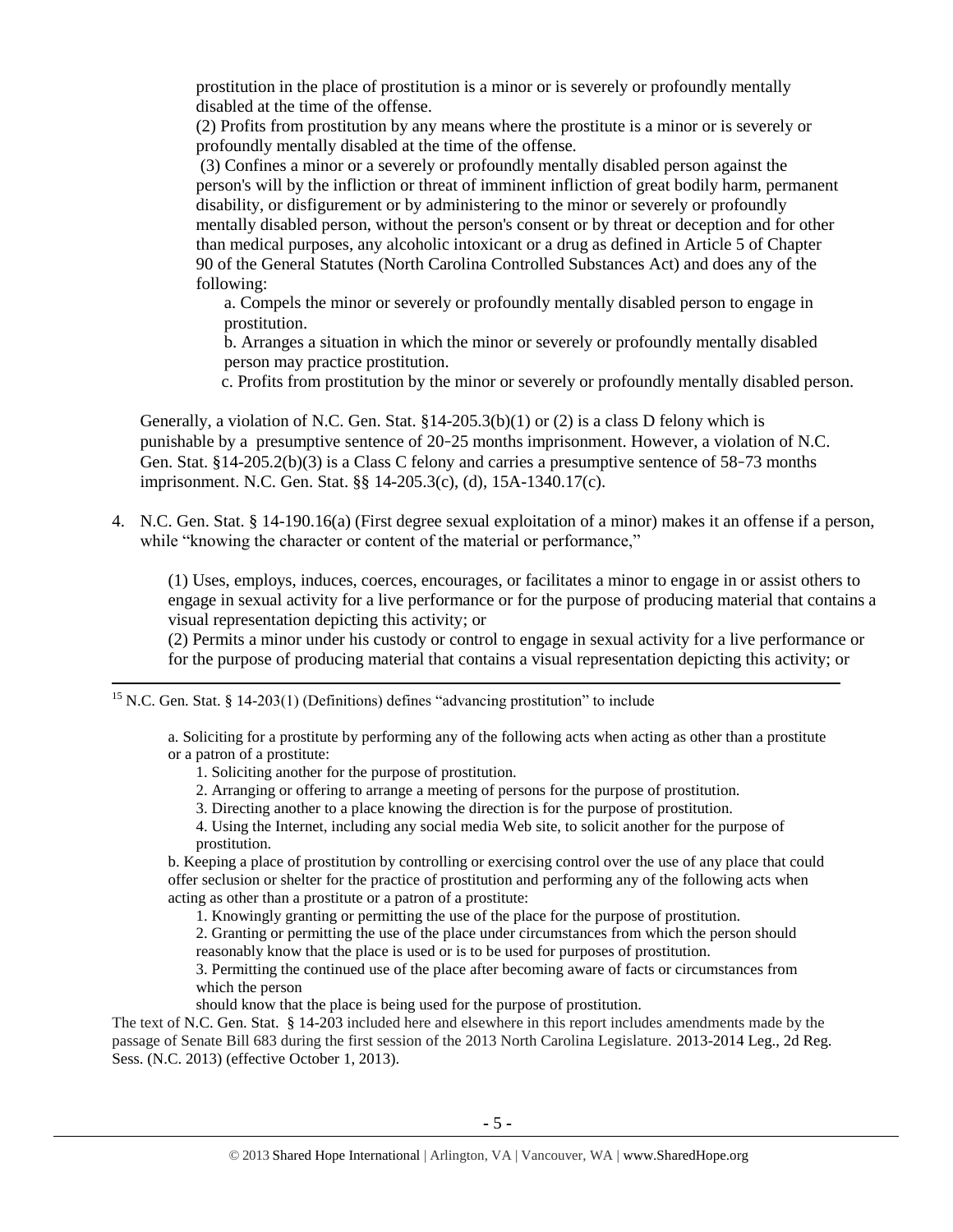(3) Transports or finances the transportation of a minor through or across this State with the intent that the minor engage in sexual activity for a live performance or for the purpose of producing material that contains a visual representation depicting this activity; or

(4) Records, photographs, films, develops, or duplicates for sale or pecuniary gain material that contains a visual representation depicting a minor engaged in sexual activity.

First degree sexual exploitation of a minor is a Class C felony, which carries a sentence of 58–73 months imprisonment. N.C. Gen. Stat. §§ 14-190.16(d), 15A-1340.17(c).

5. N.C. Gen. Stat. § 14-190.17 (Second degree sexual exploitation of a minor) makes it an offense if a person, "knowing the character or content of the material,"

(1) Records, photographs, films, develops, or duplicates material that contains a visual representation of a minor engaged in sexual activity; or

(2) Distributes, transports, exhibits, receives, sells, purchases, exchanges, or solicits material that contains a visual representation of a minor engaged in sexual activity.

Second degree sexual exploitation of a minor is a Class E felony, which carries a sentence of 20–25 months imprisonment. N.C. Gen. Stat. §§ 14-190.17(d), 15A-1340.17(c).

6. N.C. Gen. Stat. § 14-190.6 (Employing or permitting minor to assist in offense under Article) makes it a crime if any person 18 or older "intentionally, in any manner, hires, employs, uses or permits any minor under the age of 16 years to do or assist in doing any act or thing constituting an offense under this Article [Offenses against Public Morality and Decency] and involving any material, act or thing he knows or reasonably should know to be obscene within the meaning of G.S. 14-190.1 [Obscene literature and exhibitions] . . . . "<sup>16</sup> A violation of N.C. Gen. Stat. § 14-190.6 is a Class I felony, which carries a presumptive sentence of 4–6 months imprisonment. N.C. Gen. Stat. §§ 14-190.6, 15A-1340.17(c).

Certain non-commercial sexual offenses against children also may be applicable in cases of commercial sexual exploitation of a child. These include the following statutes:

1. N.C. Gen. Stat. § 14-39(a) (Kidnapping) states in part,

 $\overline{\phantom{a}}$ 

(a) Any person who shall unlawfully confine, restrain, or remove from one place to another, any other person 16 years of age or over without the consent of such person, or any other person under the age of 16 years without the consent of a parent or legal custodian of such person, shall be guilty of kidnapping if such confinement, restraint or removal is for the purpose of:

. . . . (5) Trafficking another person with the intent that the other person be held in involuntary servitude or sexual servitude in violation of G.S. 14-43.11 [Human trafficking].

(6) Subjecting or maintaining such other person for sexual servitude in violation of G.S. 14-43.13 [Sexual servitude].

<sup>&</sup>lt;sup>16</sup> Material is "obscene" if all of the following apply: "(1) The material depicts or describes in a patently offensive way sexual conduct specifically defined by subsection (c) of this section; and (2) The average person applying contemporary community standards relating to the depiction or description of sexual matters would find that the material taken as a whole appeals to the prurient interest in sex; and (3) The material lacks serious literary, artistic, political, or scientific value; and (4) The material as used is not protected or privileged under the Constitution of the United States or the Constitution of North Carolina." N.C. Gen. Stat. §14-190.1(b).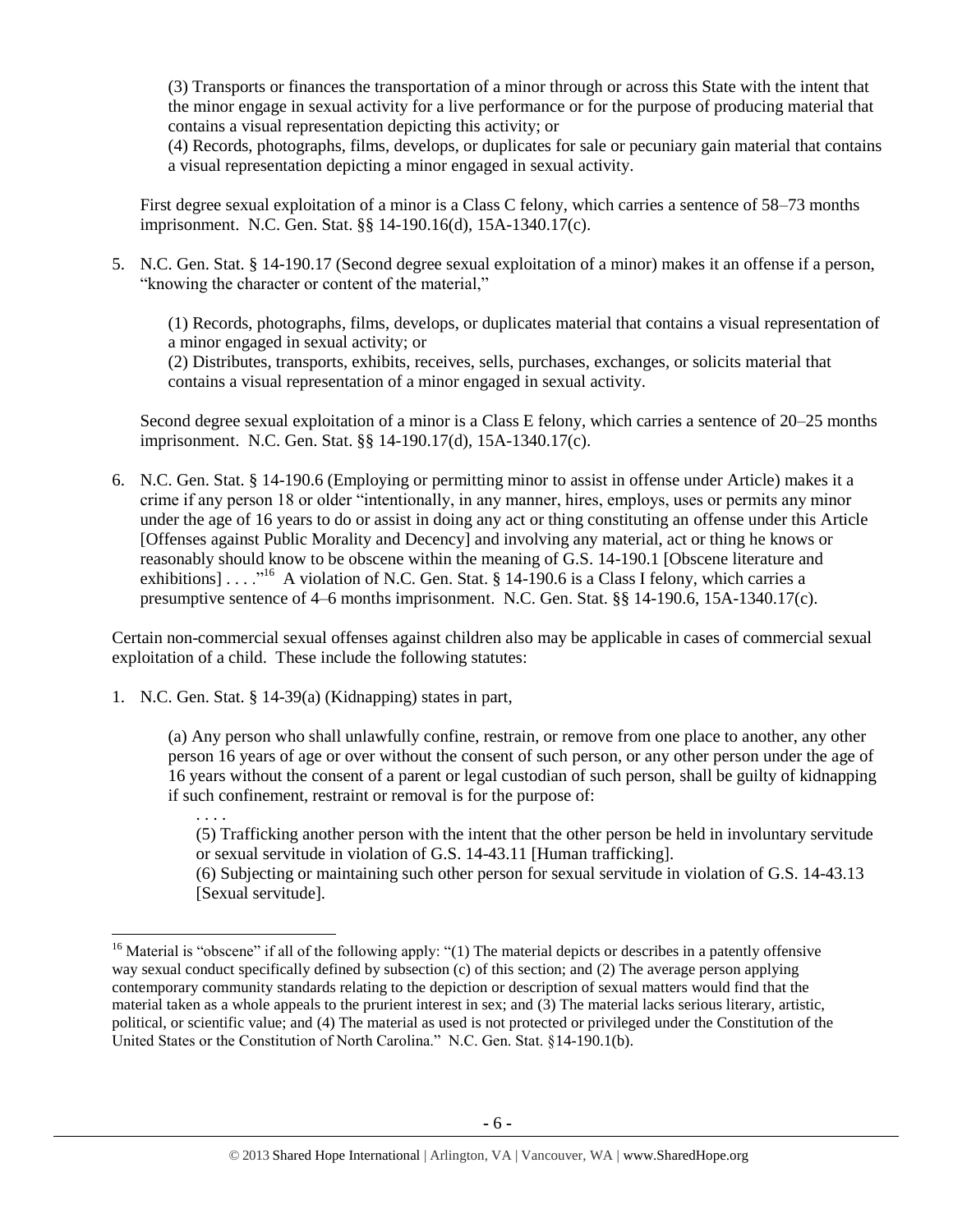Kidnapping is a Class C felony where "the person kidnapped either was not released by the defendant in a safe place or had been seriously injured or sexually assaulted," which carries a presumptive sentence of 58– 73 months imprisonment. N.C. Gen. Stat. §§ 14-39(b), 15A-1340.17(c). Where "the person kidnapped was released in a safe place by the defendant and had not been seriously injured or sexually assaulted, the offense is kidnapping in the second degree and is punishable as a Class E felony," which carries a presumptive sentence of 20–25 months imprisonment. N.C. Gen. Stat. §§ 14-39(b), 15A-1340.17(c).

2. N.C. Gen. Stat. § 14-202.3(a) (Solicitation of child by computer or certain other electronic devices to commit an unlawful sex act) criminalizes the solicitation of a child by a computer by stating,

A person is guilty of solicitation of a child by a computer if the person is 16 years of age or older and the person knowingly, with the intent to commit an unlawful sex act, entices, advises, coerces, orders, or commands, by means of a computer or any other device capable of electronic data storage or transmission, a child who is less than 16 years of age and at least five years younger than the defendant, or a person the defendant believes to be a child who is less than 16 years of age and who the defendant believes to be at least five years younger than the defendant, to meet with the defendant or any other person for the purpose of committing an unlawful sex act. . . .

Violation of N.C. Gen. Stat. § 14-202.3 is generally a Class H felony, which carries a presumptive sentence of 5–6 months imprisonment; however, if the defendant actually appears at the intended meeting location, the violation is a Class G felony carrying a presumptive sentence of 10–13 months imprisonment. N.C. Gen. Stat. §§ 14-202.3(c), 15A-1340.17(c).

- 3. N.C. Gen. Stat. § 14-27.2(a) (First-degree rape) states in part, "(a) A person is guilty of rape in the first degree if the person engages in vaginal intercourse: (1) With a victim who is a child under the age of 13 years and the defendant is at least 12 years old and is at least four years older than the victim; . . . ." A violation of N.C. Gen. Stat. § 14-27.2 is a Class B1 felony carrying a presumptive sentence of 192–240 months imprisonment. N.C. Gen. Stat. §§ 14-27.2(b), 15A-1340.17(c).
- 4. N.C. Gen. Stat. § 14-27.2A(a) (Rape of a child; adult offender) makes it illegal for an adult to "engage[] in vaginal intercourse with a victim who is a child under the age of 13 years." Violation of N.C. Gen. Stat. § 14-27.2A is a Class B1 felony, subject to a penalty enhancement that requires the defendant to receive a minimum sentence of 300 months imprisonment and be enrolled in satellite-based monitoring for life following release from prison. N.C. Gen. Stat. § 14-27.2A(b). In addition, the court may sentence the defendant up to life imprisonment without parole if it finds that "the nature of the offense and the harm inflicted are of such brutality, duration, severity, degree, or scope beyond that normally committed in such crimes, or considered in basic aggravation of these crimes, so as to require a sentence to active punishment in excess of that authorized pursuant to G.S. 15A-1340.17." N.C. Gen. Stat. § 14-27.2A(c).<sup>17</sup>

 $\overline{\phantom{a}}$ 

<sup>&</sup>lt;sup>17</sup> N.C. Gen. Stat. § 14-27.2A(c) states in full, "Notwithstanding the provisions of Article 81B of Chapter 15A of the General Statutes, the court may sentence the defendant to active punishment for a term of months greater than that authorized pursuant to G.S. 15A-1340.17, up to and including life imprisonment without parole, if the court finds that the nature of the offense and the harm inflicted are of such brutality, duration, severity, degree, or scope beyond that normally committed in such crimes, or considered in basic aggravation of these crimes, so as to require a sentence to active punishment in excess of that authorized pursuant to G.S. 15A-1340.17. If the court sentences the defendant pursuant to this subsection, it shall make findings of fact supporting its decision, to include matters it considered as egregious aggravation. Egregious aggravation can include further consideration of existing aggravating factors where the conduct of the defendant falls outside the heartland of cases even the aggravating factors were designed to cover. Egregious aggravation may also be considered based on the extraordinarily young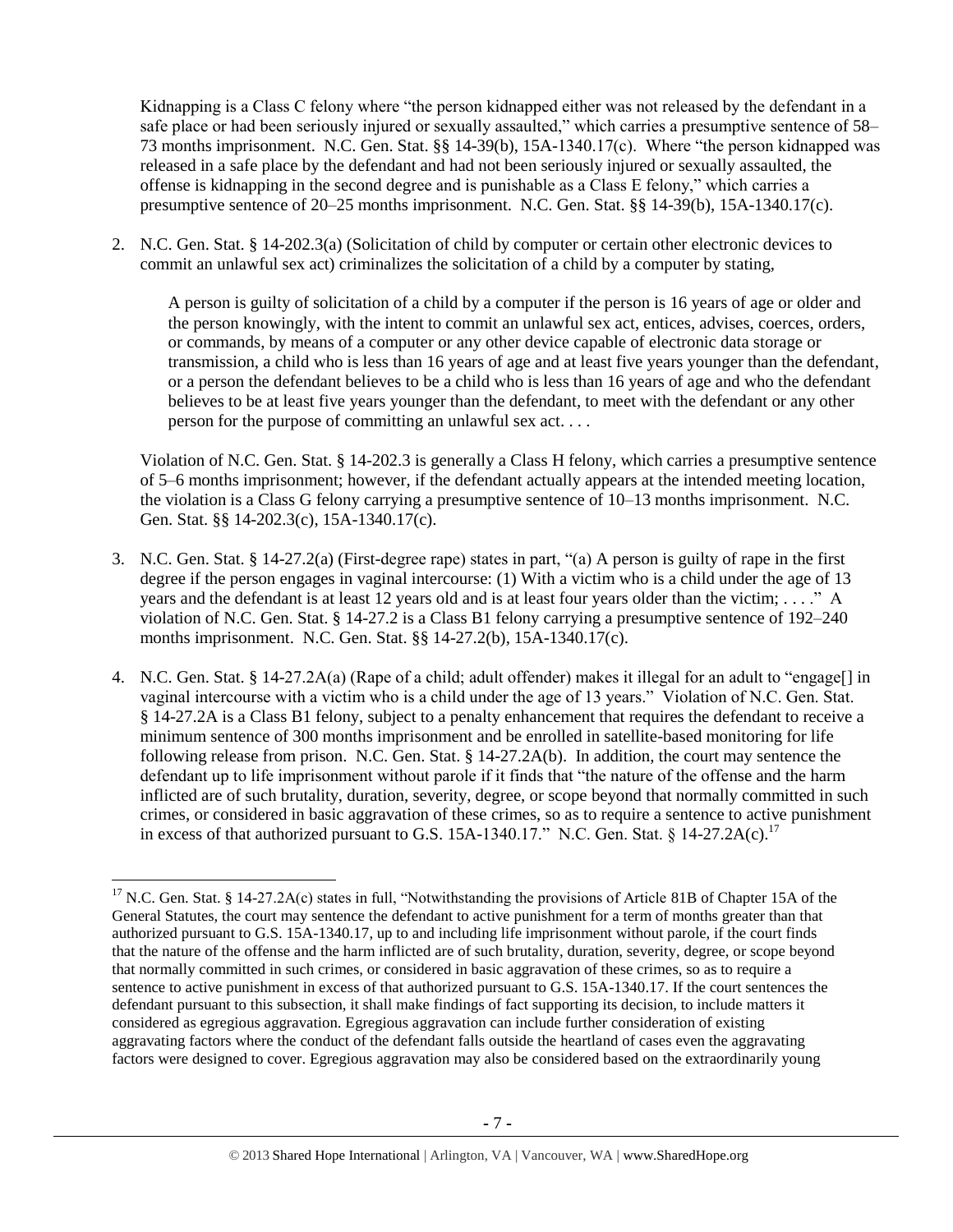- 5. N.C. Gen. Stat. § 14-27.4 (First-degree sexual offense) makes it illegal, among other things, for a person who is at least 12 and at least four years older than the victim to engage in a sexual act with a child under 13. N.C. Gen. Stat. § 14-27.4(a)(1). Violation of N.C. Gen. Stat. § 14-27.4 is a Class B1 felony carrying a presumptive sentence of 192–240 months imprisonment. N.C. Gen. Stat. §§ 14-27.4(b), 15A-1340.17(c).
- 6. N.C. Gen. Stat. § 14-27.4A(a) (Sexual offense with a child; adult offender) makes it illegal for an adult to engage in a sexual act with a child under 13. Violation of N.C. Gen. Stat. § 14-27.4A is a Class B1 felony, subject to a penalty enhancement that requires the defendant to receive a minimum sentence of 300 months imprisonment and to be enrolled in satellite-based monitoring for life following release from prison. N.C. Gen. Stat. § 14-27.4A(b). In addition, the court may sentence the defendant to up life imprisonment without parole, if it finds that "the nature of the offense and the harm inflicted are of such brutality, duration, severity, degree, or scope beyond that normally committed in such crimes, or considered in basic aggravation of these crimes, so as to require a sentence to active punishment in excess of that authorized pursuant to G.S. 15A-1340.17." N.C. Gen. Stat. § 14-27.4A(c).
- 7. N.C. Gen. Stat. § 14-27.7A (Statutory rape or sexual offense of person who is 13, 14, or 15 years old) makes it illegal for a person to engage "in vaginal intercourse or a sexual act" with a child who is 13, 14 or 15 where the defendant is at least four years older than the child. Where the defendant is at least six years older than the child and is not married to the child, a violation of N.C. Gen. Stat. § 14-27.7A is a Class B1 felony, which carries a presumptive sentence of 192–240 months imprisonment. N.C. Gen. Stat. §§ 14-  $27.7A(a)$ ,  $15A-1340.17(c)$ . Where "the defendant is more than four but less than six years older" than the child and is not married to the child, a violation of N.C. Gen. Stat. § 14-27.7A is a Class C felony, which carries a presumptive sentence of 58–73 months imprisonment. N.C. Gen. Stat. §§ 14-27.7A(b), 15A-1340.17(c).
- *1.3 Prostitution statutes refer to the sex trafficking statute to identify the commercially sexually exploited minor as a trafficking victim.*

N.C. Gen. Stat. § 14-204(c) (Prostitution) references both N.C. Gen. Stat. § 14-43.11 (Human trafficking) and N.C. Gen. Stat. § 14-43.13<sup>18</sup> (Sexual servitude) to make minors immune from prosecution and direct the minor to social services. However, N.C. Gen. Stat.  $\frac{1}{8}$  14-205.1<sup>19</sup> (Solicitation of prostitution),  $\frac{1}{8}$ 14-205.2<sup>20</sup> (Patronizing a prostitute), and  $\S 14$ -205.3<sup>21</sup> (Promoting prostitution) do not refer to the human trafficking or sexual servitude statutes or otherwise clarify the minor victim's status as a trafficking victim.

*1.4 The state racketeering or gang crimes statute includes sex trafficking and commercial sexual exploitation of children (CSEC) offenses as predicate acts allowing the statute to be used to prosecute trafficking crimes.* 

North Carolina's RICO statute<sup>22</sup> provides solely civil remedies and does not impose criminal liability or financial penalties on criminal enterprises that engage in domestic minor sex trafficking. The offense of

age of the victim, or the depraved torture or mutilation of the victim, or extraordinary physical pain inflicted on the victim."

 $\overline{\phantom{a}}$ 

<sup>18</sup> *See supra* note [3](#page-1-0).

<sup>19</sup> *See supra* note [8.](#page-2-0)

<sup>20</sup> *See supra* note [11.](#page-3-2)

<sup>21</sup> *See supra* note [14.](#page-3-3)

<sup>&</sup>lt;sup>22</sup> North Carolina's Racketeer Influenced and Corrupt Organizations Act (RICO Act) is codified under N.C. General Statutes Chapter 75D. N.C. Gen. Stat. § 75D-4 prohibits engaging in racketeering activity or a pattern thereof and any direct or indirect participation or direction of an enterprise (defined by § 75D-3(a) as ranging from a single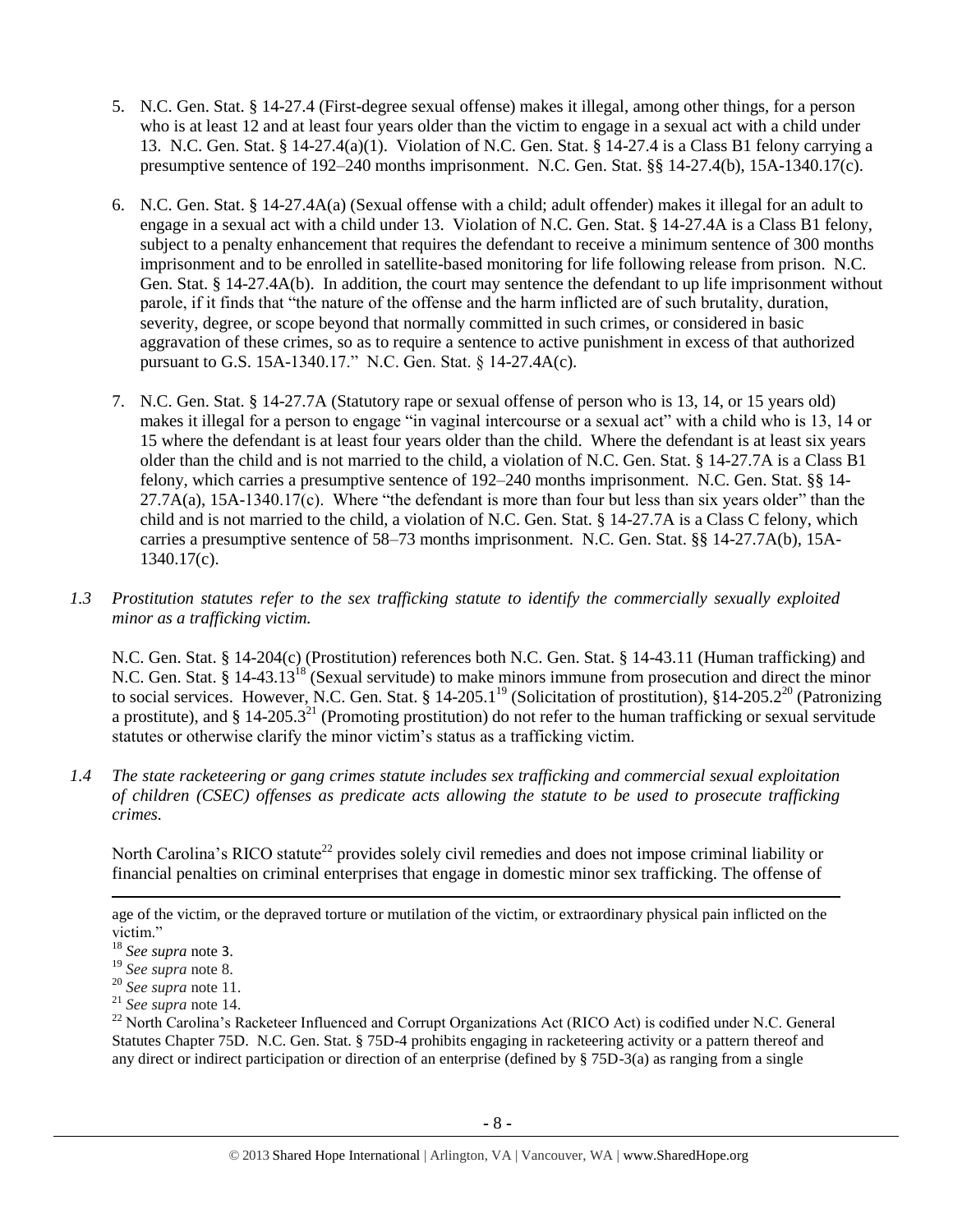continuing criminal enterprise under N.C. Gen. Stat. § 14-7.20, however, does impose criminal penalties on such enterprises. N.C. Gen. Stat. § 14-7.20 provides,

(a) Except as otherwise provided in subsection (a1) of this section, any person who engages in a continuing criminal enterprise shall be punished as a Class H felon and in addition shall be subject to the forfeiture prescribed in subsection (b) of this section.

(a1) Any person who engages in a continuing criminal enterprise where the felony violation required by subdivision  $(c)(1)$  of this section is a violation of G.S. 14–10.1 shall be punished as a Class D felon and, in addition, shall be subject to the forfeiture prescribed in subsection (b) of this section.

(b) Any person who is convicted under subsection (a) or  $(a)(1)$  of this section of engaging in a continuing criminal enterprise shall forfeit to the State of North Carolina:

(1) The profits obtained by the person in the enterprise, and

(2) Any of the person's interest in, claim against, or property or contractual rights of any kind affording a source of influence over, such enterprise.

- (c) For purposes of this section, a person is engaged in a continuing criminal enterprise if:
	- (1) The person violates any provision of this Chapter, the punishment of which is a felony; and
	- (2) The violation is a part of a continuing series of violations of this Chapter:
		- a. Which are undertaken by the person in concert with five or more other persons with respect to whom the person occupies a position of organizer, a supervisory position, or any other position of management; and
		- b. From which the person obtains substantial income or resources.

All CSEC and trafficking offenses are felonies under Chapter 14 (Criminal Law) of the N.C. General Statutes. Because felonies are included as felonies under this definition of criminal enterprises, acts of commercial sexual exploitation qualify as predicate crimes for prosecution of some criminal enterprises involved in domestic minor sex trafficking under N.C. Gen. Stat. § 14-7.20. Thus for organizations of five or more persons, the organizers or managers may be criminally prosecuted and subject to forfeiture under this criminal statute as well as civil forfeiture procedures under the RICO Act. Unfortunately this precludes prosecution of smaller organizations and non-management participants of the enterprise.

person to legally organized entities and informal entities) engaging in such activities. The definition of racketeering activity includes all CSEC and trafficking offenses. See § 75D-3(b)-(c).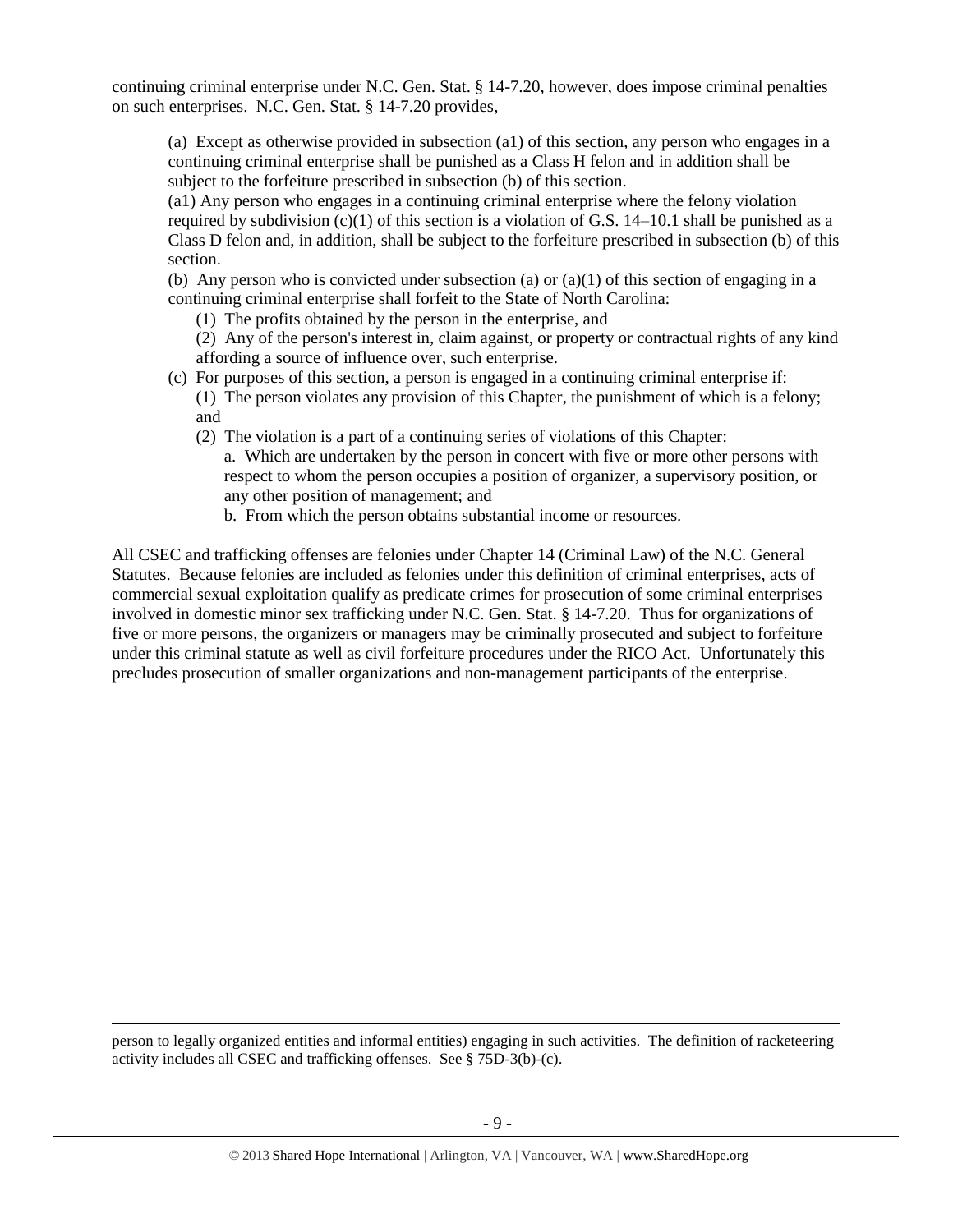#### FRAMEWORK ISSUE 2: CRIMINAL PROVISIONS ADDRESSING DEMAND

#### *Legal Components:*

- *2.1 The state sex trafficking law can be applied to buyers of commercial sex acts with a victim of domestic minor sex trafficking.*
- *2.2 Buyers of commercial sex acts with a minor can be prosecuted under commercial sexual exploitation of children (CSEC) laws.*
- *2.3 Solicitation of prostitution laws differentiate between buying sex acts with an adult and buying sex acts with a minor under 18.*
- *2.4 Penalties for buyers of commercial sex acts with minors are as high as federal penalties.*
- *2.5 Using the Internet to lure, entice, or purchase, or attempt to lure, entice, or purchase commercial sex acts with a minor is a separate crime or results in an enhanced penalty for buyers.*
- *2.6 No age mistake defense is permitted for a buyer of commercial sex acts with any minor under 18.*
- *2.7 Base penalties for buying sex acts with a minor under 18 are sufficiently high and not reduced for older minors.*
- *2.8 Financial penalties for buyers of commercial sex acts with minors are sufficiently high to make it difficult for buyers to hide the crime.*
- *2.9 Buying and possessing child pornography carries penalties as high as similar federal offenses.*
- *2.10 Convicted buyers of commercial sex acts with minors and child pornography are required to register as sex offenders.*

\_\_\_\_\_\_\_\_\_\_\_\_\_\_\_\_\_\_\_\_\_\_\_\_\_\_\_\_\_\_\_\_\_\_\_\_\_\_\_\_\_\_\_\_\_\_\_\_\_\_\_\_\_\_\_\_\_\_\_\_\_\_\_\_\_\_\_\_\_\_\_\_\_\_\_\_\_\_\_\_\_\_\_\_\_\_\_\_\_\_\_\_\_\_

#### *Legal Analysis:*

*2.1 The state sex trafficking law can be applied to buyers of commercial sex acts with a victim of domestic minor sex trafficking.* 

A buyer of commercial sex with a minor could be prosecuted under N.C. Gen. Stat. § 14-43.13<sup>23</sup> (Sexual servitude). N.C. Gen. Stat. § 14-43.13 (Sexual servitude) separately criminalizes "knowingly or in reckless disregard to the consequences of the action subject[ing] or maintain[ing] another in sexual servitude." N.C. Gen. Stat. § 14-43.13(a). N.C. Gen. Stat. § 14-43.10(a)(5) defines "sexual servitude" as,

a. Any sexual activity as defined in G.S. 14-190.13 [Definitions for certain offenses concerning minors] for which anything of value is directly or indirectly given, promised to, or received by any person, which conduct is induced or obtained by coercion or deception or which conduct is induced or obtained from a person under the age of 18 years; or

b. Any sexual activity as defined in G.S. 14-190.13 that is performed or provided by any person, which conduct is induced or obtained by coercion or deception or which conduct is induced or obtained from a person under the age of 18 years.

The act of knowingly or in reckless disregard to the consequences of the action subjecting a person who is a minor to "sexual activity"<sup>24</sup> for which "anything of value" was given, promised or received to induce or obtain that activity appears to capture the crime of buying a commercial sex act with a minor and fall under N.C. Gen. Stat. § 14-43.13(a) (Sexual servitude).

<sup>23</sup> *See supra* note [3](#page-1-0).

<sup>24</sup> *See supra* note [4](#page-1-1).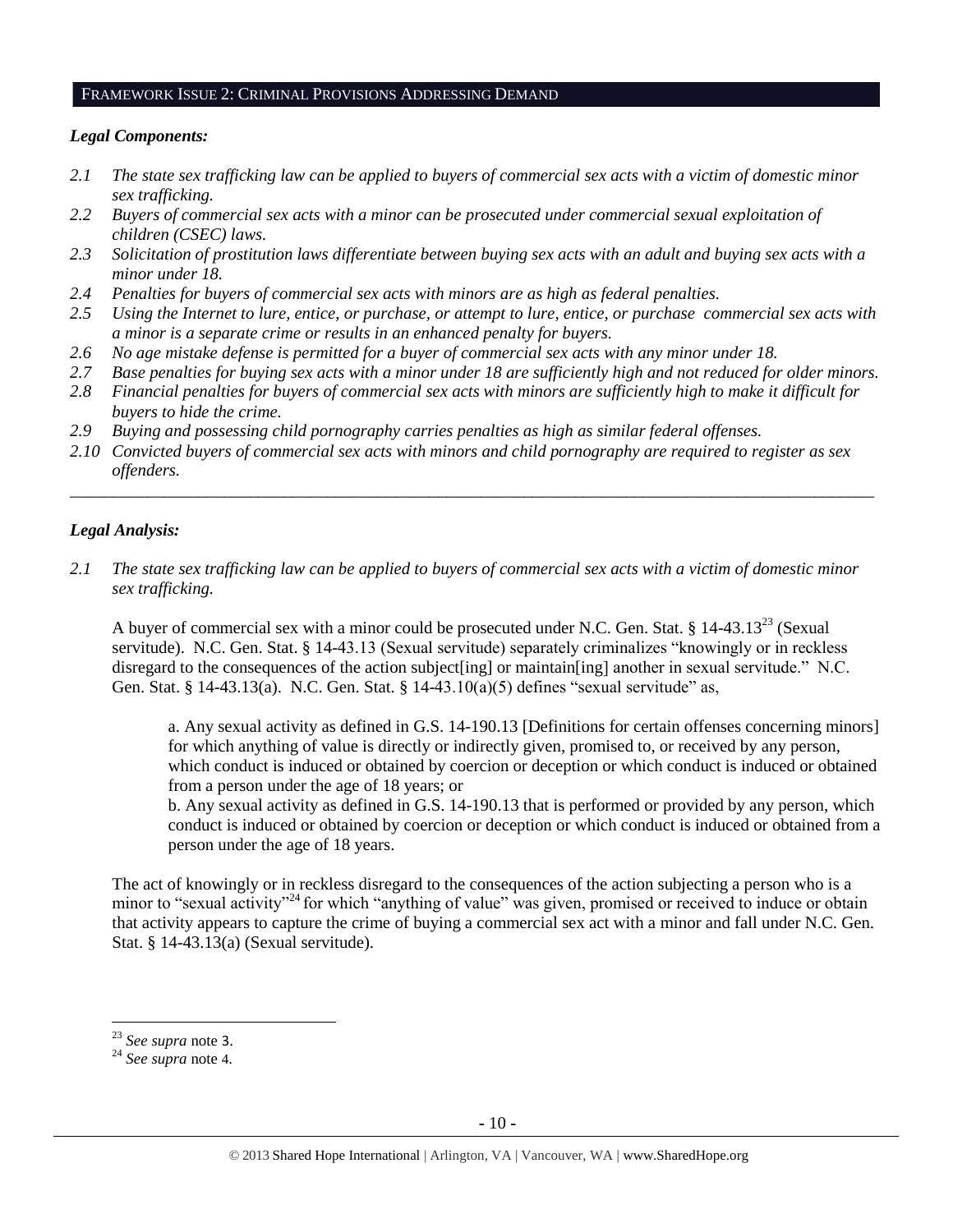North Carolina's human trafficking law can also apply to buyers of sex with minors following federal precedent though the term "obtain." N.C. Gen. Stat. § 14-43.11(a)<sup>25</sup> (Human trafficking), states in part,

A person commits the offense of human trafficking when that person

(i) knowingly or in reckless disregard of the consequences of the action. . . . obtains<sup>26</sup> by any means another person with the intent that the other person be held in involuntary servitude or sexual servitude or

(ii) willfully or in reckless disregard of the consequences of the action causes a minor to be held in involuntary servitude or sexual servitude.

The offense of unlawful sale, surrender, or purchase of a minor under N.C. Gen. Stat. § 14-43.14 criminalizes "the acceptance, solicitation, offer, payment, or transfer of any compensation, in money, property, or other thing of value, at any time, by any person in connection with the unlawful acquisition or transfer of the physical custody of a minor," but does not specifically reference "solicitation" or "payment" for the purpose of engaging in sex acts with a minor so it does not clearly apply to buyers of commercial sex acts with minors.

*2.2 Buyers of commercial sex acts with a minor can be prosecuted under commercial sexual exploitation of children (CSEC) laws.*

CSEC laws separately criminalize buying sex with a minor. N.C. Gen. Stat. § 14-205.1<sup>27</sup> (Solicitation of prostitution) states,

Except as otherwise provided in this section, any person who solicits another for the purpose of prostitution is guilty of a Class 1 misdemeanor for a first offense and a Class H felony for a second or subsequent offense. Any person 18 years of age or older who willfully solicits a minor for the purpose of prostitution is guilty of a Class G felony. . . . .Punishment under this section may include participation in a program devised for the education and prevention of sexual exploitation, where available.

A Class 1 misdemeanor is punishable by 1–45 days imprisonment. N.C. Gen. Stat. §§ 14-205.1, 15A-1340.23(c)(2). A Class H felony is punishable by a presumptive sentence of 5–6 months imprisonment and a Class G felony is punishable by a presumptive sentence of 10–13 months imprisonment. N.C. Gen. Stat. §§ 14-205.1, 15A-1340.17(c).

N.C. Gen. Stat. § 14-205.2<sup>28</sup> (Patronizing a prostitute) states,

(a) Any person who willfully performs any of the following acts with a person not his or her

 $\overline{a}$ 

<sup>25</sup> *See supra* note [2](#page-0-0).

 $^{26}$  *See* United States v. Jungers, 702 F.3d 1066 ( $8^{th}$  Cir. 2013). In this case, the Eighth Circuit specifically addressed whether the federal sex trafficking law, 18 U.S.C. § 1591 (Sex trafficking of children or by force, fraud, or coercion) applies to buyers when it reversed a District of South Dakota ruling that Congress did not intend the string of verbs constituting criminal conduct under 18 U.S.C. § 1591(a)(1) ("recruits, entices, harbors, transports, provides, obtains, or maintains") to reach the conduct of buyers. United States v. Jungers, 834 F. Supp. 2d 930, 931 (D.S.D. 2011). Holding that the conduct of buyers who obtain a child for commercial sex can violate 18 U.S.C. § 1591(a)(1), the Eighth Circuit illustrated through hypothetical buyer scenarios that, under certain circumstances, most of the terms in the string of verbs constituting criminal conduct under 18 U.S.C. § 1591(a)(1) could apply to buyers. While other terms may apply to buyers' conduct under state law as well, the analysis here focuses on the term "obtains" which is most likely to apply in the majority of buyer cases.

<sup>27</sup> *See supra* note [8.](#page-2-0)

<sup>28</sup> *See supra* note [11.](#page-3-2)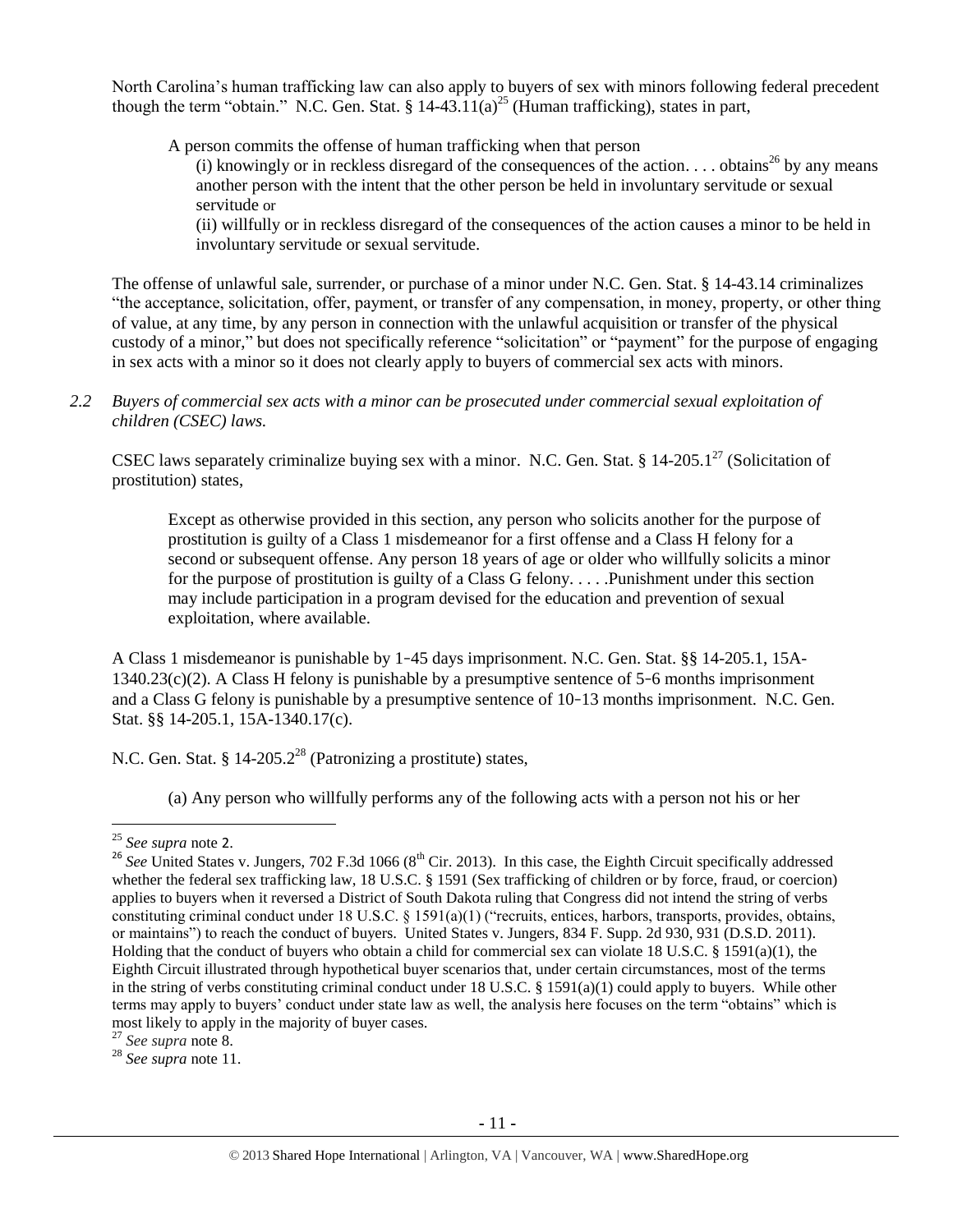spouse commits the offense of patronizing a prostitute:

(1) Engages in vaginal intercourse, any sexual act as defined in G.S. 14-27.1<sup>29</sup>, or any sexual contact as defined in G.S.  $14-27.1$ ,<sup>30</sup> for the purpose of sexual arousal or gratification with a prostitute.

(2) Enters or remains in a place of prostitution with intent to engage in vaginal intercourse, any sexual act as defined in G.S. 14-27.1, or any sexual contact as defined in G.S. 14-27.1, for the purpose of sexual arousal or gratification.

A violation of N.C. Gen. Stat. §14-205.2 is a Class F felony "if the defendant is 18 years of age or older and the prostitute is a minor." A Class F felony is punishable by a presumptive sentence of 13–16 months imprisonment. N.C. Gen. Stat. §§ 14-205.2, 15A-1340.17(c).

Additionally, a buyer may be convicted, under limited circumstances, under N.C. Gen. Stat. § 14-205.3 (Promoting prostitution) which states that

- (a) Any person who willfully performs any of the following acts commits promoting prostitution: (1) Advances prostitution<sup> $31$ </sup> as defined in G.S. 14-203.
- (b) Any person who willfully performs any of the following acts commits the offense of promoting prostitution of a minor . . . :

(1) Advances prostitution as defined in G.S. 14-203, where a minor . . . engaged in prostitution, or any person engaged in prostitution in the place of prostitution is a minor

. . . . (3) Confines a minor . . . against the person's will by the infliction or threat of imminent infliction of great bodily harm, permanent disability, or disfigurement or by administering to the minor . . . without the person's consent or by threat or deception and for other than medical purposes, any alcoholic intoxicant or a drug as defined in Article 5 of Chapter 90 of the General Statutes (North Carolina Controlled Substances Act) and does any of the following:

b. Arranges a situation in which the minor may . . . practice prostitution.

. . . .

 $\overline{\phantom{a}}$ 

. . . .

. . . .

Generally, a violation of N.C. Gen. Stat. §14-205.3(a) is a class D felony which is punishable by a presumptive sentence of 20-25 months imprisonment. However, a violation of N.C. Gen. Stat. §14- 205.2(b)(1) or (2) is a Class C felony which carries a sentence of 58–73 months imprisonment. N.C. Gen. Stat. §§ 14-205.3(c), (d), 15A-1340.17(c).

<sup>29</sup> *See supra* note [9](#page-3-0) for the definition of "sexual act."

<sup>&</sup>lt;sup>30</sup> See supra note [10](#page-3-1) for the definition of "sexual contact."

<sup>&</sup>lt;sup>31</sup> See supra note [15](#page-3-4) for the definition of "advances prostitution."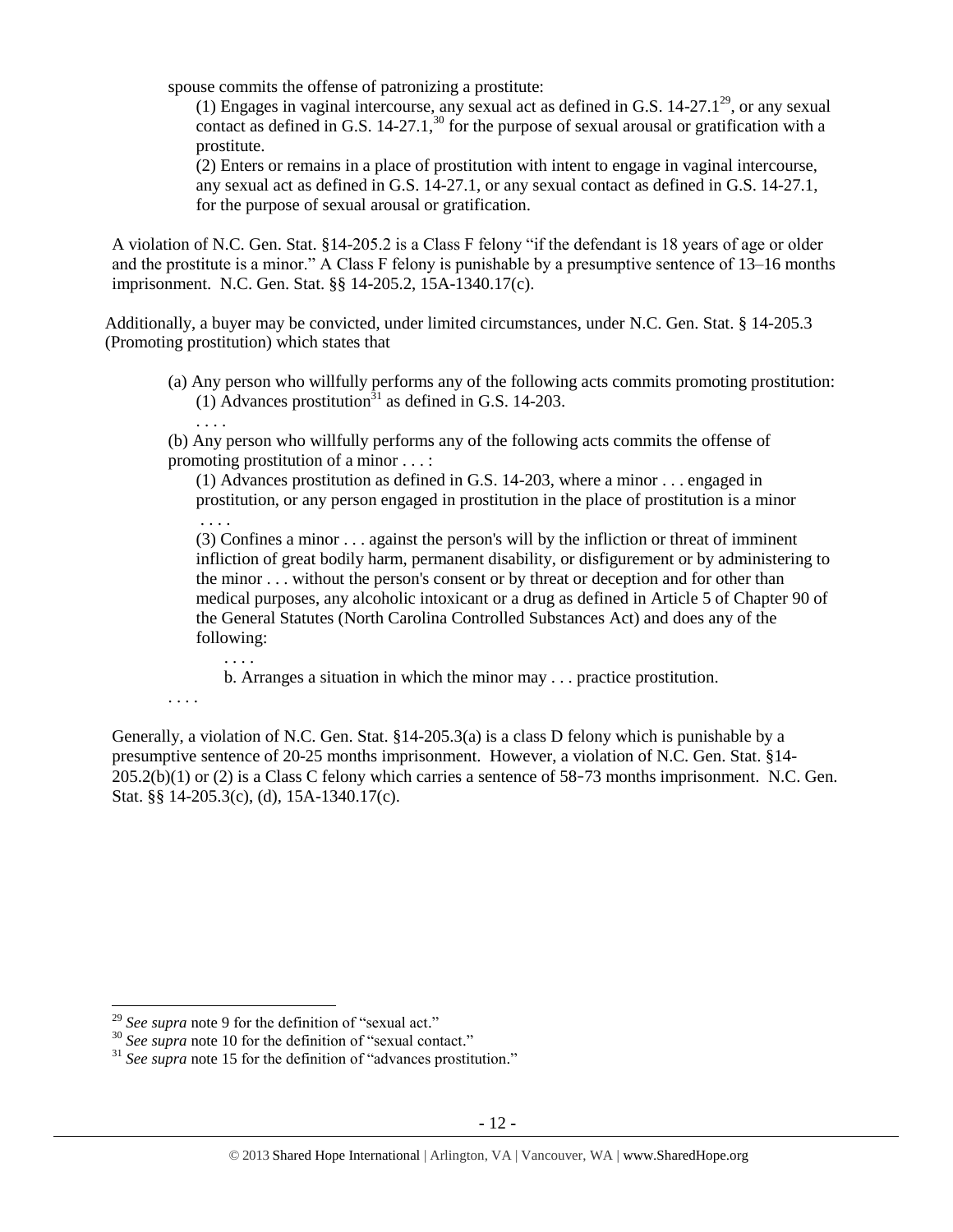# *2.3 Solicitation of prostitution laws differentiate between buying sex acts with an adult and buying sex acts with a minor under 18.*

North Carolina law differentiates between the crime of buying sex with an adult and the crime of buying sex with a minor. Under a conviction for N.C. Gen. Stat. §  $14-43.11(a)^{32}$  (Human trafficking), the buyer will face a Class F felony when the victim of the offense is an adult and a Class C felony when the victim of the offense is a minor. A Class F felony is punishable by a presumptive sentence of 13–16 months imprisonment and a Class C felony is punishable by a presumptive sentence of 58–73 months imprisonment. N.C. Gen. Stat. §§ 14- 43.11(b), 15A-1340.17(c).

N.C. Gen. Stat. §14-205.1<sup>33</sup> (Solicitation of prostitution) enhances the penalty for a person over 18 years of age who solicits a minor for prostitution. "Any person 18 years of age or older who willfully solicits a minor for the purpose of prostitution is guilty of a Class G felony." A Class G felony carries a presumptive sentence of 10–13 months imprisonment. N.C. Gen. Stat. §§ 14-205.1, 15A-1340.17(c). In contrast, soliciting a person over 18 for prostitution is a Class 1 misdemeanor and is punishable by 1–45 days imprisonment. N.C. Gen. Stat. §§ 14- 205.1, 15A-1340.23(c)(2).

A buyer in violation of N.C. Gen. Stat. § 14-205.2<sup>34</sup> (Patronizing a prostitute) is subject to a Class F felony "if the defendant is 18 years of age or older and the prostitute is a minor." A Class F felony is punishable by a presumptive sentence of 13–16 months imprisonment. N.C. Gen. Stat. §§ 14-205.2(c), 15A-1340.17(c). A violation of N.C. Gen. Stat. § 14-205.2 when the defendant patronizes a prostitute over 18 years of age is a Class A1 misdemeanor and is punishable by 1-60 days imprisonment. N.C. Gen. Stat. §§ 14-205.2(a), 15A-1340.17(b).

Additionally, N.C. Gen. Stat. § 14-205.3<sup>35</sup> (Promoting prostitution) specifically criminalizes a person who willfully "advances prostitution"<sup>36</sup> of a minor or confines a minor against the person's will and "arranges" a situation in which the minor . . . may practice prostitution." N.C. Gen. Stat. §  $14-205.3(b)(1)$ , (b)(3)(b). Generally, a violation of N.C. Gen. Stat. §14-205.3(b)(1) or (2) is a class D felony which is punishable by a presumptive sentence of 20-25 months imprisonment. However, a violation of N.C. Gen. Stat. § 14- 205.2(b)(3) is a Class C felony and carries a presumptive sentence of 58–73 months imprisonment. N.C. Gen. Stat. §§ 14-205.3(c), (d), 15A-1340.17(c). In contrast. a violation of N.C. Gen. Stat. § 14-205.2(a) involving an adult is a Class F felony punishable by a presumptive sentence of 13–16 months imprisonment. N.C. Gen. Stat. §§ 14-205.2(a), 15A-1340.17(c).

#### *2.4 Penalties for buyers of commercial sex acts with minors are as high as federal penalties.*

CSEC and sexual offense laws applicable to buyers of commercial sex with minors are offenses ranging from Class B1 felonies carrying sentences up to life imprisonment without the possibility of parole (presumptive sentence of 192-240 months imprisonment), as outlined below for N.C. Gen. Stat. § 14-27.2A and § 14-27.4A, to Class I felonies carrying presumptive sentences from 4–6 months imprisonment. N.C. Gen. Stat. § 15A-1340.17(c).

 $\overline{a}$ 

<sup>32</sup> *See supra* note [2](#page-0-0).

<sup>33</sup> *See supra* note [8.](#page-2-0)

<sup>34</sup> *See supra* note [11.](#page-3-2)

<sup>35</sup> *See supra* note [14.](#page-3-3)

<sup>36</sup> *See supra* note [15](#page-3-4) for definition of "advances prostitution."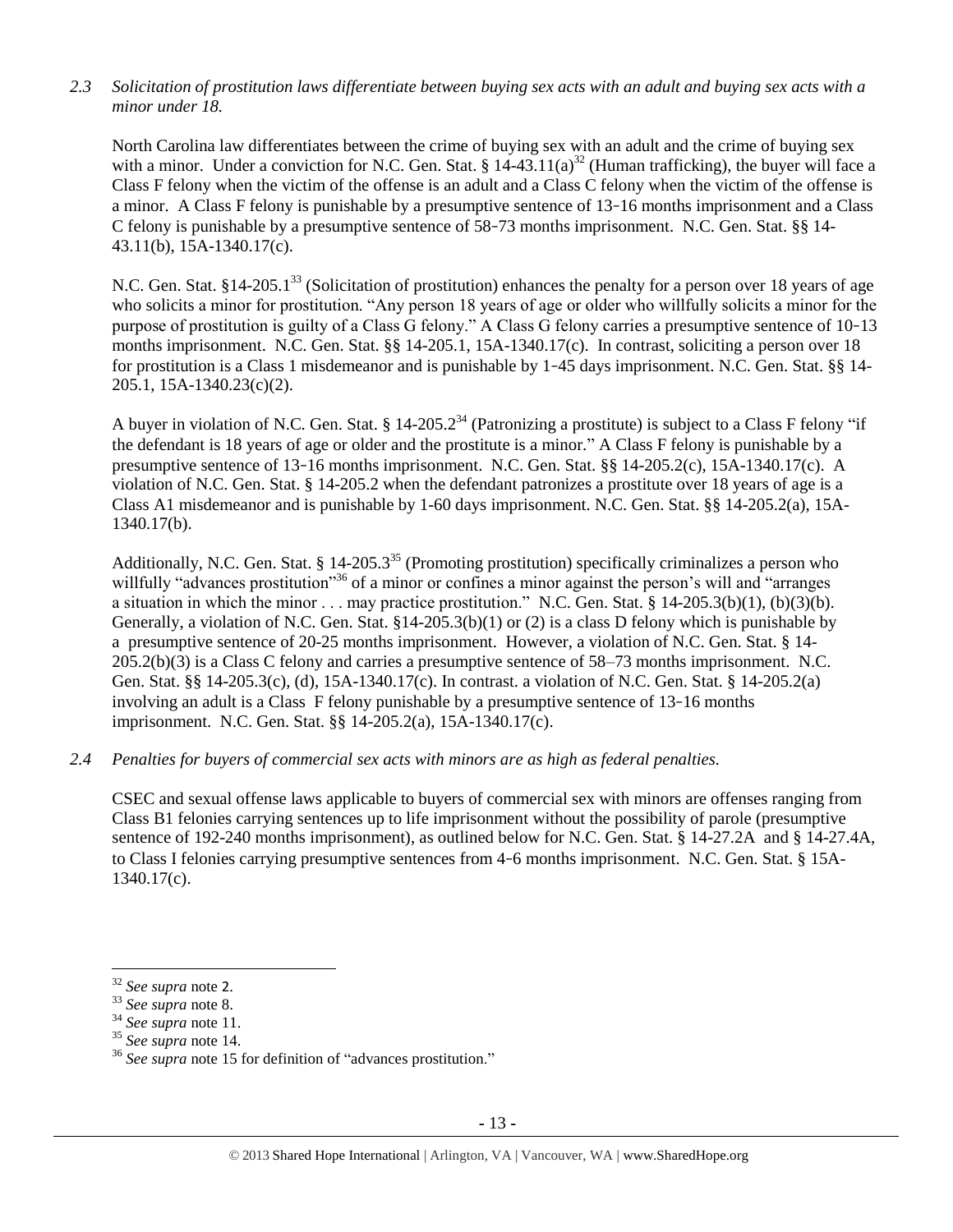Buyers of commercial sex acts with minors convicted under N.C. Gen. Stat. § 14-43.11<sup>37</sup> (Human trafficking) or under N.C. Gen. Stat. § 14-43.13<sup>38</sup> (Sexual servitude), both Class C felonies where the victim is a minor, would be subject to a presumptive sentence of 58–73 months imprisonment. N.C. Gen. Stat. §§ 14-43.11(b), 14- 43.13(b), 15A-1340.17(c). To the extent that N.C. Gen. Stat. § 14-43.14 (Unlawful sale, surrender, or purchase of a minor) applies to buyers, violation of this provision is a Class F felony, which carries a presumptive sentence of 13–16 months' imprisonment and a minimum fine of \$5,000, and "[f]or each subsequent violation, a person is guilty of a Class F felony and shall pay a minimum fine of ten thousand dollars (\$10,000)." N.C. Gen. Stat. §§ 14-43.12(b), 15A 1340.17(c).

Several CSEC laws can be used to prosecute a buyer involved in the commission of an offense against a minor. N.C. Gen. Stat. § 14-205.1<sup>39</sup> (Solicitation of prostitution) is a Class G felony and carries a presumptive sentence of 10–13 months imprisonment. N.C. Gen. Stat. §§ 14-205.1, 15A-1340.17(c). Additionally, N.C. Gen. Stat. §  $14-205.2^{40}$  (Patronizing a prostitute) imposes a Class F felony on a buyer which is punishable by a presumptive sentence of 13–16 months imprisonment. N.C. Gen. Stat. §§ 14-205.2(c), 15A-1340.17(c). Under some circumstances, a buyer may be convicted of N.C. Gen. Stat. § 14-205.3 (Promoting prostitution) and sentenced to a Class D or C felony which is punishable by a presumptive sentence of 20-25 months imprisonment or 58– 73 months imprisonment, respectively. N.C. Gen. Stat. §§ 14-205.3(b)(1), (3), 15A-1340.17(c).

Sexual offense laws applicable to buyers range from Class C felonies, carrying a sentence of 58–73 months imprisonment, to Class B1 felonies, carrying a presumptive sentence of 192–240 months imprisonment, subject to certain penalty enhancements. N.C. Gen. Stat. § 15A-1340.17(c). N.C. Gen. Stat. § 14-27.2 (First-degree rape), § 14-27.2A (Rape of a child; adult offender), § 14-27.4 (First-degree sexual offense), and § 14-27.4A (Sexual offense with a child; adult offender) are each Class B1 felonies carrying presumptive sentences of 192– 240 months imprisonment. N.C. Gen. Stat. §§ 14-27.2(b), 14-27.2A(b), 14-27.4(b), 14-27.7A(a), 14-27.4A(b), 15A-1340.17(c). Furthermore, in the case of a conviction under either N.C. Gen. Stat. § 14-27.2A (Rape of a child; adult offender) or § 14-27.4A (Sexual offense with a child; adult offender), defendants are subject to a penalty enhancement that requires the defendant to receive a minimum sentence of 300 months imprisonment and be enrolled in satellite-based monitoring for life following release from prison. N.C. Gen. Stat. §§ 14- 27.2A(b), 14-27.4A(b). In addition, the court may sentence such a defendant up to life imprisonment without parole, if it finds that "the nature of the offense and the harm inflicted are of such brutality, duration, severity, degree, or scope beyond that normally committed in such crimes, or considered in basic aggravation of these crimes, so as to require a sentence to active punishment in excess of that authorized pursuant to G.S. 15A-1340.17." N.C. Gen. Stat. §§ 14-27.2A(c), 14-27.4A(c).

A buyer who engages in vaginal intercourse or a sexual act with a child who is 13, 14 or 15 where the defendant is at least four years older than the child could be convicted under N.C. Gen. Stat. § 14-27.7A (Statutory rape or sexual offense of a person who is 13, 14, or 15 years old). Where "the defendant is at least six years older" than the child and not married to the child, a violation of N.C. Gen. Stat. § 14-27.7A is a Class B1 felony, which carries a presumptive sentence of 192–240 months imprisonment. N.C. Gen. Stat. §§ 14-27.7A(a), 5A-1340.17(c). Where "the defendant is more than four but less than six years older" than the child and not married to the child, a violation of N.C. Gen. Stat. § 14-27.7A is a Class C felony, which carries a presumptive sentence of 58–73 months imprisonment. N.C. Gen. Stat. §§ 14-27.7A(b), 15A-1340.17(c).

In comparison, if the victim is under the age of 14, a conviction under the TVPA for child sex trafficking is punishable by 15 years to life imprisonment and a fine not to exceed \$250,000. 18 U.S.C. §§ 1591(b)(1),

 $\overline{\phantom{a}}$ 

<sup>37</sup> *See supra* note [2](#page-0-0).

<sup>38</sup> *See supra* note [3](#page-1-0).

<sup>39</sup> *See supra* note [8.](#page-2-0)

<sup>40</sup> *See supra* note [11.](#page-3-2)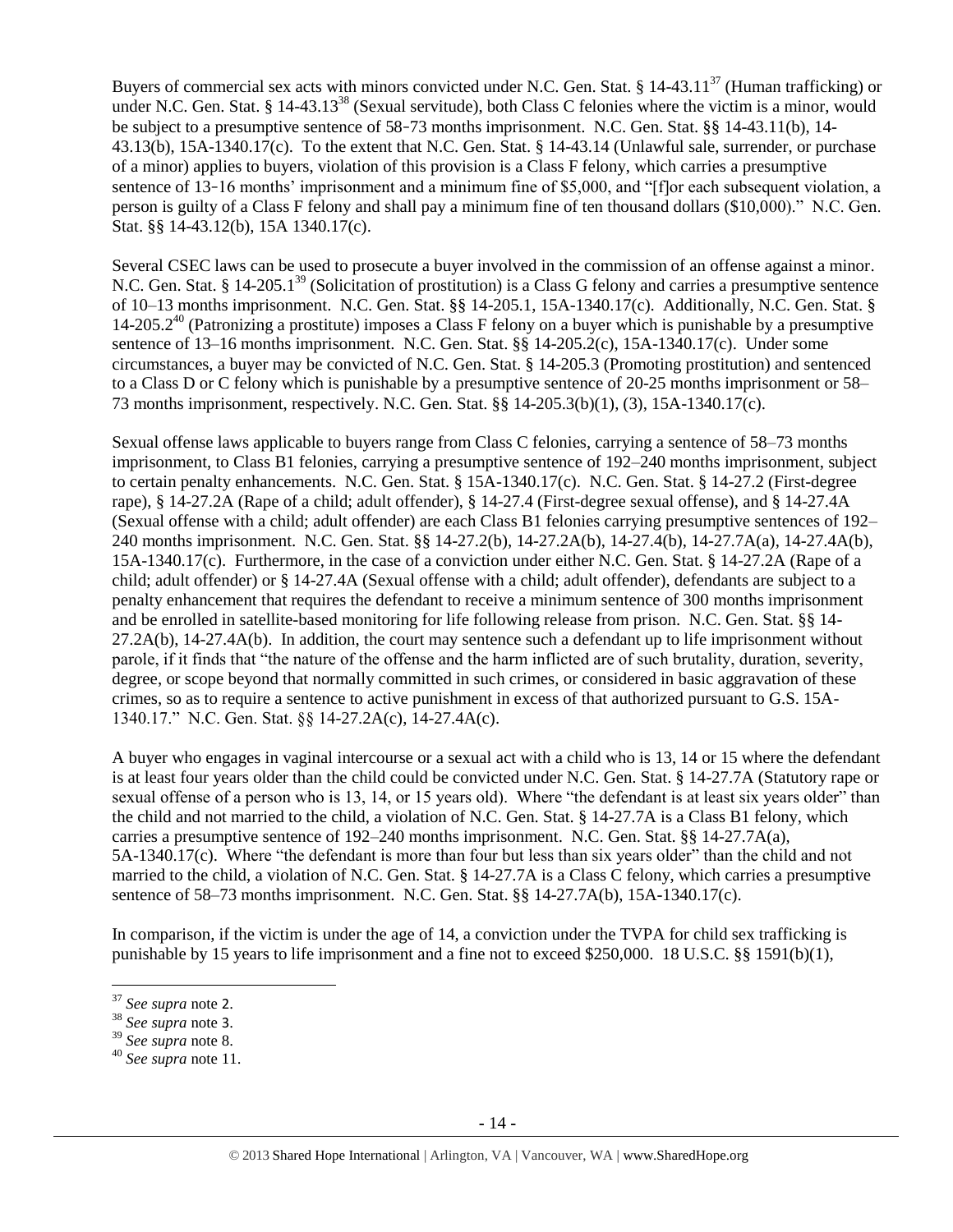$3559(a)(1)$ ,  $3571(b)(3)$ . If the victim is between the ages of  $14-17$ , a conviction is punishable by 10 years to life imprisonment and a fine not to exceed \$250,000. 18 U.S.C. §§ 1591(b)(2), 3559(a)(1), 3571(b)(3). A conviction is punishable by mandatory life imprisonment, however, if the buyer has a prior conviction for a federal sex offense<sup>41</sup> against a minor. 18 U.S.C. § 3559(e)(1). To the extent buyers can be prosecuted under other federal CSEC laws,<sup>42</sup> a conviction is punishable by penalties ranging from a fine not to exceed \$250,000 to life imprisonment and a fine not to exceed \$250,000.<sup>4</sup>

- <span id="page-14-0"></span>2.4.1 Recommendation: Raise the penalty for violations of N.C. Gen. Stat. § 14-43.13 (Sexual servitude), § 14-205.1 (Solicitation of prostitution), § 14-205.2 (Patronizing prostitution), and § 14-205.3 (Promoting prostitution) to align with the penalties provided under federal law.
- *2.5 Using the Internet to lure, entice, or purchase, or attempt to lure, entice, or purchase commercial sex acts with a minor is a separate crime or results in an enhanced penalty for buyers.*

While not limited to commercial sex acts, the use of the Internet to solicit commercial sex acts with a minor falls under N.C. Gen. Stat. § 14-202.3(a) (Solicitation of child by computer or certain other electronic devices to commit an unlawful sex act), which criminalizes the use of a computer by a person 16 or older who

knowingly, with the intent to commit an unlawful sex act, entices, advises, coerces, orders, or commands, by means of a computer or any other device capable of electronic data storage or transmission, a child who is less than 16 years of age and at least five years younger than the defendant, or a person the defendant believes to be a child who is less than 16 years of age and who the defendant believes to be at least five years younger than the defendant, to meet with the defendant or any other person for the purpose of committing an unlawful sex act. . . .

Violation of N.C. Gen. Stat. § 14-202.3 is generally a Class H felony, which carries a presumptive sentence of 5–6 months imprisonment; however, if "the defendant, or any other person for whom the defendant was arranging the meeting in violation of this section, actually appears at the meeting location," the violation is a Class G felony carrying a presumptive sentence of 10–13 months imprisonment. N.C. Gen. Stat. §§ 14- 202.3(c), 15A-1340.17(c).

 $\overline{\phantom{a}}$ <sup>41</sup> Pursuant to 18 U.S.C. § 3559(e)(2), "federal sex offense" is defined as

an offense under section 1591 [18 USCS § 1591] (relating to sex trafficking of children), 2241 [18 USCS § 2241] (relating to aggravated sexual abuse),  $2242$  [18 USCS § 2242] (relating to sexual abuse),  $2244(a)(1)$ [18 USCS § 2244(a)(1)] (relating to abusive sexual contact), 2245 [18 USCS § 2245] (relating to sexual abuse resulting in death), 2251 [18 USCS § 2251] (relating to sexual exploitation of children), 2251A [18 USCS § 2251A] (relating to selling or buying of children),  $2422(b)$  [18 USCS § 2422(b)] (relating to coercion and enticement of a minor into prostitution), or  $2423(a)$  [18 USCS § 2423(a)] (relating to transportation of minors).

<sup>&</sup>lt;sup>42</sup> 18 U.S.C. §§ 2251A(b) (Selling or buying of children), 2251(a) (Sexual exploitation of children), 2423(a) (Transportation of a minor with intent for minor to engage in criminal sexual activity), 2422(a) (Coercion and enticement), 2252(a)(2), (a)(4) (Certain activities relating to material involving the sexual exploitation of minors).  $43$  18 U.S.C. §§ 2251A(b) (conviction punishable by imprisonment for 30 years to life and a fine), 2251(e) (conviction punishable by imprisonment for 15–30 years and a fine), 2423(a) (conviction punishable by imprisonment for 10 years to life and a fine), 2422(a) (conviction punishable by a fine, imprisonment up to 20 years, or both),  $2252(a)(2)$ , (4) (stating that a conviction under subsection (a)(2) is punishable by imprisonment for 5–20 years and a fine, while a conviction under subsection (a)(4) is punishable by imprisonment up to 10 years, a fine, or both.); *see also* 18 U.S.C §§ 3559(a)(1) (classifying all of the above listed offenses as felonies), 3571(b)(3) (providing a fine up to \$250,000 for any felony conviction).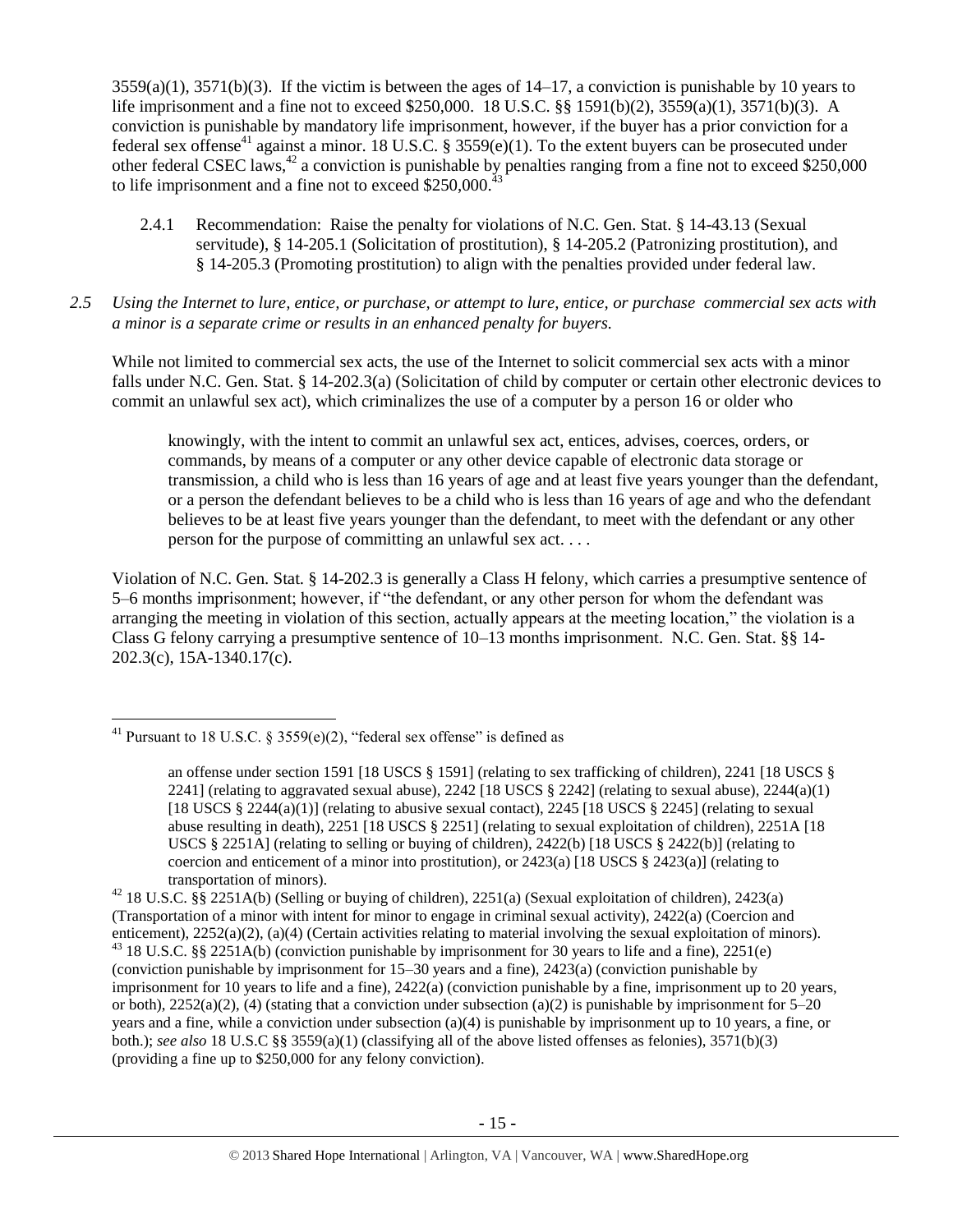*2.6 No age mistake defense is permitted for a buyer of commercial sex acts with any minor under 18.*

N.C. Gen. Stat. § 14-43.11<sup>44</sup> (Human trafficking) and § 14-43.13<sup>45</sup> (Sexual servitude) expressly prohibit mistake of age defenses to defendants in a prosecution under those statutes. N.C. Gen. Stat. § 14-43.11(c1) and § 43.13(b1) state in relevant part, "[m]istake of age is not a defense to prosecution under this section."

Similarly, no defense of age mistake is permitted for a person who buys or possesses child pornography. N.C. Gen. Stat. § 14-190.17 (Second degree sexual exploitation of a minor), which criminalizes buying child pornography, expressly states that mistake of age is no defense to second degree sexual exploitation of a minor. N.C. Gen. Stat. § 14-190.17(c). N.C. Gen. Stat. § 14-190.17A (Third degree sexual exploitation of a minor), which criminalizes possession of child pornography, also includes language stating that mistake of age is no defense for third degree sexual exploitation of a minor. N.C. Gen. Stat. § 14-190.17A(c).<sup>46</sup>

*2.7 Base penalties for buying sex acts with a minor under 18 are sufficiently high and not reduced for older minors.*

North Carolina does not reduce the penalties for crimes committed against older minors under N.C. Gen. Stat. § 14-43.11<sup>47</sup> (Human trafficking) or § 14-43.13 (Sexual servitude). Each applies the same penalty when the victim is a "minor," meaning, "[a] person who is less than 18 years of age." N.C. Gen. Stat. § 14-43.10(a)(4). Similarly, pursuant to N.C. Gen. Stat. § 14-190.13,<sup>48</sup> for "G.S. 14-190.14, displaying material harmful to minors; G.S. 14-190.15, disseminating or exhibiting to minors harmful material or performances. . ." with "minor" is defined as "[a]n individual who is less than 18 years old and is not married or judicially emancipated."

- 2.7.1 Recommendation: Amend N.C. Gen. Stat. § 14-202.3(a) (Solicitation of child by computer or certain other electronic devices to commit an unlawful sex act) to protect all minors under 18 years of age.
- *2.8 Financial penalties for buyers of commercial sex acts with minors are sufficiently high to make it difficult for buyers to hide the crime.*

Buyers of sex with minors could be subject to several types of financial penalties, including fines, forfeiture, and restitution. Buyers of sex with minors convicted of criminal charges may be ordered to pay a fine. Pursuant to N.C. Gen. Stat. § 15A-1361, "A person who has been convicted of a criminal offense may be ordered to pay a fine as provided by law."<sup>49</sup> To the extent that N.C. Gen. Stat. § 14-43.14 (Unlawful sale, surrender, or purchase of a minor) applies to domestic minor sex trafficking, buyers face a minimum fine of \$5,000, and "[f]or each subsequent violation . . . a minimum fine of ten thousand dollars (\$10,000)." N.C. Gen. Stat. §§ 14-43.12(b), 15A 1340.17(c).

In addition, buyers are subject to mandatory, criminal asset forfeiture. Pursuant to N.C. Gen. Stat. § 14-2.3 (Forfeiture of gain acquired through criminal activity), "Except as is otherwise provided in Article 3 of Chapter

 $\overline{\phantom{a}}$ 

<sup>44</sup> *See supra* note [2](#page-0-0).

<sup>45</sup> *See supra* note [3](#page-1-0).

<sup>&</sup>lt;sup>46</sup> Additionally, N.C. Gen. Stat. § 14-190.16 (First degree sexual exploitation of a minor) contain language prohibiting an age mistake defense. N.C. Gen. Stat. §14-190.16(c).

<sup>47</sup> *See supra* note [2](#page-0-0).

<sup>48</sup> *See supra* note [3](#page-1-0).

 $^{49}$  Pursuant to N.C. Gen. Stat. § 15A-1340.17(b) (Punishment limits for each class of offense and prior record level), "Any judgment that includes a sentence of imprisonment may also include a fine . . . Unless otherwise provided, the amount of the fine is in the discretion of the court."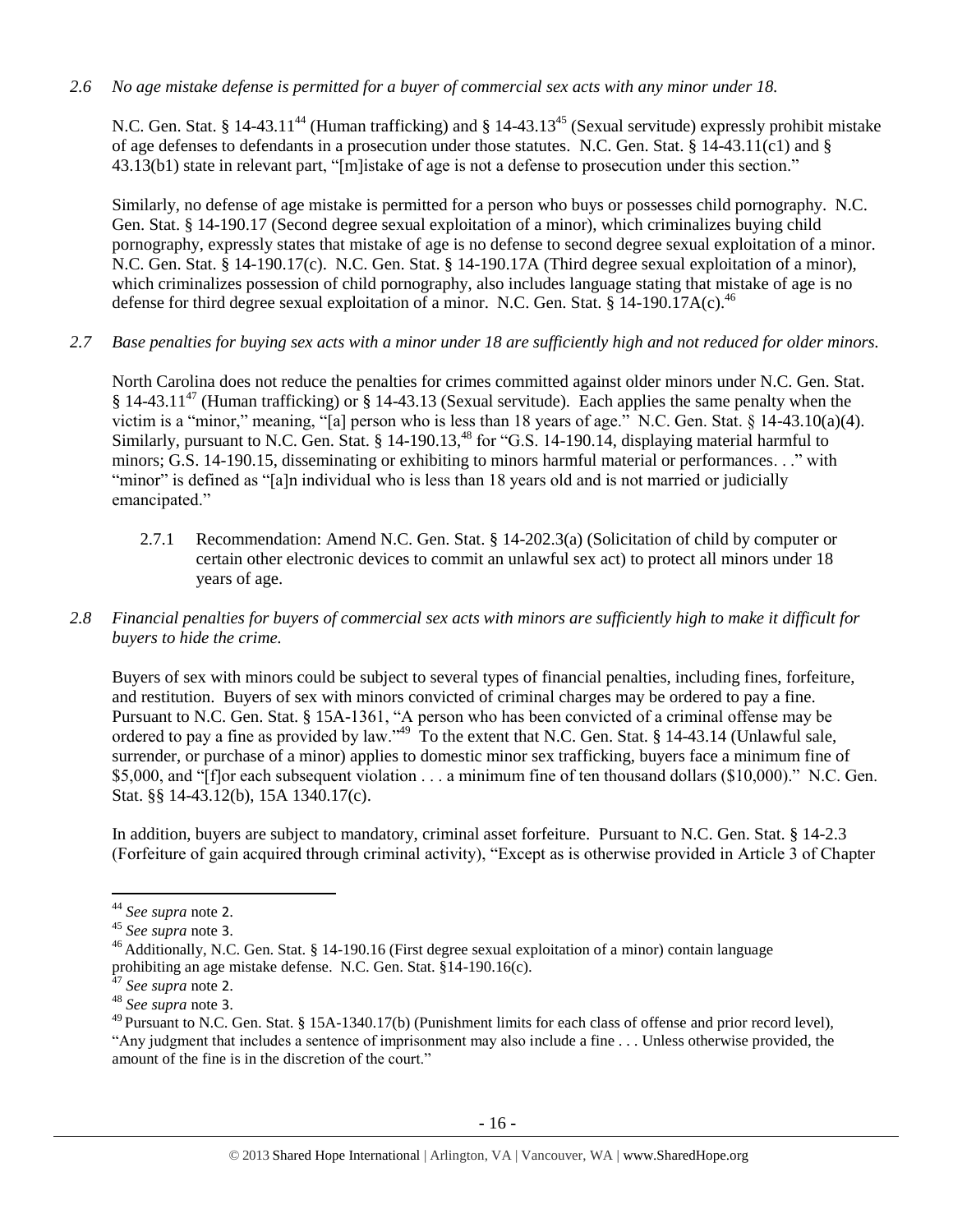31A [Willful and unlawful killing of decedent], in the case of any violation of Article 13A [North Carolina street gang suppression act] of Chapter 14, or a general statute constituting a felony other than a nonwillful homicide, any money or other property or interest in property acquired thereby shall be forfeited to the State of North Carolina, including any profits, gain, remuneration, or compensation directly or indirectly collected by or accruing to any offender." Further, N.C. Gen. Stat. § 14-43.20<sup>50</sup> (Mandatory restitution; victim services; forfeiture) specifically provides that "a person who commits a violation of G.S. 14-43.11 [Human trafficking] . . . or 14-43.13 [Sexual servitude] is subject to the property forfeiture provisions set forth in G.S. 14-2.3." N.C. Gen. Stat. § 14-43.20(e).

Buyers may also face forfeiture under nuisance laws. Pursuant to N.C. Gen. Stat. § 19-1<sup>51</sup> (What are nuisances under this chapter), the following may be deemed a nuisance:

<span id="page-16-1"></span><span id="page-16-0"></span>(a) The erection, establishment, continuance, maintenance, use, ownership or leasing of any building or place for the purpose of assignation, prostitution, gambling, illegal possession or sale of alcoholic beverages, illegal possession or sale of controlled substances as defined in the North Carolina Controlled Substances Act, or illegal possession or sale of obscene or lewd matter, as defined in this Chapter, shall constitute a nuisance. The activity sought to be abated need not be the sole purpose of the building or place in order for it to constitute a nuisance under this Chapter.

. . . .

(b1) The erection, establishment, continuance, maintenance, use, ownership or leasing of any building or place wherein or whereon are carried on, conducted, or permitted repeated activities or conditions which violate a local ordinance regulating sexually oriented businesses so as to contribute to adverse secondary impacts shall constitute a nuisance.

. . . .

(c) The building, place, vehicle, or the ground itself, in or upon which a nuisance as defined in subsection (a), (b), or (b1) of this section is carried on, and the furniture, fixtures, and contents, are also declared a nuisance, and shall be enjoined and abated as hereinafter provided.

. . . .

l

Money and property may also be deemed a nuisance pursuant to N.C. Gen. Stat. § 19-1.3 (Personal property as a nuisance; knowledge of nuisance) which states,

The following are also declared to be nuisances, as personal property used in conducting and maintaining a nuisance under this Chapter:

(1) All moneys paid as admission price to the exhibition of any lewd film found to be a nuisance; (2) All valuable consideration received for the sale of any lewd publication which is found to be a nuisance;

(3) All money or other valuable consideration, vehicles, conveyances, or other property received or used in gambling, prostitution, the illegal sale of alcoholic beverages or the illegal sale of substances proscribed under the North Carolina Controlled Substances Act, as well as the furniture and movable contents of a place used in connection with such prohibited conduct.

 $50$  The text of N.C. Gen. Stat. § 14-43.20 included here and elsewhere in this report includes amendments made by the passage of Senate Bill 683 during the first session of the 2013 North Carolina Legislature. 2013-2014 Leg., 2d Reg. Sess. (N.C. 2013) (effective October 1, 2013).

<sup>&</sup>lt;sup>51</sup> The text of N.C. Gen. Stat. § 19-1 included here and elsewhere in this report includes amendments made by the passage of Senate Bill 264 during the first session of the 2013 North Carolina Legislature. 2013-2014 Leg., 2d Reg. Sess. (N.C. 2013) (effective July 3, 2013).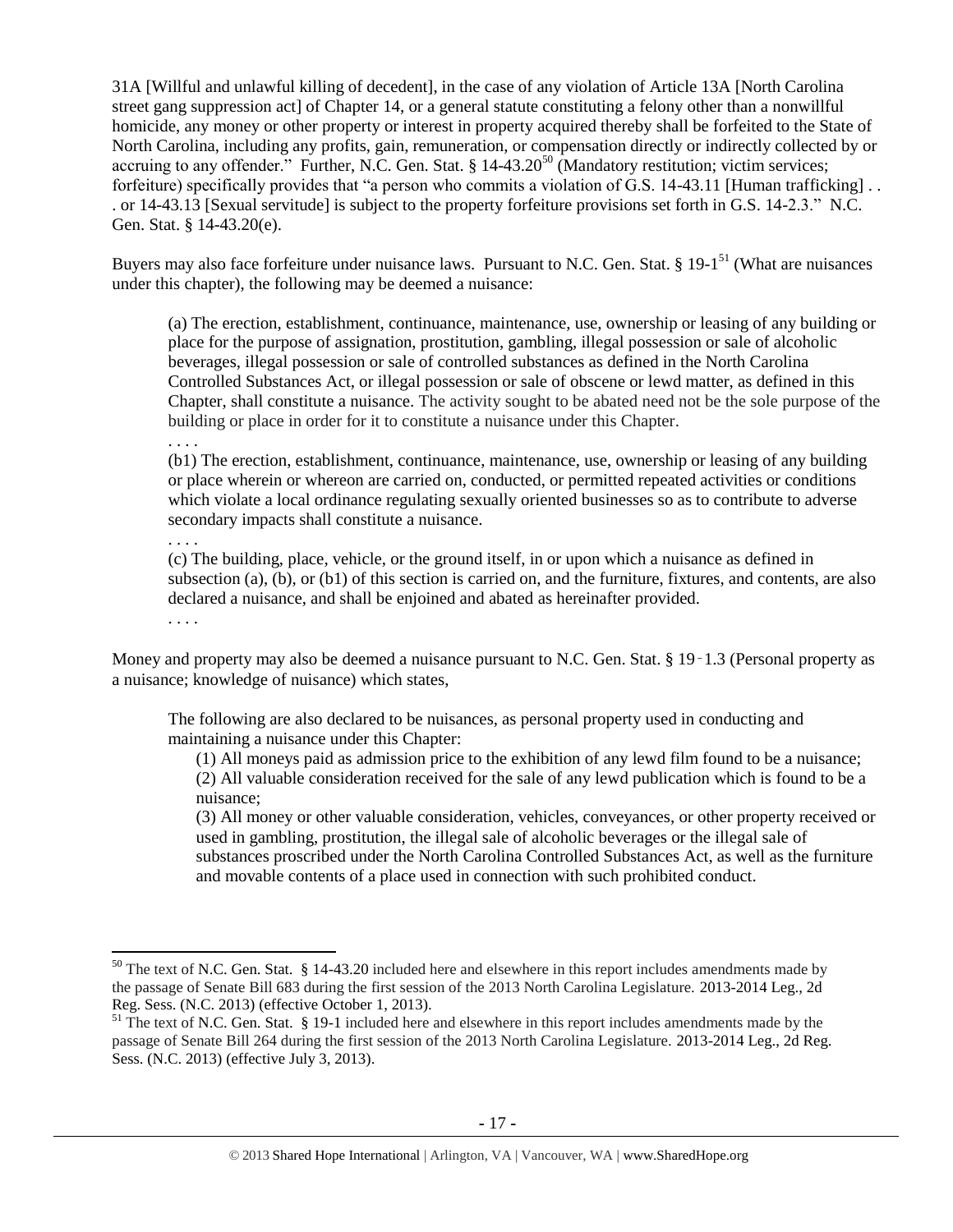Additionally, N.C. Gen. Stat. § 19‑6 (Civil penalty; forfeiture; accounting; lien as to expenses of abatement; invalidation of lease) provides in part, "Lewd matter is contraband, and there are no property rights therein. All personal property, including all money and other considerations, declared to be a nuisance under the provisions of G.S. 19‑1.3 and other sections of this Article, are subject to forfeiture to the local government and are recoverable as damages in the county wherein such matter is sold, exhibited or otherwise used. Such property including moneys may be traced to and shall be recoverable from persons who, under G.S. 19‑2.4, have knowledge of the nuisance at the time such moneys are received by them."

Buyers may be subject to payment of mandatory restitution. N.C. Gen. Stat. § 14-43.20 (Mandatory restitution; victim services; forfeiture) defines "victim" as a "person subject to the practices set forth in G.S. 14-43.11 [Human trafficking], 14-43.12 [Involuntary servitude], or 14-43.13 [Sexual servitude]." N.C. Gen. Stat. § 14- 43.20(b) provides that

Restitution for a victim is mandatory under this Article. At a minimum, the court shall order restitution in an amount equal to the value of the victim's labor as guaranteed under the Minimum Wage Law and overtime provisions of the Fair Labor Standards Act (FLSA). In addition, the judge may order any other amount of loss identified, including the gross income or value to the defendant of the victim's labor or services.

Buyers also could be ordered to pay restitution to the domestic minor sex trafficking victim, as the court is required to consider a potential order of restitution at sentencing. Pursuant to N.C. Gen. Stat. § 15A-1340.34(a) (Restitution generally), "When sentencing a defendant convicted of a criminal offense, the court shall determine whether the defendant shall be ordered to make restitution to any victim of the offense in question. For purposes of this Article, the term 'victim' means a person directly and proximately harmed as a result of the defendant's commission of the criminal offense." Subsection (b) states in part, "If the defendant is being sentenced for an offense for which the victim is entitled to restitution under Article 46 of this Chapter, the court shall, in addition to any penalty authorized by law, require that the defendant make restitution to the victim or the victim's estate for any injuries or damages arising directly and proximately out of the offense committed by the defendant."<sup>52</sup> Under subsection  $(c)$ , "When subsection (b) of this section does not apply, the court may, in addition to any other penalty authorized by law, require that the defendant make restitution to the victim or the victim's estate for any injuries or damages arising directly and proximately out of the offense committed by the defendant."

# *2.9 Buying and possessing child pornography carries penalties as high as similar federal offenses.*

A person who buys child pornography may be prosecuted under N.C. Gen. Stat. § 14-190.17 (Second degree sexual exploitation of a minor), which makes it an offense if a person, "knowing the character or content of the material, . . . purchases . . . material that contains a visual representation of a minor engaged in sexual activity." N.C. Gen. Stat. § 14-190.17(a)(2). N.C. Gen. Stat. § 14-190.17(c) (Second degree sexual exploitation of a minor) expressly states that mistake of age is no defense for second degree sexual exploitation of a minor. Second degree sexual exploitation of a minor is a Class E felony, which carries a presumptive sentence of 20– 25 months imprisonment. N.C. Gen. Stat. §§ 14-190.17(d), 15A-1340.17(c).

In addition, a person who possesses child pornography may be prosecuted under N.C. Gen. Stat. § 14-190.17A (Third degree sexual exploitation of a minor), which makes it an offense if a person, "knowing the character or content of the material, . . . possesses material that contains a visual representation of a minor engaging in

 $\overline{\phantom{a}}$  $52$  The remainder of subsection (b) states, "If the defendant is placed on probation or post-release supervision, any restitution ordered under this subsection shall be a condition of probation as provided in G.S. 15A-1343(d) or a condition of post-release supervision as provided in G.S. 148-57.1."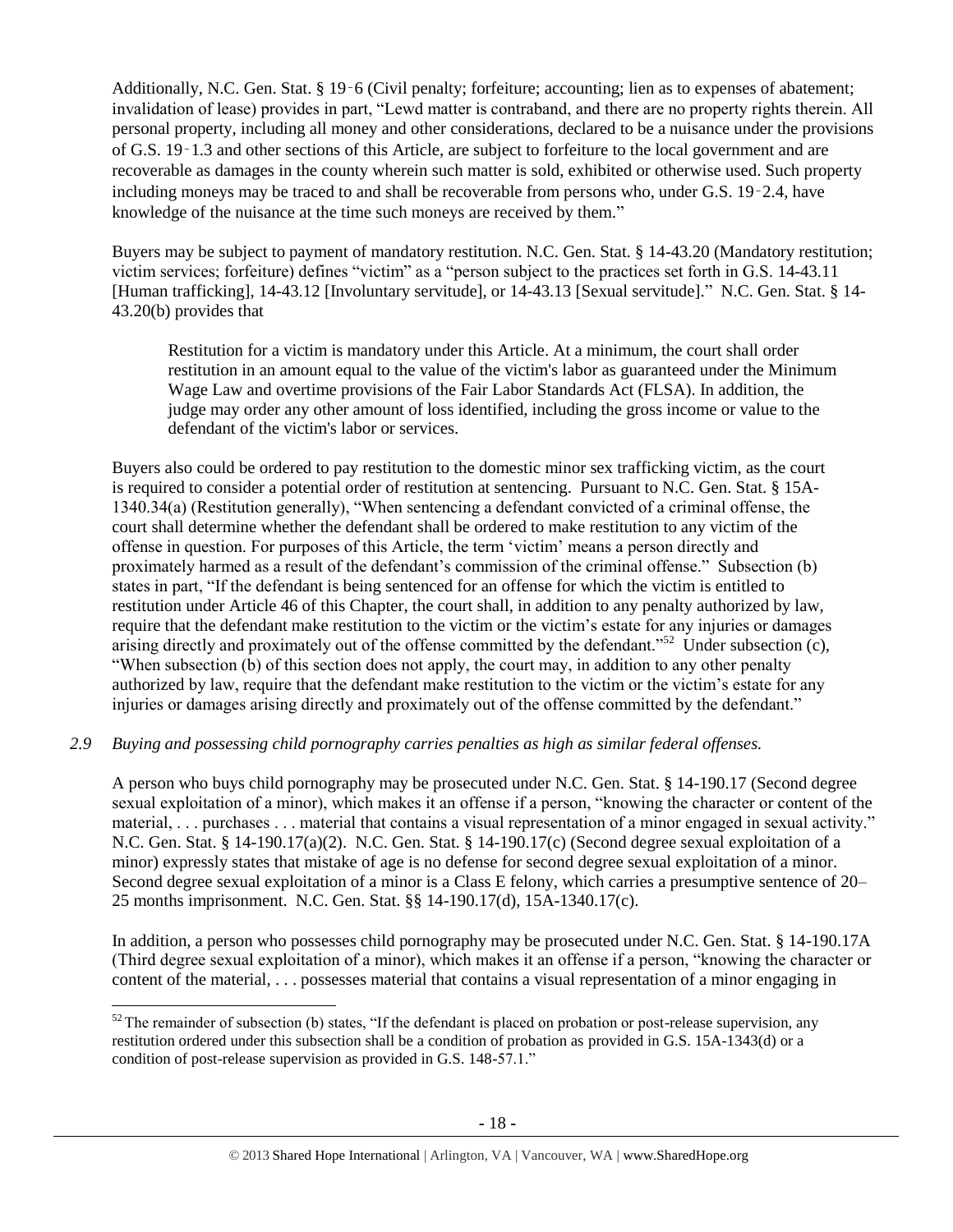sexual activity." N.C. Gen. Stat. § 14-190.17A(a). Third degree sexual exploitation of a minor is a Class H felony, which carries a presumptive sentence of 5–6 months imprisonment. N.C. Gen. Stat. §§ 14-190.17A(d), 15A-1340.17(c).

In comparison, a federal conviction for possession of child pornography<sup>53</sup> is generally punishable by imprisonment for 5–20 years and a fine not to exceed \$250,000.<sup>54</sup> Subsequent convictions, however, are punishable by imprisonment up to 40 years and a fine not to exceed \$250,000.<sup>55</sup>

- 2.9.1 Recommendation: Raise penalties for buying and possessing pornography to align with federal penalties.
- 2.10 *Convicted buyers of commercial sex acts with minors and child pornography are required to register as sex offenders.*

Convicted buyers of commercial sex acts with minors are required to register as sex offenders under Article 27A (Sex offender and public protection registration programs) of Chapter 14 (Criminal law) of the North Carolina General Statutes. Pursuant to N.C. Gen. Stat. § 14-208.7(a), "A person who is a State resident and who has a reportable conviction shall be required to maintain registration with the sheriff of the county where the person resides." A "reportable conviction" is defined by N.C. Gen. Stat.  $\S$  14-208.6(4)<sup>56</sup> as

<span id="page-18-0"></span>a. A final conviction for an offense against a minor, a sexually violent offense, or an attempt to commit any of those offenses . . .

. . .

 $\overline{a}$ 

e. A final conviction for a violation of G.S. 14-43.14 [Unlawful sale, surrender, or purchase of a minor], only if the court sentencing the individual issues an order pursuant to G.S. 14-43.14(e) requiring the individual to register.

The term, "sexually violent offense," is defined in N.C. Gen. Stat. § 14-208.6(5) as,

a violation of G.S. 14-27.2 (first degree rape), G.S. 14-27.2A (rape of a child; adult offender), G.S. 14- 27.3 (second degree rape), G.S. 14-27.4 (first degree sexual offense), G.S. 14-27.4A (sex offense with a

 $54$  18 U.S.C. §§ 2252(b) (stating that a conviction under subsection (a)(2) is punishable by imprisonment for 5–20 years and a fine, while a conviction under subsection (a)(4) is punishable by imprisonment up to 10 years, a fine, or both),  $2252A(b)(1)$  (a conviction is punishable by imprisonment for 5–20 years and a fine),  $1466A(a)$ , (b) (stating that a conviction under subsection (a) is "subject to the penalties provided in section  $2252A(b)(1)$ ," imprisonment for 5–20 years and a fine, while a conviction under subsection (b) is "subject to the penalties provided in section 2252A(b)(2)," imprisonment up to 10 years, a fine, or both); *see also* 18 U.S.C §§ 3559(a)(1) (classifying all of the above listed offenses as felonies), 3571(b)(3) (providing a fine up to \$250,000 for any felony conviction).

<sup>56</sup> The text of N.C. Gen. Stat. § 14-208.6 included here and elsewhere in this report includes amendments made by the passage of Senate Bill 122 and Senate Bill 683 during the first session of the 2013 North Carolina Legislature. 2013-2014 Leg., 2d Reg. Sess. (N.C. 2013) (effective July 3, 2013).

<sup>53</sup> 18 U.S.C. §§ 2252(a)(2), (a)(4) (Certain activities relating to material involving the sexual exploitation of minors),  $2252A(a)(2)$ –(3) (Certain activities relating to material constituting or containing child pornography), 1466A(a), (b) (Obscene visual representations of the sexual abuse of children).

<sup>&</sup>lt;sup>55</sup> 18 U.S.C. §§ 2252(b) (stating if a person has a prior conviction under subsection (a)(2), or a list of other statutes, a conviction is punishable by a fine and imprisonment for 15–40 years, but if a person has a prior conviction under subsection (a)(4), or a list of other statutes, a conviction is punishable by a fine and imprisonment for  $10-20$  years),  $2252A(b)(1)$  (stating if a person has a prior conviction under subsection (a)(2), (a)(3), or a list of other statutes, a conviction is punishable by a fine and imprisonment for  $15-40$  years),  $1466A(a)$ , (b) (stating that the penalty scheme for section 2252A(b) applies); *see also* 18 U.S.C §§ 3559(a)(1) (classifying all of the above listed offenses as felonies), 3571(b)(3) (providing a fine up to \$250,000 for any felony conviction).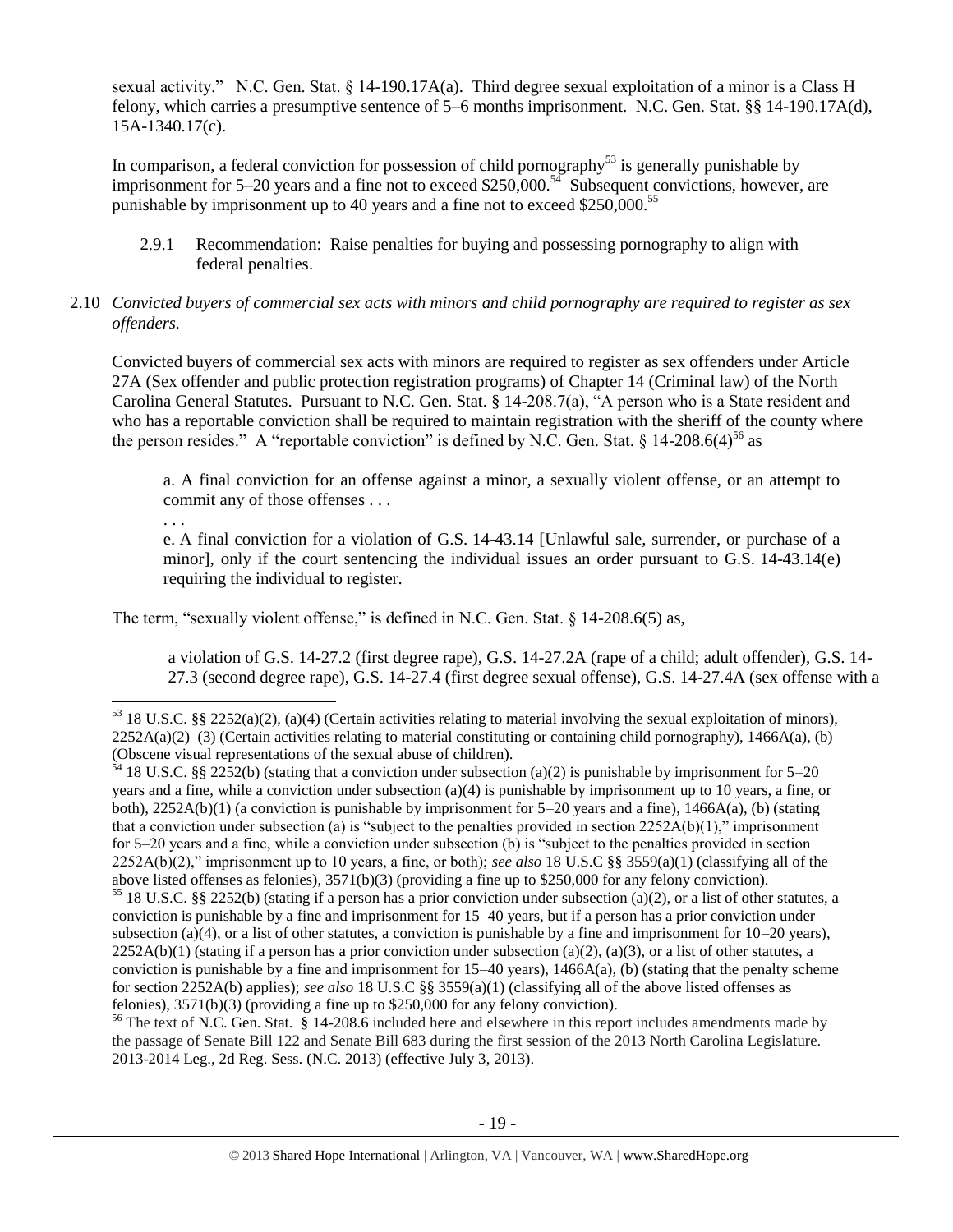child; adult offender), G.S. 14-27.5 (second degree sexual offense), . . . G.S. 14-27.7A(a) (statutory rape or sexual offense of person who is 13-, 14-, or 15-years-old where the defendant is at least six years older), G.S. 14-43.11 (human trafficking) if (i) the offense is committed against a minor who is less than 18 years of age or (ii) the offense is committed against any person with the intent that they be held in sexual servitude, G.S. 14-43.13 (subjecting or maintaining a person for sexual servitude), . . . G.S. 14-190.6 (employing or permitting minor to assist in offenses against public morality and decency), . . . G.S. 14-190.17 (second degree sexual exploitation of a minor), G.S. 14-190.17A (third degree sexual exploitation of a minor), . . . G.S. 14-202.3 (Solicitation of child by computer or certain other electronic devices to commit an unlawful sex act)  $\dots$  G.S. 14-205.2(c) or (d) (patronizing a prostitute who is a minor or a mentally disabled person), G.S. 14-205.3(b) (promoting prostitution of a minor or a mentally disabled person),

The North Carolina Human Trafficking Commission has been charged by the North Carolina General Assembly to consider "whether human trafficking should be added to the list of criminal convictions that require registration under the sex offender and public protection registration program."<sup>57</sup>

<sup>&</sup>lt;sup>57</sup> The North Carolina Human Trafficking Commission was created by passage of House Bill 950, Section 15.3A, 2011-2012 Leg., 2d Reg. Sess. (N.C. 2012) (effective July 1, 2012).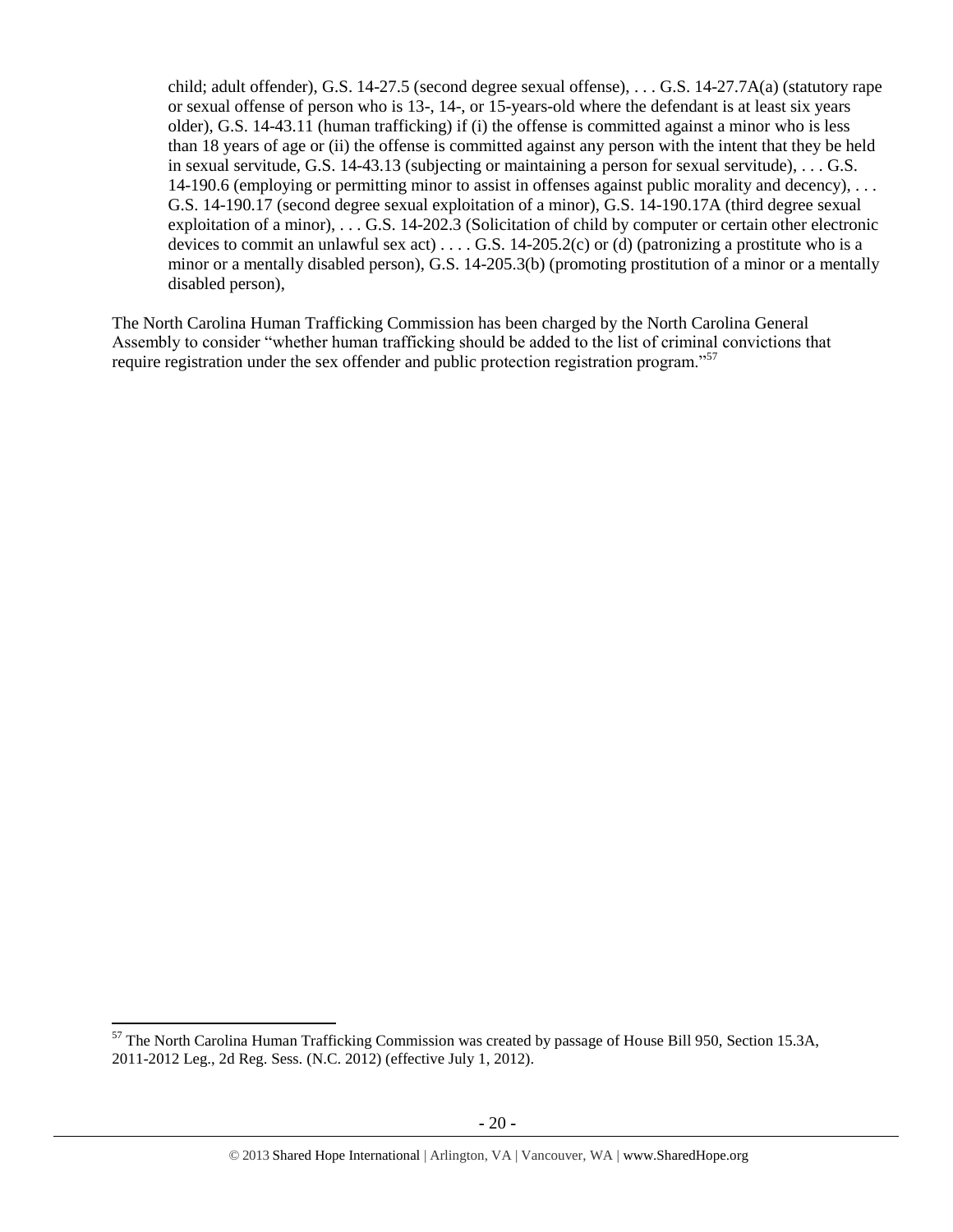#### FRAMEWORK ISSUE 3: CRIMINAL PROVISIONS FOR TRAFFICKERS

#### *Legal Components:*

- *3.1 Penalties for trafficking a child for sexual exploitation are as high as federal penalties.*
- *3.2 Creating and distributing child pornography carries penalties as high as similar federal offenses.*
- *3.3 Using the Internet to lure, entice, recruit, or sell commercial sex acts with a minor is a separate crime or results in an enhanced penalty for traffickers.*
- *3.4 Financial penalties for traffickers, including asset forfeiture, are sufficiently high*.
- *3.5 Convicted traffickers are required to register as sex offenders.*
- *3.6 Laws relating to termination of parental rights for certain offenses include sex trafficking or commercial sexual exploitation of children (CSEC) offenses in order to remove the children of traffickers from their control and potential exploitation.*

*\_\_\_\_\_\_\_\_\_\_\_\_\_\_\_\_\_\_\_\_\_\_\_\_\_\_\_\_\_\_\_\_\_\_\_\_\_\_\_\_\_\_\_\_\_\_\_\_\_\_\_\_\_\_\_\_\_\_\_\_\_\_\_\_\_\_\_\_\_\_\_\_\_\_\_\_\_\_\_\_\_\_\_\_\_\_\_\_\_\_\_\_\_\_*

## *Legal Analysis:*

*3.1 Penalties for trafficking a child for sexual exploitation are as high as federal penalties.* 

Traffickers prosecuted under N.C. Gen. Stat. § 14-43.11<sup>58</sup> (Human trafficking) face a Class C felony when the victim is a minor, which carries a presumptive sentence of 58–73 months imprisonment. N.C. Gen. Stat. §§ 14-43.11(b), 15A-1340.17(c). Traffickers also could be prosecuted under N.C. Gen. Stat. § 14-43.13<sup>59</sup> (Sexual servitude), which is also a Class C felony when the victim is a minor, which carries a presumptive sentence of 58–73 months imprisonment. N.C. Gen. Stat. §§ 14-43.13(b), 15A-1340.17(c). To the extent that N.C. Gen. Stat. § 14-43.14 (Unlawful sale, surrender, or purchase of a minor) applies to domestic minor sex trafficking, violation of this provision is a Class F felony, which carries a presumptive sentence of 13–16 months imprisonment and a minimum fine of \$5,000, and "[f]or each subsequent violation, a person is guilty of a Class F felony and shall pay a minimum fine of ten thousand dollars (\$10,000)." N.C. Gen. Stat. §§ 14- 43.12(b), 15A 1340.17(c).

Traffickers may be convicted under N.C. Gen. Stat. § 14-205.3 (Promoting prostitution), which is a class C or D felony punishable by a a presumptive sentence of 58–73 months imprisonment or a presumptive sentence of 20–25 months imprisonment, respectively. N.C. Gen. Stat. §§ 14-205.3(c), (d), 15A-1340.17(c).

Traffickers could also be prosecuted under N.C. Gen. Stat. § 14-39 (Kidnapping) in combination with a crime of human trafficking or sexual servitude. N.C. Gen. Stat. § 14-39 is a Class C felony and carries a presumptive sentence of 58–73 months imprisonment when "the person kidnapped either was not released by the defendant in a safe place or had been seriously injured or sexually assaulted." N.C. Gen. Stat. §§ 14-39(b), 15A-1340.17(c). When the "person kidnapped was released in a safe place by the defendant and had not been seriously injured or sexually assaulted, the offense is kidnapping in the second degree and is punishable as a Class E felony," which carries a presumptive sentence of 20–25 months imprisonment. N.C. Gen. Stat. §§ 14- 39(b), 15A-1340.17(c).

<sup>58</sup> *See supra* note [2](#page-0-0).

<sup>59</sup> *See supra* note [3](#page-1-0).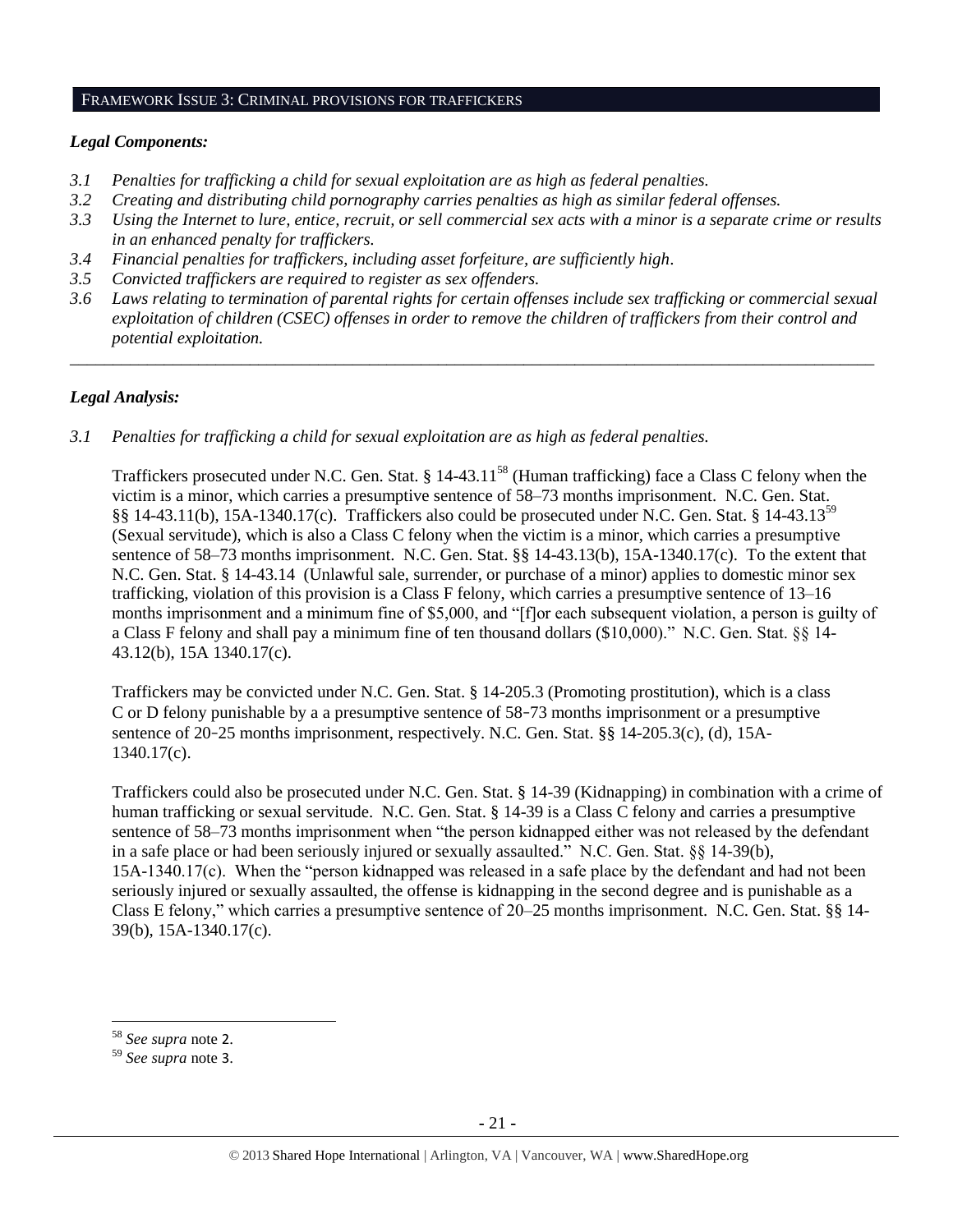Traffickers convicted under N.C. Gen. Stat. § 14-43.14 (Unlawful sale, surrender, or purchase of a minor) will be guilty of a Class F felony, which carries a presumptive sentence of 13–16 months imprisonment and a minimum fine of \$5,000. N.C. Gen. Stat. §§ 14-43.12(b), 15A-1340.17(c).

Traffickers prosecuted under N.C. Gen. Stat. § 14-190.16(a) (First degree sexual exploitation of a minor) will be guilty of a Class C felony, which carries a sentence of 58–73 months imprisonment. N.C. Gen. Stat. §§ 14- 190.16(d), 15A-1340.17(c).

In comparison, if the victim is under the age of 14, a conviction under the Trafficking Victims Protection Act (TVPA) for child sex trafficking is punishable by 15 years to life imprisonment and a fine not to exceed \$250,000. 18 U.S.C. §§ 1591(b)(1), 3559(a)(1), 3571(b)(3). If the victim is between the ages of 14–17, a conviction is punishable by 10 years to life imprisonment and a fine not to exceed \$250,000. 18 U.S.C. §§ 1591(b)(2), 3559(a)(1), 3571(b)(3). A conviction is punishable by mandatory life imprisonment, however, if the trafficker has a prior conviction for a federal sex offense<sup>60</sup> against a minor.

# *3.2 Creating and distributing child pornography carries penalties as high as similar federal offenses.*

Traffickers who create or distribute child pornography face prosecution under N.C. Gen. Stat. § 14-190.16 (First degree sexual exploitation of a minor) and § 14-190.17 (Second degree sexual exploitation of a minor).

N.C. Gen. Stat. § 14-190.16 makes it an offense, among other things, if a person, "knowing the character or content of the material or performance, . . . (4) Records, photographs, films, develops, or duplicates for sale or pecuniary gain material that contains a visual representation depicting a minor engaged in sexual activity. N.C. Gen. Stat. § 14-190.16(a)(1), (4). First degree sexual exploitation of a minor is a Class C felony, which carries a sentence of 58–73 months imprisonment. N.C. Gen. Stat. §§ 14-190.16(d), 15A-1340.17(c).

N.C. Gen. Stat. § 14-190.17(a) (Second degree sexual exploitation of a minor) removes the commercial benefit component in subsection (1), making it an offense if a person, "knowing the character or content of the material, . . . (1) Records, photographs, films, develops, or duplicates material that contains a visual representation of a minor engaged in sexual activity; or (2) Distributes, transports, exhibits, receives, sells, purchases, exchanges, or solicits material that contains a visual representation of a minor engaged in sexual activity." N.C. Gen. Stat. § 14-190.17(a). Second degree sexual exploitation of a minor is a Class E felony, which carries a presumptive sentence of 20–25 months imprisonment. N.C. Gen. Stat. §§ 14-190.17(d), 15A-1340.17(c).

In comparison, if the victim is under the age of 14, a conviction under the TVPA for child sex trafficking is punishable by 15 years to life imprisonment and a fine not to exceed \$250,000. 18 U.S.C. §§ 1591(b)(1), 3559(a)(1), 3571(b)(3). If the victim is between the ages of 14–17, a conviction is punishable by 10 years to life imprisonment and a fine not to exceed \$250,000. 18 U.S.C. §§ 1591(b)(2),  $3559(a)(1)$ ,  $3571(b)(3)$ . A conviction is punishable by mandatory life imprisonment, however, if the trafficker has a prior conviction for a federal sex offense against a minor. Additionally, a federal conviction for distribution of child pornography<sup>61</sup> is generally punishable by imprisonment for  $5-20$  years and a fine not to exceed \$250,000.<sup>62</sup> Subsequent convictions, however, are punishable by imprisonment up to 40 years and a fine not to exceed \$250,000.<sup>63</sup>

<sup>60</sup> *See supra* note [41.](#page-14-0) 

<sup>&</sup>lt;sup>61</sup> 18 U.S.C. §§ 2252(a)(1), (a)(2), (a)(3) (Certain activities relating to material involving the sexual exploitation of minors),  $2252A(a)(2)$ ,  $(a)(3)$  (Certain activities relating to material constituting or containing child pornography), 1466A(a) (Obscene visual representations of the sexual abuse of children).

<sup>&</sup>lt;sup>62</sup> 18 U.S.C. §§ 2252(b) (stating that a conviction under subsection (a)(1), (a)(2), or (a)(3) is punishable by imprisonment for 5–20 years and a fine), 2252A(b)(1) (a conviction is punishable by imprisonment for 5–20 years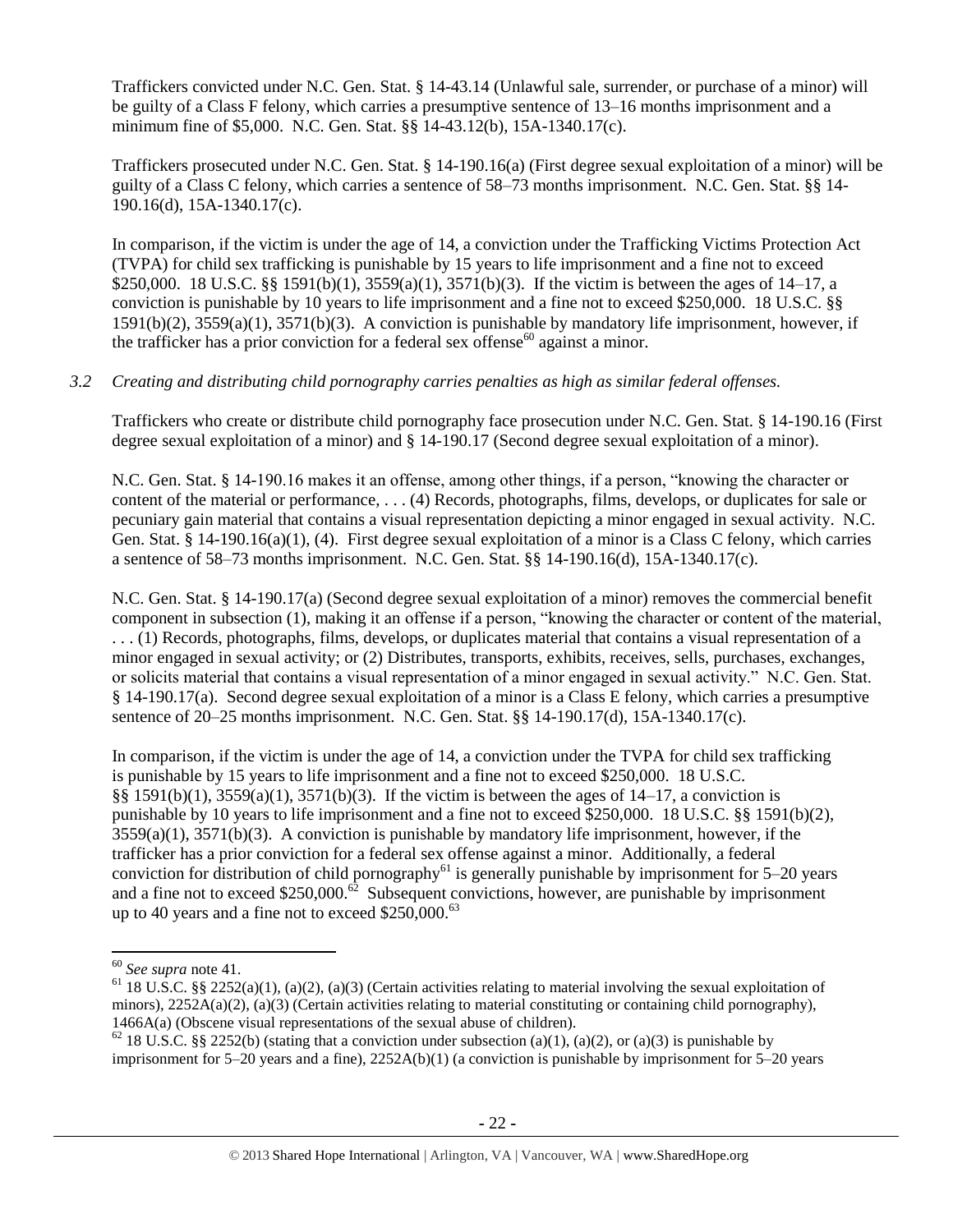*3.3 Using the Internet to lure, entice, recruit, or sell commercial sex acts with a minor is a separate crime or results in an enhanced penalty for traffickers.* 

While not limited to commercial sex acts, N.C. Gen. Stat. § 14-202.3 (Solicitation of child by computer or certain other electronic devices to commit an unlawful sex act) criminalizes the use of the Internet to solicit commercial sex acts with a minor. N.C. Gen. Stat. § 14-202.3(a). Subsection (a) states in part,

A person is guilty of solicitation of a child by a computer if the person is 16 years of age or older and the person knowingly, with the intent to commit an unlawful sex act, entices, advises, coerces, orders, or commands, by means of a computer or any other device capable of electronic data storage or transmission, a child who is less than 16 years of age and at least five years younger than the defendant, or a person the defendant believes to be a child who is less than 16 years of age and who the defendant believes to be at least five years younger than the defendant, to meet with the defendant or any other person for the purpose of committing an unlawful sex act. . . .

Violation of N.C. Gen. Stat. § 14-202.3 is a Class H felony, which carries a presumptive sentence of 5–6 months imprisonment; however, if "the defendant, or any other person for whom the defendant was arranging the meeting in violation of this section, actually appears at the meeting location," the violation is a Class G felony carrying a presumptive sentence of 10–13 months imprisonment. N.C. Gen. Stat. §§ 14-202.3(c), 15A-1340.17(c).

3.3.1 Recommendation: Impose enhanced penalties under N.C. Gen. Stat. § 14-202.3 (Solicitation of child by computer or certain other electronic devices to commit an unlawful sex act) where the defendant's purpose is to solicit commercial sex acts with a minor. Additionally, amend N.C. Gen. Stat. § 14-202.3 to raise the age of the minor victim to 18.

#### *3.4 Financial penalties for traffickers, including asset forfeiture, are sufficiently high.*

 $\overline{\phantom{a}}$ 

Traffickers are subject to forfeiture, restitution, and also may be required to pay financial penalties and fines for violations of North Carolina's laws. Traffickers convicted of criminal charges may be ordered to pay a fine. Pursuant to N.C. Gen. Stat. § 15A-1361, "A person who has been convicted of a criminal offense may be ordered to pay a fine as provided by law."<sup>64</sup>

and a fine),  $1466A(a)$ , (b) (stating that a conviction under subsection (a) is "subject to the penalties provided in section 2252A(b)(1)," imprisonment for 5–20 years and a fine, while a conviction under subsection (b) is "subject to the penalties provided in section 2252A(b)(2)," imprisonment up to 10 years, a fine, or both); *see also* 18 U.S.C §§  $3559(a)(1)$  (classifying all of the above listed offenses as felonies),  $3571(b)(3)$  (providing a fine up to \$250,000 for any felony conviction).

 $63$  18 U.S.C. §§ 2252(b) (stating if a person has a prior conviction under subsection (a)(1), (a)(2), or (a)(3) or a list of other statutes, a conviction is punishable by a fine and imprisonment for 15–40 years), 2252A(b)(1) (stating if a person has a prior conviction under subsection (a)(2), (a)(3), or a list of other statutes, a conviction is punishable by a fine and imprisonment for 15–40 years), 1466A(a), (b) (stating that the penalty scheme for section 2252A(b) applies); *see also* 18 U.S.C §§ 3559(a)(1) (classifying all of the above listed offenses as felonies), 3571(b)(3) (providing a fine up to \$250,000 for any felony conviction).

<sup>&</sup>lt;sup>4</sup> Pursuant to N.C. Gen. Stat. § 15A-1340.17(b) (Punishment limits for each class of offense and prior record level), "Any judgment that includes a sentence of imprisonment may also include a fine . . . Unless otherwise provided, the amount of the fine is in the discretion of the court." To the extent that N.C. Gen. Stat. § 14-43.14 (Unlawful sale, surrender, or purchase of a minor) applies to domestic minor sex trafficking, violation of this provision is a Class F felony, which carries a presumptive sentence of 13–16 months imprisonment and a minimum fine of \$5,000, and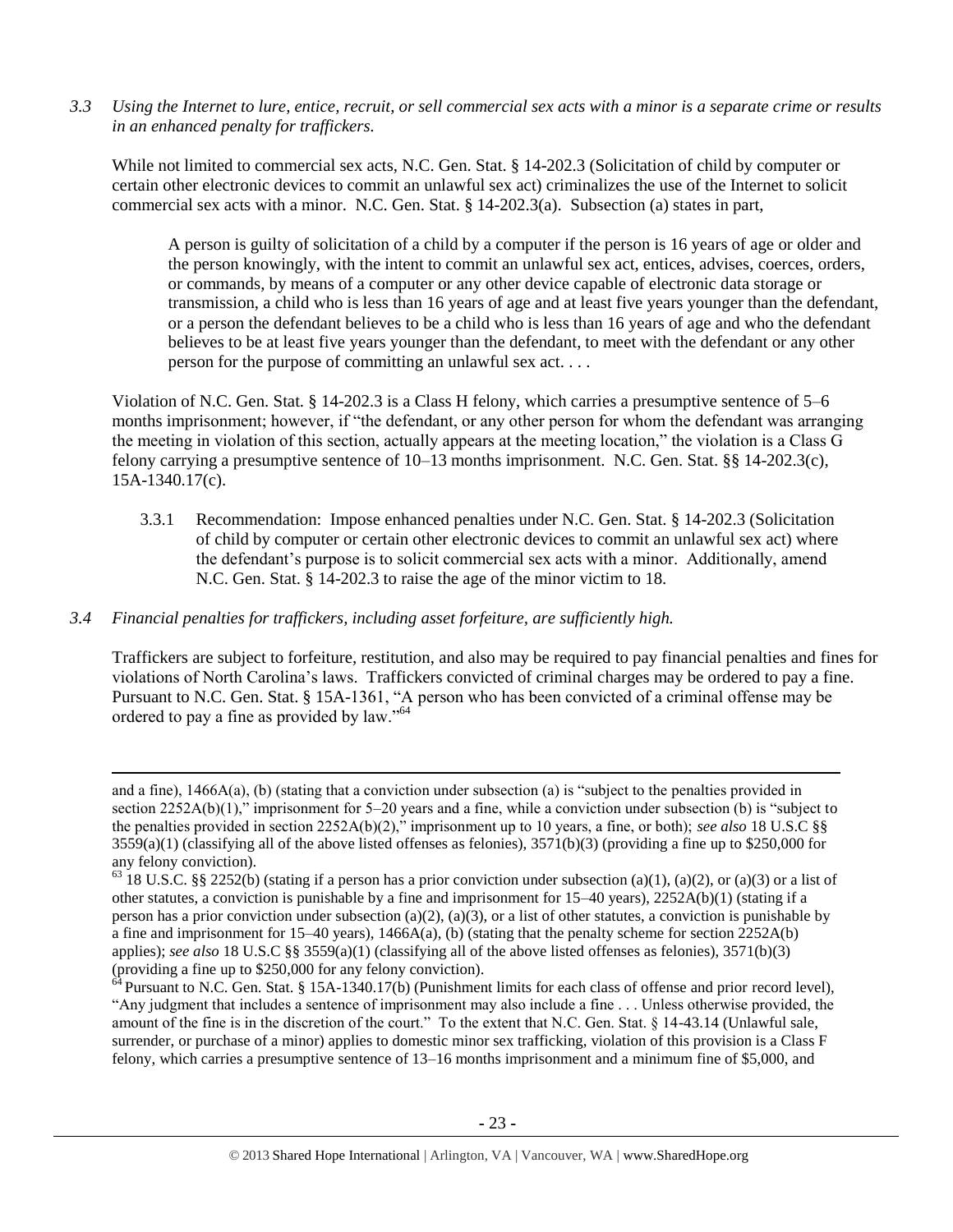Traffickers are subject to mandatory, criminal asset forfeiture following a felony conviction. "A person who commits a violation of G.S. 14-43.11 [Human trafficking], 14-43.12 [Involuntary Servitude] or 14-43.13 [Sexual servitude] is subject to the property forfeiture provisions set forth in G.S. 14-2.3 [Forfeiture of gain acquired through criminal activity]." N.C. Gen. Stat. § 14-43.20(e). Pursuant to N.C. Gen. Stat. § 14-2.3 (Forfeiture of gain acquired through criminal activity), "Except as is otherwise provided in Article 3 of Chapter 31A [Willful and unlawful killing of decedent], in the case of any violation of Article 13A [North Carolina street gang suppression act] of Chapter 14, or a general statute constituting a felony other than a nonwillful homicide, any money or other property or interest in property acquired thereby shall be forfeited to the State of North Carolina, including any profits, gain, remuneration, or compensation directly or indirectly collected by or accruing to any offender." No specific seizure procedure is authorized. The property shall be forfeited directly to the state. N.C. Gen. Stat. §14-2.3.

Traffickers are subject to mandatory restitution in North Carolina. "Victim" is defined in N.C. Gen. Stat. § 14-  $43.20(e)^{65}$  (Mandatory restitution victim services; forfeiture) as "a person subjected to the practices set forth in G.S. 14-43.11 [Human trafficking], 14-43.12 [Involuntary Servitude] or 14-43.13 [Sexual servitude]." N.C. Gen. Stat. § 14-43.20(b) provides,

Restitution for a victim is mandatory under this Article. At a minimum, the court shall order restitution in an amount equal to the value of the victim's labor as guaranteed under the Minimum Wage Law and overtime provisions of the Fair Labor Standards Act (FLSA). In addition, the judge may order any other amount of loss identified, including the gross income or value to the defendant of the victim's labor or services.

Additionally, traffickers convicted under N.C. Gen. Stat. § 14-205.3<sup>66</sup> (Promoting prostitution) could be ordered to pay restitution to the domestic minor sex trafficking victim, as the court is required to consider restitution at sentencing. Pursuant to N.C. Gen. Stat. § 15A-1340.34(a) (Restitution generally), "When sentencing a defendant convicted of a criminal offense, the court shall determine whether the defendant shall be ordered to make restitution to any victim of the offense in question. For purposes of this Article, the term 'victim' means a person directly and proximately harmed as a result of the defendant's commission of the criminal offense." Subsection (b) states, "If the defendant is being sentenced for an offense for which the victim is entitled to restitution under Article 46 of this Chapter, the court shall, in addition to any penalty authorized by law, require that the defendant make restitution to the victim or the victim's estate for any injuries or damages arising directly and proximately out of the offense committed by the defendant." N.C. Gen. Stat. § 15A-834 (Restitution), which is in Article 46, states, "A victim has the right to receive restitution as ordered by the court pursuant to Article 81C of Chapter 15A of the General Statutes."

Pursuant to N.C. Gen. Stat. § 15A-830(a)(7) (Definitions—Crime Victims' Rights Act), a "victim" is defined to include, among others:

A person against whom there is probable cause to believe one of the following crimes was committed: a. A Class A, B1, B2, C, D, or E felony.<sup>67</sup>

b. A Class F felony if it is a violation of one of the following: . . . 14-43.11 [Human trafficking, where the victim is not a minor]; 14-190.17 [Second degree sexual exploitation of a minor];  $\dots$ .

 $\overline{a}$ 

<sup>&</sup>quot;[f]or each subsequent violation, a person is guilty of a Class F felony and shall pay a minimum fine of ten thousand dollars (\$10,000)." N.C. Gen. Stat. §§ 14-43.12(b), 15A 1340.17(c).

<sup>65</sup> *See supra* note [50.](#page-16-0)

<sup>66</sup> *See supra* note [14.](#page-3-3)

<sup>67</sup> *See supra* note [84.](#page-34-0)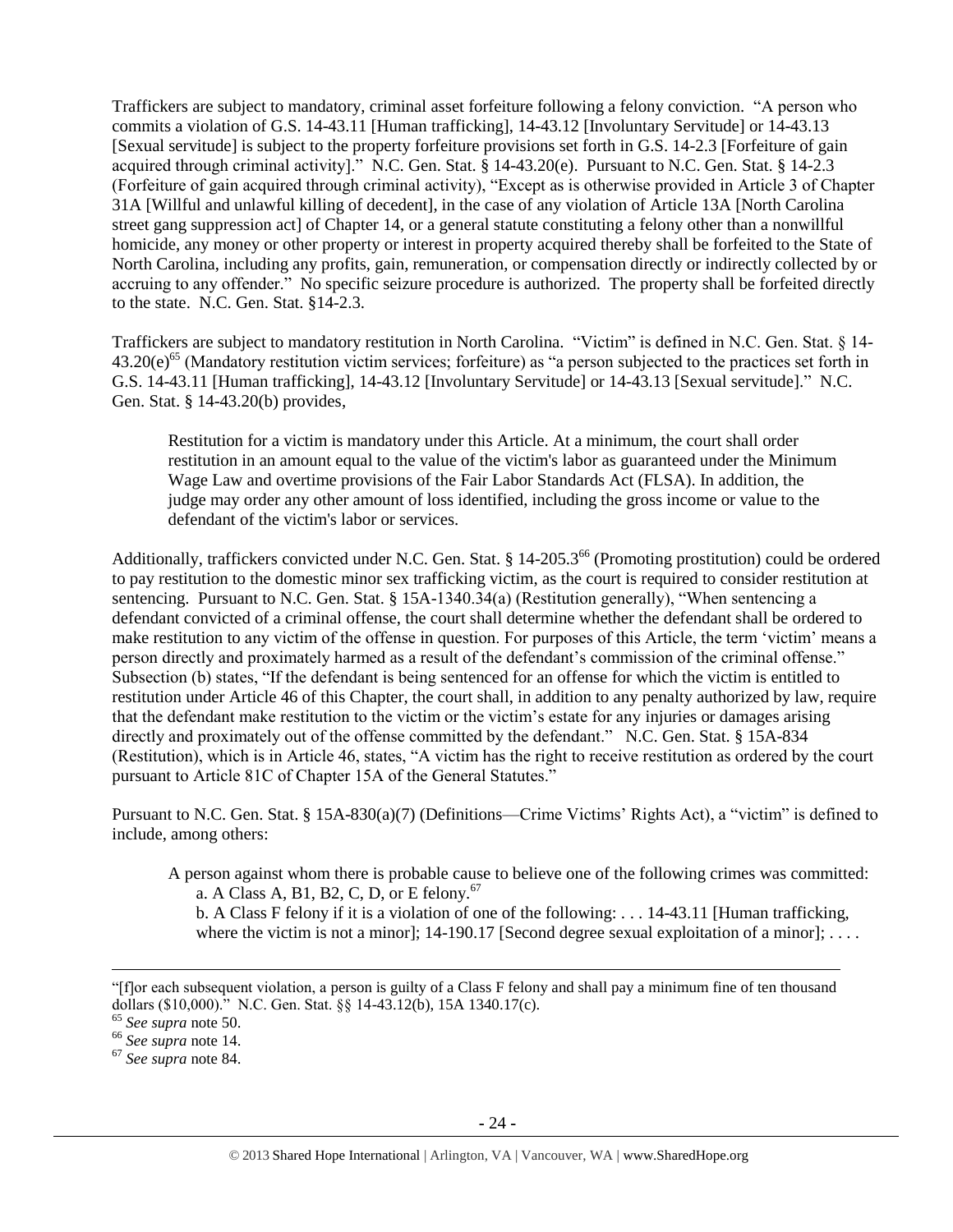e. A Class I felony if it is a violation of . . . 14-190.17A [Third degree sexual exploitation of a minor].

f. An attempt of any of the felonies listed in this subdivision if the attempted felony is punishable as a felony.

. . . .

. . . .

Under N.C. Gen. Stat. § 15A-1340.34 (c), "When subsection (b) of this section does not apply, the court may, in addition to any other penalty authorized by law, require that the defendant make restitution to the victim or the victim's estate for any injuries or damages arising directly and proximately out of the offense committed by the defendant."

Traffickers face financial penalties under both civil nuisance laws and the civil RICO statute. Both real and personal property may be declared a nuisance. Under N.C. Gen. Stat. § 19-1.3(3) (Personal property as a nuisance; knowledge of nuisance), "The following are also declared to be nuisances, as personal property used in conducting and maintaining a nuisance under this Chapter: . . . (3) All money or other valuable consideration, vehicles, conveyances, or other property received or used in gambling, prostitution . . . as well as the furniture and movable contents of a place used in connection with such prohibited conduct." Pursuant to N.C. Gen. Stat. § 19-6, "All personal property, including all money and other considerations, declared to be a nuisance under the provisions of G.S. 19-1.3 and other sections of this Article [Abatement of nuisances], are subject to forfeiture to the local government and are recoverable as damages in the county wherein such matter is sold, exhibited or otherwise used." Furthermore, if a court finds under the article that leased premises are used by traffickers for the purpose of prostitution, the lease will be void and "cause[] the right of possession to revert and vest in" the property's owner. N.C. Gen. Stat. § 19-6.

Traffickers' property may also be subject to civil forfeiture if they violate the civil racketeering statute. Pursuant to N.C. Gen. Stat. § 75D-3(c) (Definitions), "racketeering activity" includes all offenses under Chapter 14 [Criminal Law], unless they are specifically excluded, and offenses described in the federal law at 18 U.S.C. § 1961(1), which includes federal human trafficking offenses. Qualifying Chapter 14 offenses include N.C. Gen. Stat. § 14-39 (Kidnapping), § 14-43.11 (Human trafficking), § 14-43.13 (Sexual servitude), § 14-190.6 (Employing or permitting minor to assist in offense under Article), § 14-190.16 (First degree sexual exploitation of a minor), § 14-190.17 (Second degree sexual exploitation of a minor), and § 14-202.3 (Solicitation of child by computer or certain other electronic devices to commit an unlawful sex act). N.C. Gen. Stat. § 75D-4 (Prohibited activities) states,

(a) No person shall:

l

<span id="page-24-0"></span>(1) Engage in a pattern of racketeering activity<sup>68</sup> or, through a pattern of racketeering activities or through proceeds derived therefrom, acquire or maintain, directly or indirectly, any interest in or control of any enterprise, real property, or personal property of any nature, including money; or (2) Conduct or participate in, directly or indirectly, any enterprise through a pattern of racketeering activity whether indirectly, or employed by or associated with such enterprise; or (3) Conspire with another or attempt to violate any of the provisions of subdivision (1) or (2) of this subsection.

<sup>&</sup>lt;sup>68</sup> "Pattern of racketeering activity" is defined as "engaging in at least two incidents of racketeering activity that have the same or similar purposes, results, accomplices, victims, or methods of commission or otherwise are interrelated by distinguishing characteristics and are not isolated and unrelated incidents, provided at least one of such incidents occurred after October 1, 1986, and that at least one other of such incidents occurred within a four-year period of time of the other, excluding any periods of imprisonment, after the commission of a prior incident of racketeering activity." N.C. Gen. Stat. § 75D-3(b).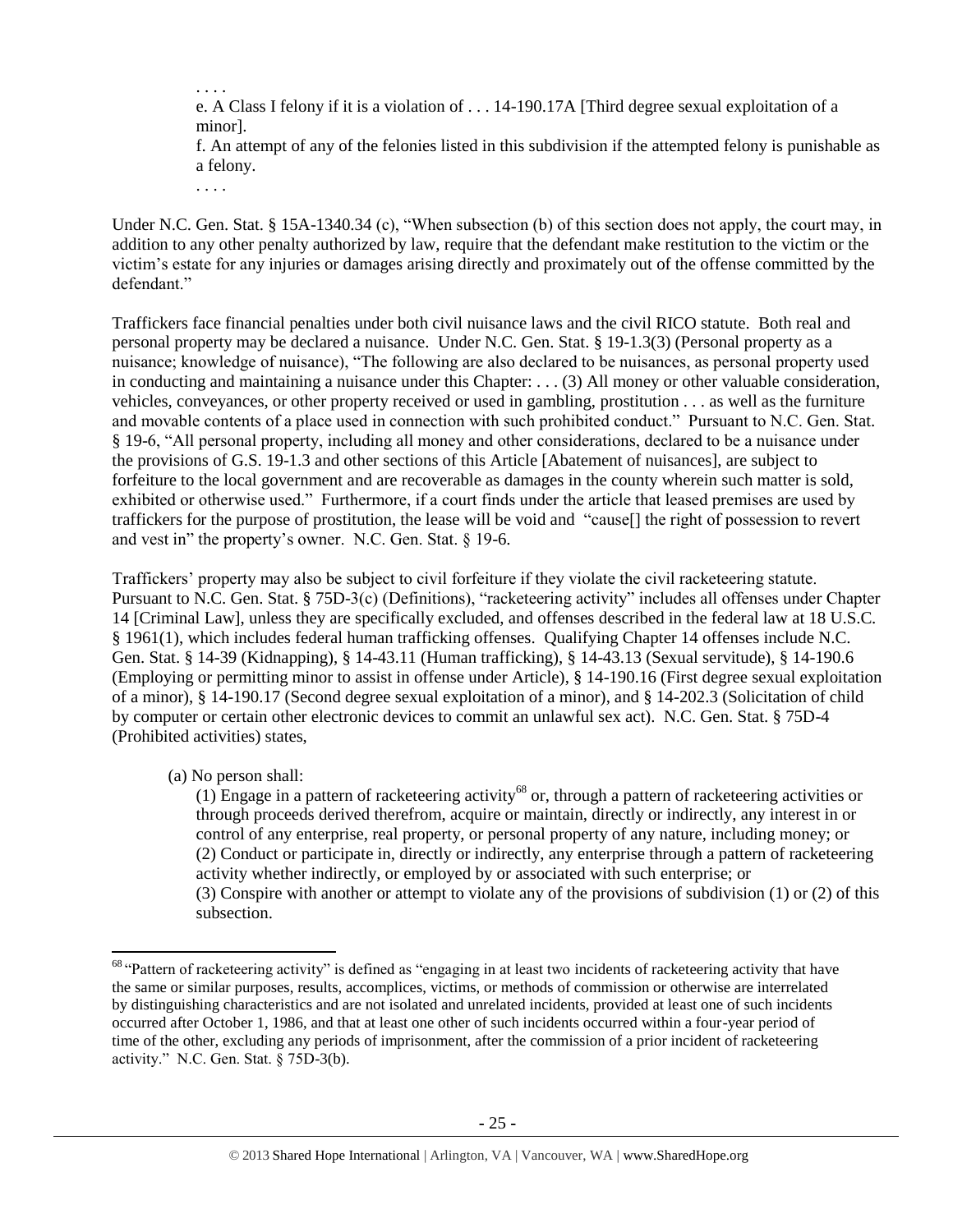(b) Violation of this section is inequitable and constitutes a civil offense only and is not a crime, therefore a mens rea or criminal intent is not an essential element of any of the civil offenses set forth in this section.

N.C. Gen. Stat. § 75D-5(a) (RICO civil forfeiture proceedings) provides that "[a]ll property of every kind used or intended for use in the course of, derived from, or realized through a racketeering activity or pattern of racketeering activity is subject to forfeiture to the State."

Under N.C. Gen. Stat. § 75D-8(a) (Available RICO civil remedies),

(a) As part of a final judgment of forfeiture, any judge of the superior court may, after giving reasonable notice to potential innocent claimants, enjoin violations of G.S. 75D-4, by issuing appropriate orders and judgments:

(1) Ordering any defendant to divest himself of any interest in any enterprise, real property, or personal property including property held by the entirety. Where property is held by the entirety and one of the spouses is an innocent person as defined in G.S. 75D-5(i), upon entry of a final judgment of forfeiture of entirety property, the judgment operates, to convert the entirety to a tenancy in common, and only the one-half undivided interest of the offending spouse shall be forfeited according to the provisions of this Chapter;

. . .

(7) Any other equitable remedy appropriate to effect complete forfeiture of property subject to forfeiture, or to prevent future violations of this Chapter.

Furthermore, a trafficker may be required to pay treble damages under N.C. Gen. Stat. § 75D-8(c) (Available RICO civil remedies), which states,

Any innocent person who is injured or damaged in his business or property by reason of any violation of G.S. 75D-4 involving a pattern of racketeering activity shall have a cause of action for three times the actual damages sustained and reasonable attorneys [sic] fees. For purposes of this [provision], "pattern of racketeering activity" shall require that at least one act of racketeering activity be an act of racketeering activity other than (i) an act indictable under 18 U.S.C. § 1341 or U.S.C. § 1343, or (ii) an act which is an offense involving fraud in the sale of securities. . . .

Additionally, any injured person has "a right or claim to forfeited property or to the proceeds derived therefrom superior to any right or claim the State has in the same property or proceeds" so long as the injured person "intervene[s] in the forfeiture proceeding prior to its final disposition." N.C. Gen. Stat. § 75D-8(d).

3.4.1 Recommendation: Amend North Carolina's CSEC laws to include mandatory fines and restitution and to clarify that a person who commits a CSEC offense is subject to the property forfeiture provisions in N.C. Gen. Stat. § 14-2.3 (Forfeiture of gain acquired through criminal activity).

# *3.5 Convicted traffickers are required to register as sex offenders.*

Persons convicted of trafficking, sexual servitude and CSEC offenses must register as a sex offender under Article 27A (Sex Offender and Public Protection Registration Programs) of Chapter 14 (Criminal Law) of the North Carolina General Statutes. N.C. Gen. Stat. §§ 14-208.6(4), (5),<sup>69</sup> 14-208.7. Pursuant to N.C. Gen. Stat. §

 $\overline{\phantom{a}}$ <sup>69</sup> *See supra* note [56.](#page-18-0)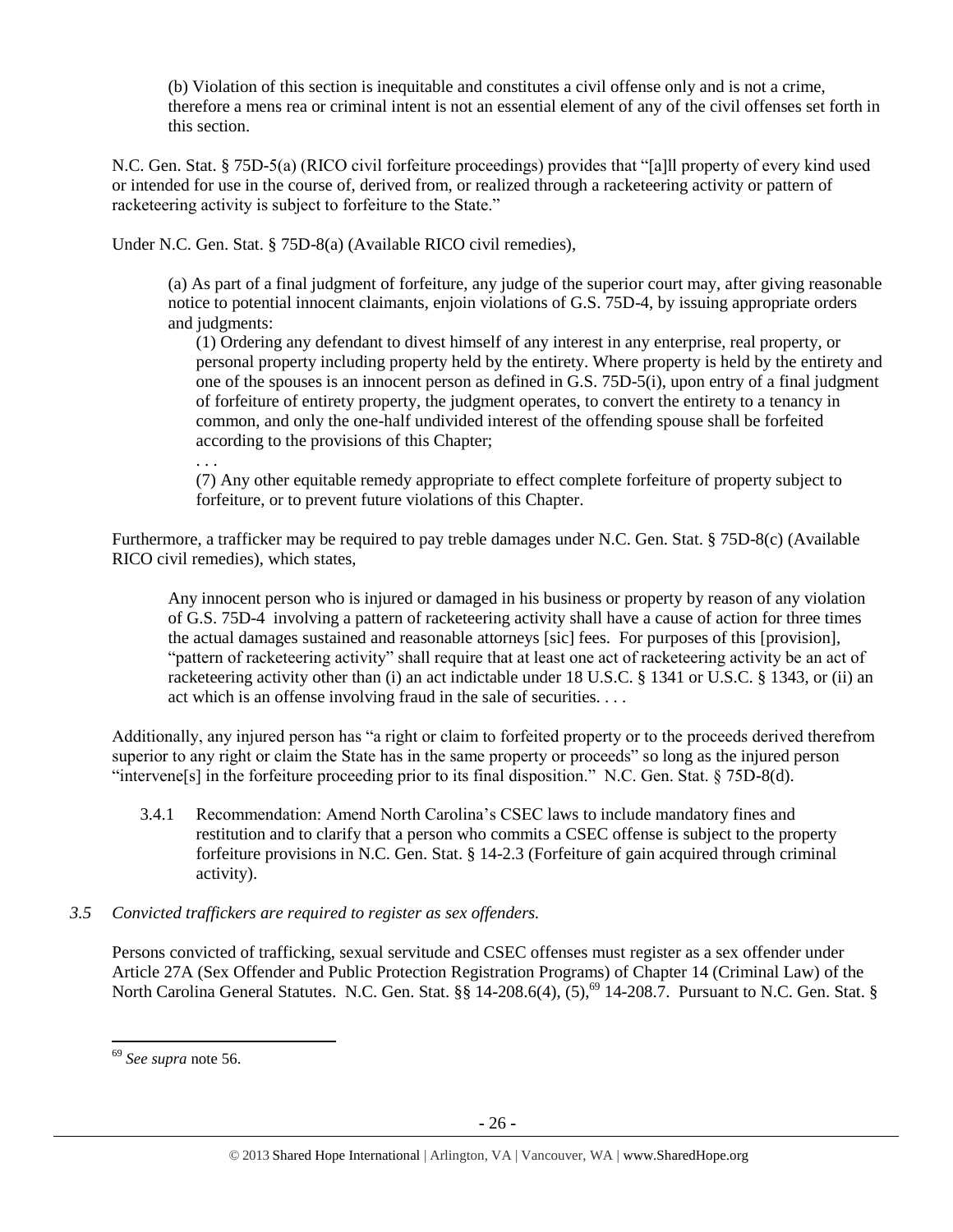14-208.7(a), "A person who is a State resident and who has a reportable conviction shall be required to maintain registration with the sheriff of the county where the person resides."

A "reportable conviction" is defined by N.C. Gen. Stat. § 14-208.6(4) as,

a. A final conviction for an offense against a minor, a sexually violent offense, or an attempt to commit any of those offenses . . .

e. A final conviction for a violation of G.S. 14-43.14 [Unlawful sale, surrender, or purchase of a minor], only if the court sentencing the individual issues an order pursuant to G.S. 14-43.14(e) requiring the individual to register.

The term "sexually violent offense" is defined in N.C. Gen. Stat. § 14-208.6(5) as,

a violation of G.S. 14-27.2 (first degree rape), G.S. 14-27.2A (rape of a child; adult offender), G.S. 14- 27.3 (second degree rape), G.S. 14-27.4 (first degree sexual offense), G.S. 14-27.4A (sex offense with a child; adult offender), G.S. 14-27.5 (second degree sexual offense), . . . G.S. 14-27.7A(a) (statutory rape or sexual offense of person who is 13-, 14-, or 15-years-old where the defendant is at least six years older), G.S. 14–43.11 (human trafficking) if (i) the offense is committed against a minor who is less than 18 years of age or (ii) the offense is committed against any person with the intent that they be held in sexual servitude, G.S. 14-43.13 (subjecting or maintaining a person for sexual servitude), . . . G.S. 14-190.6 (employing or permitting minor to assist in offenses against public morality and decency),  $\dots$ G.S. 14-190.17 (second degree sexual exploitation of a minor), G.S. 14-190.17A (third degree sexual exploitation of a minor),... G.S. 14-202.3 (Solicitation of child by computer or certain other electronic devices to commit an unlawful sex act)  $\dots$  G.S. 14-205.2(c) or (d) (patronizing a prostitute who is a minor or a mentally disabled person), G.S. 14-205.3(b) (promoting prostitution of a minor or a mentally disabled person), . . .

An "offense against a minor" is defined as "any of the following offenses if the offense is committed against a minor, and the person committing the offense is not the minor's parent: G.S. 14-39 (kidnapping), G.S. 14-41 (abduction of children), and G.S. 14-43.3 (felonious restraint). The term also includes the following if the person convicted of the following is not the minor's parent: a solicitation or conspiracy to commit any of these offenses; aiding and abetting any of these offenses." N.C. Gen. Stat. § 14-208.6(1m).

*3.6 Laws relating to termination of parental rights for certain offenses include sex trafficking or commercial sexual exploitation of children (CSEC) offenses in order to remove the children of traffickers from their control and potential exploitation.* 

A conviction under N.C. Gen. Stat. § 14-43.11<sup>70</sup> (Human trafficking) or § 14-43.13<sup>71</sup> (Sexual servitude) can serve as grounds for terminating parental rights under N.C. Gen. Stat. § 7B-1111(a)<sup>72</sup> (Grounds for terminating parental rights). N.C. Gen. Stat. § 7B-111(a)(8) states in part that a court can terminate parental rights when "[t]he parent has committed murder or voluntary manslaughter of another child of the parent or other child residing in the home; has aided, abetted, attempted, conspired, or solicited to commit murder or voluntary manslaughter of the child, another child of the parent, or other child residing in the home; has committed a

l

. . .

<sup>70</sup> *See supra* note [2](#page-0-0).

<sup>71</sup> *See supra* note [3](#page-1-0).

 $72$  The text of N.C. Gen. Stat. § 7B-1111 included here and elsewhere in this report includes amendments made by the passage of House Bill 350 during the first session of the 2013 North Carolina Legislature. 2013-2014 Leg., 2d Reg. Sess. (N.C. 2013) (effective October 1, 2013).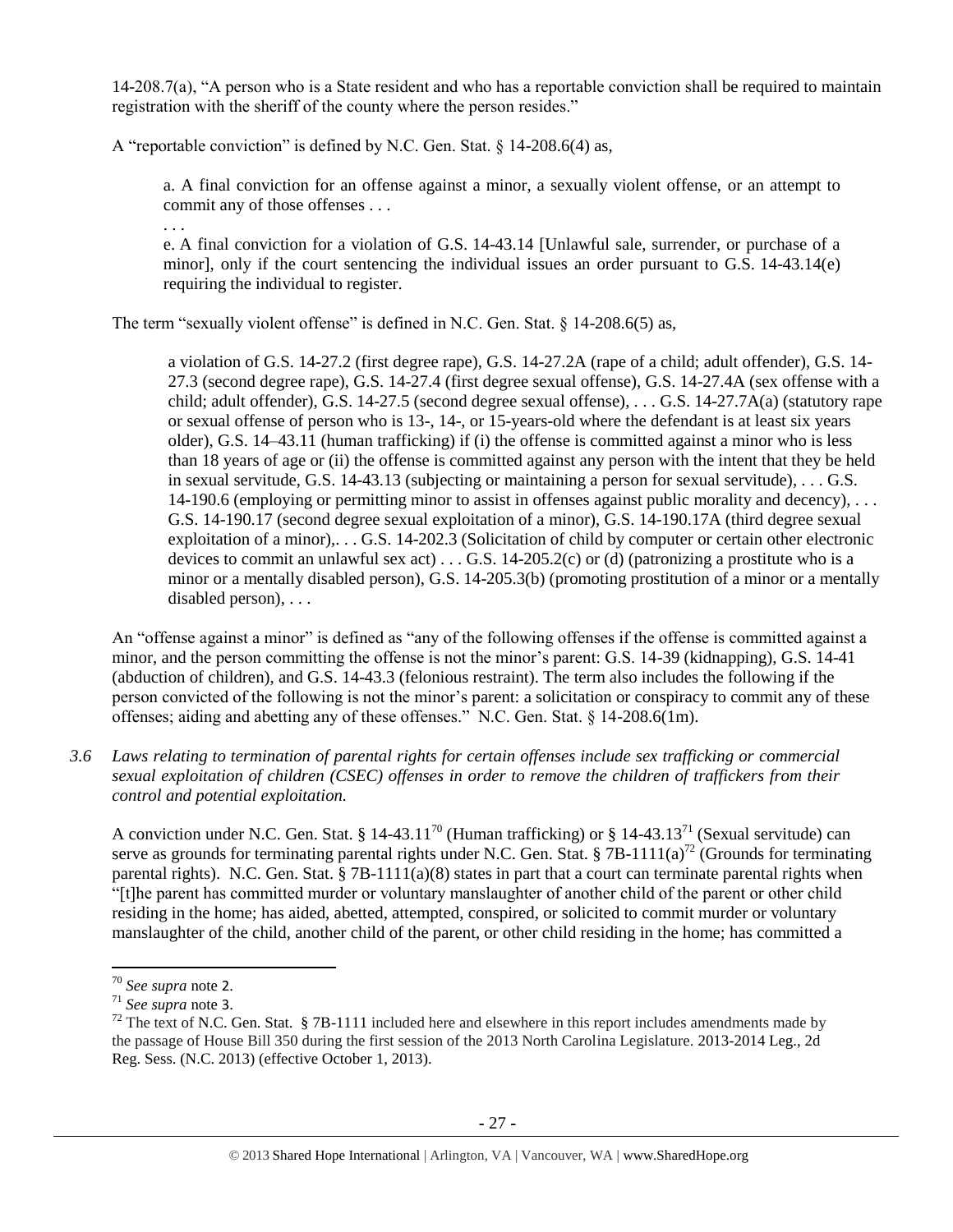felony assault that results in serious bodily injury to the child, another child of the parent, or other child residing in the home; or has committed murder or voluntary manslaughter of the other parent of the child." Pursuant to N.C. Gen. Stat. § 7B-1111(a)(1), a parent-trafficker's parental rights could be terminated if the parent has abused or neglected the child, within the meanings of "abused juvenile" and "neglected juvenile" under N.C. Gen. Stat. § 7B-101<sup>73</sup> (Definitions). Additionally, a parent-trafficker's parental rights could be terminated if "[t]he parent has been convicted of a sexually related offense under Chapter 14 of the General Statutes that resulted in the conception of the juvenile." N.C. Gen. Stat. § 7B-1111(a)(11). Under N.C. Gen. Stat. § 7B- $101(1)^{74}$  (Definitions),

<span id="page-27-0"></span>(1) Abused juveniles.—Any juvenile less than 18 years of age whose parent, guardian, custodian, or caretaker:

a. Inflicts or allows to be inflicted upon the juvenile a serious physical injury by other than accidental means;

. . .

 $\overline{a}$ 

b. Creates or allows to be created a substantial risk of serious physical injury to the juvenile by other than accidental means;

d. Commits, permits, or encourages the commission of a violation of the following laws by, with, or upon the juvenile: first-degree rape, as provided in G.S. 14-27.2; rape of a child by an adult offender, as provided in G.S. 14-27.2A; second degree rape as provided in G.S. 14-27.3; firstdegree sexual offense, as provided in G.S. 14-27.4; sexual offense with a child by an adult offender, as provided in G.S. 14-27.4A; second degree sexual offense, as provided in G.S. 14-27.5; sexual act by a custodian, as provided in G.S. 14-27.7; unlawful sale, surrender, or purchase of a minor, as provided in G.S. 14-43.14; . . . incest, as provided in G.S. 14-178; preparation of obscene photographs, slides, or motion pictures of the juvenile, as provided in G.S. 14-190.5; employing or permitting the juvenile to assist in a violation of the obscenity laws as provided in G.S. 14-190.6; dissemination of obscene material to the juvenile as provided in G.S. 14-190.7 and G.S. 14-190.8; displaying or disseminating material harmful to the juvenile as provided in G.S. 14-190.14 and G.S. 14-190.15; first and second degree sexual exploitation of the juvenile as provided in G.S. 14-190.16 and G.S. 14-190.17; promoting the prostitution of the juvenile as provided in G.S. 14-205.3(b); and taking indecent liberties with the juvenile, as provided in G.S. 14-202.1;

e. Creates or allows to be created serious emotional damage to the juvenile; serious emotional damage is evidenced by a juvenile's severe anxiety, depression, withdrawal, or aggressive behavior toward himself or others;

f. Encourages, directs, or approves of delinquent acts involving moral turpitude committed by the juvenile; or

g. Commits or allows to be committed an offense under G.S. 14-43.11 (Human trafficking), G.S. 14-43.12 (Involuntary servitude), or G.S. 14-43.13 (Sexual servitude) against the child.

Under N.C. Gen. Stat. § 7B-101(15), a child is considered a "neglected juvenile" when the child "does not receive proper care, supervision, or discipline from the juvenile's parent, guardian, custodian, or caretaker; or who has been abandoned; or who is not provided necessary medical care; or who is not provided necessary remedial care; or who lives in an environment injurious to the juvenile's welfare; or who has been placed for care or adoption in violation of law. In determining whether a juvenile is a neglected juvenile, it is relevant whether that juvenile lives in a home where another juvenile has died as a result of suspected abuse or neglect

 $^{73}$  The text of N.C. Gen. Stat. § 7B-101 included here and elsewhere in this report includes amendments made by the passage of House Bill 350 during the first session of the 2013 North Carolina Legislature. 2013-2014 Leg., 2d Reg. Sess. (N.C. 2013) (effective October 1, 2013).

 $74$  The text of N.C. Gen. Stat. § 7B-101 included here and elsewhere in this report includes amendments made by the passage of House Bill 350 and Senate Bill 683 during the first session of the 2013 North Carolina Legislature.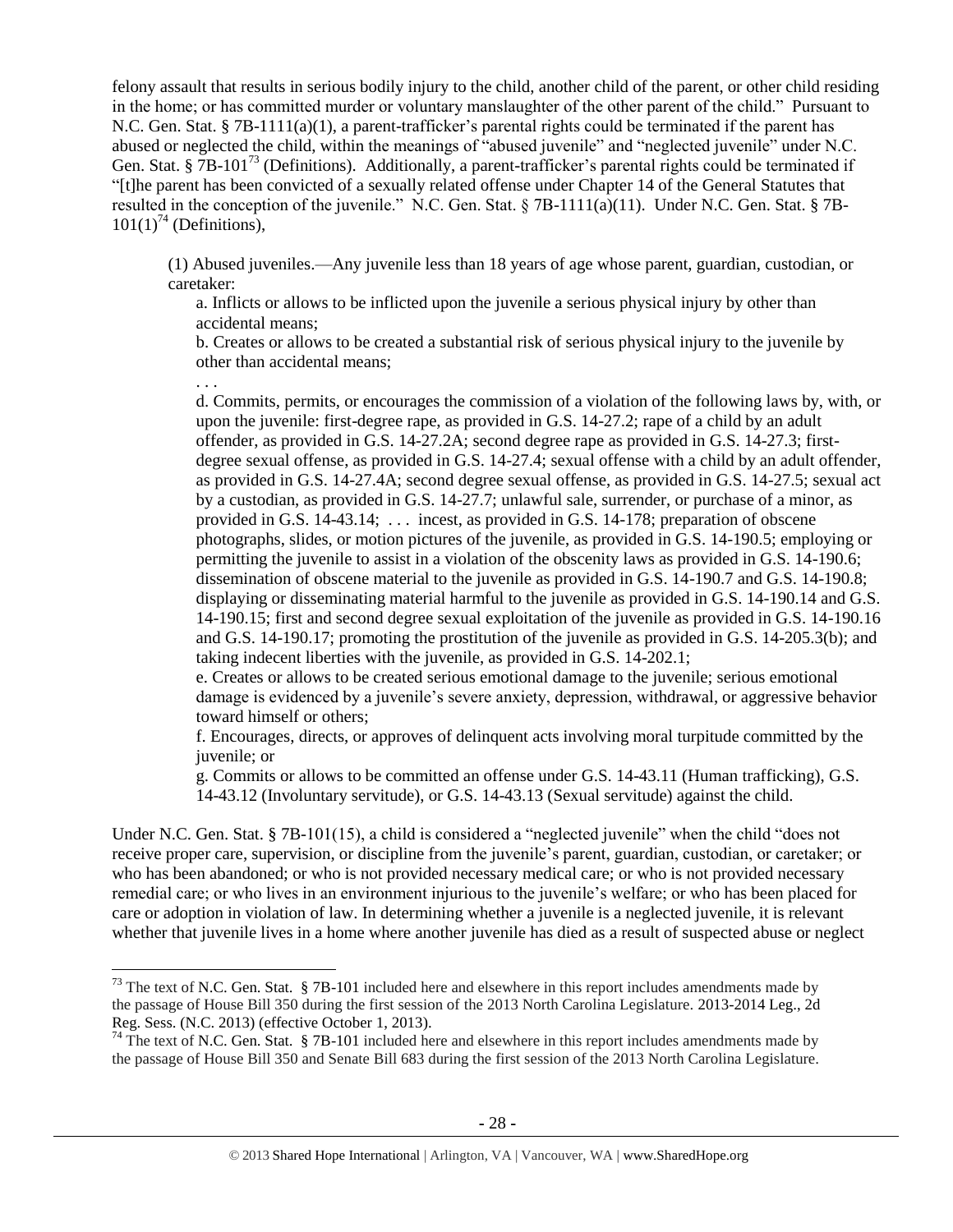or lives in a home where another juvenile has been subjected to abuse or neglect by an adult who regularly lives in the home."

**-** 29 **-**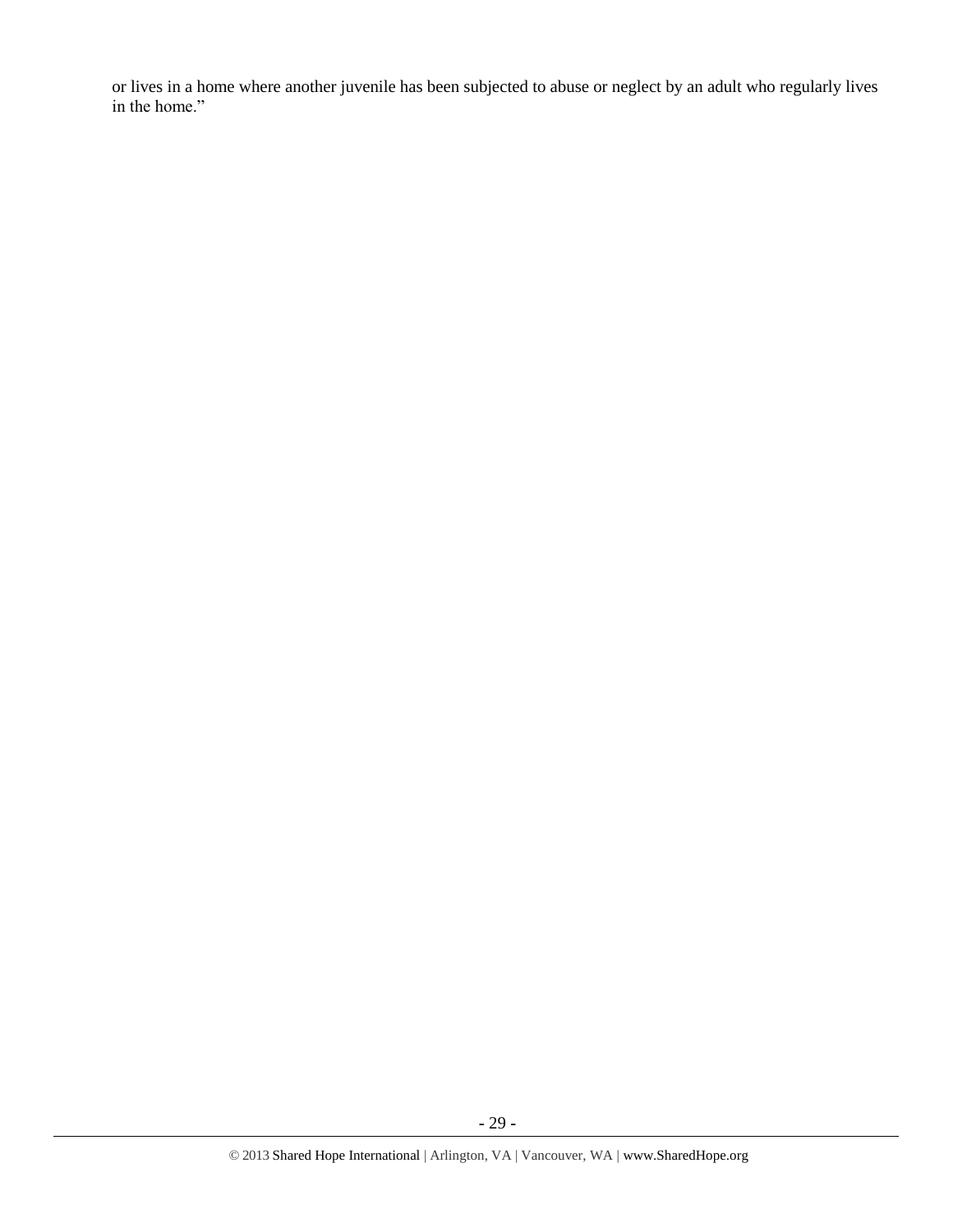#### FRAMEWORK ISSUE 4: CRIMINAL PROVISIONS FOR FACILITATORS

#### *Legal Components:*

- *4.1 The acts of assisting, enabling, or financially benefitting from child sex trafficking are included as criminal offenses in the state sex trafficking statute.*
- *4.2 Financial penalties, including asset forfeiture laws, are in place for those who benefit financially from or aid and assist in committing domestic minor sex trafficking.*

*\_\_\_\_\_\_\_\_\_\_\_\_\_\_\_\_\_\_\_\_\_\_\_\_\_\_\_\_\_\_\_\_\_\_\_\_\_\_\_\_\_\_\_\_\_\_\_\_\_\_\_\_\_\_\_\_\_\_\_\_\_\_\_\_\_\_\_\_\_\_\_\_\_\_\_\_\_\_\_\_\_\_\_\_\_\_\_\_\_\_\_\_\_\_*

- *4.3 Promoting and selling child sex tourism is illegal.*
- *4.4 Promoting and selling child pornography is illegal.*

#### *Legal Analysis:*

*4.1 The acts of assisting, enabling, or financially benefitting from child sex trafficking are included as criminal offenses in the state sex trafficking statute.*

Under N.C. Gen. Stat. § 14-43.11,<sup>75</sup> (Human trafficking),

A person commits the offense of human trafficking when that person

(i) knowingly or in reckless disregard of the consequences of the action recruits, entices, harbors, transports, provides, or obtains by any means another person with the intent that the other person be held in involuntary servitude or sexual servitude or

(ii) willfully or in reckless disregard of the consequences of the action causes a minor to be held in involuntary servitude or sexual servitude.

While this applies to some facilitators, it does not apply to those who knowingly benefit from trafficking. N.C. Gen. Stat. § 14-43.13(a)<sup>76</sup> (Sexual servitude) also does not apply to those who knowingly benefit, since it only covers an individual who "knowingly or in reckless disregard to the consequences of the action subjects or maintains another in sexual servitude."

However, facilitators could be held culpable under N.C. Gen. Stat. § 14-205.3<sup>77</sup> (Promoting prostitution) which states,

Any person who willfully performs any of the following acts commits promoting prostitution:

- (1) Advances prostitution as defined in G.S. 14–203 [Definition of terms].
- (2) Profits from prostitution by doing any of the following:
	- a. Compelling a person to become a prostitute.

b. Receiving a portion of the earnings from a prostitute for arranging or offering to arrange a situation in which the person may practice prostitution.

c. Any means other than those described in sub-subdivisions a. and b. of this subdivision, including from a person who patronizes a prostitute.

"Advance prostitution" is defined in N.C. Gen. Stat. § 14-203(1) (Definition of terms)<sup>78</sup> to include

 $\overline{\phantom{a}}$ 

<sup>75</sup> *See supra* note [2](#page-0-0).

<sup>76</sup> *See supra* note [3](#page-1-0).

<sup>77</sup> *See supra* note [14.](#page-3-3)

<sup>78</sup> *See supra* note [15.](#page-3-4)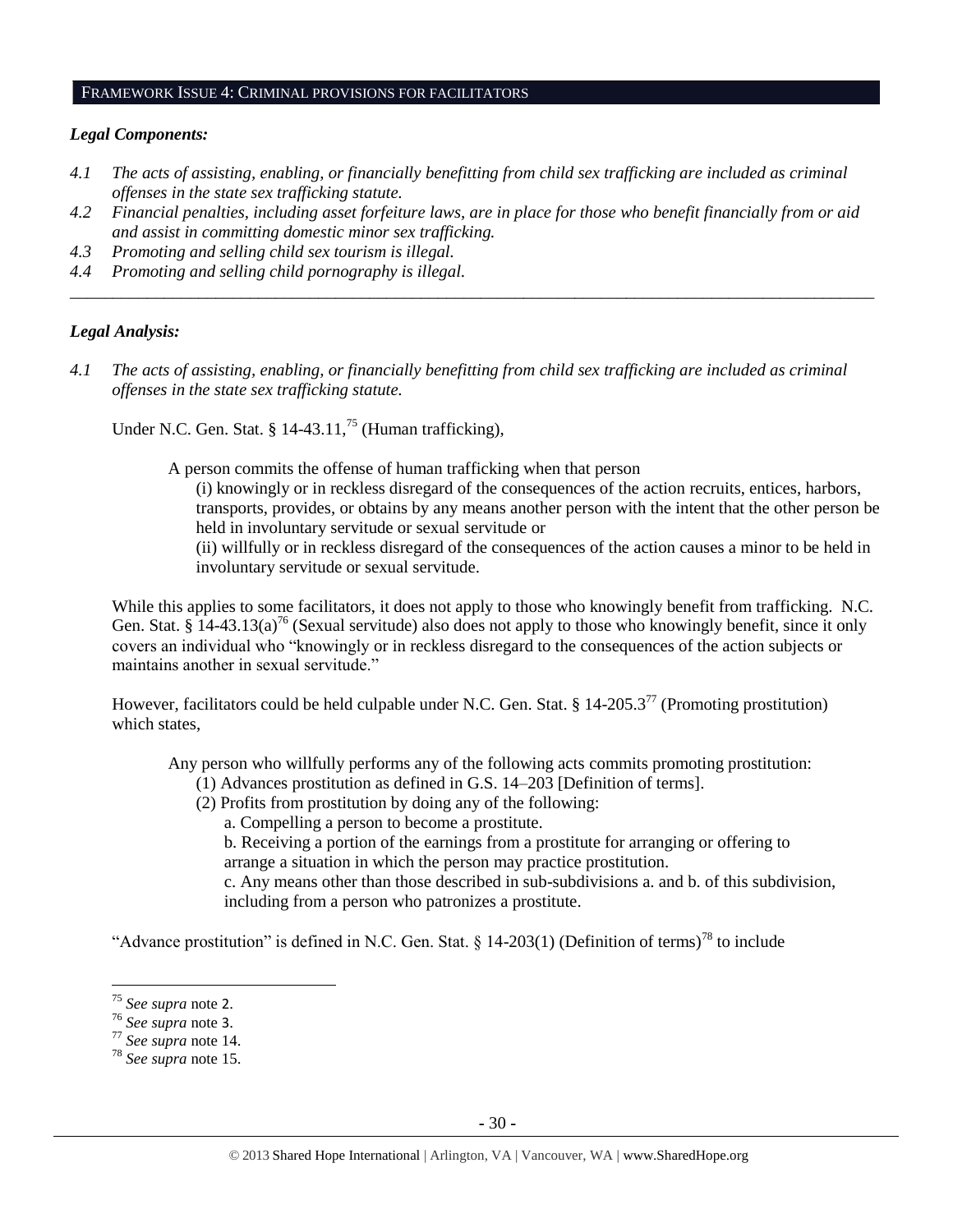a. Soliciting for a prostitute by performing any of the following acts when acting as other than a prostitute or a patron of a prostitute:

1. Soliciting another for the purpose of prostitution.

- 2. Arranging or offering to arrange a meeting of persons for the purpose of prostitution.
- 3. Directing another to a place knowing the direction is for the purpose of prostitution.

4. Using the Internet, including any social media Web site, to solicit another for the purpose of prostitution.

b. Keeping a place of prostitution by controlling or exercising control over the use of any place that could offer seclusion or shelter for the practice of prostitution and performing any of the following acts when acting as other than a prostitute or a patron of a prostitute:

1. Knowingly granting or permitting the use of the place for the purpose of prostitution. 2. Granting or permitting the use of the place under circumstances from which the person should reasonably know that the place is used or is to be used for purposes of prostitution. 3. Permitting the continued use of the place after becoming aware of facts or circumstances from which the person should know that the place is being used for the purpose of prostitution.

- 4.1.1 Recommendation: Amend N.C. Gen. Stat. § 14-43.11 (Human trafficking) and § 14-43.13 (Sexual servitude) to prohibit knowingly or recklessly benefiting from the offenses of human trafficking and sexual servitude.
- *4.2 Financial penalties, including asset forfeiture laws, are in place for those who benefit financially from or aid and assist in committing domestic minor sex trafficking.*

Facilitators convicted of criminal charges may be ordered to pay a fine. Pursuant to N.C. Gen. Stat. § 15A-1361, "A person who has been convicted of a criminal offense may be ordered to pay a fine as provided by  $law.$ "79

Facilitators are subject to mandatory, criminal asset forfeiture. "A person who commits a violation of G.S. 14- 43.11 [Human trafficking], 14-43.12 [Involuntary Servitude] or 14-43.13 [Sexual servitude] is subject to the property forfeiture provisions set forth in G.S. 14-2.3 [Forfeiture of gain acquired through criminal activity]." N.C. Gen. Stat. § 14-43.20(e). Pursuant to N.C. Gen. Stat. § 14-2.3 (Forfeiture of gain acquired through criminal activity), "Except as is otherwise provided in Article 3 of Chapter 31A [Willful and unlawful killing of decedent], in the case of any violation of Article 13A [North Carolina street gang suppression act] of Chapter 14, or a general statute constituting a felony other than a nonwillful homicide, any money or other property or interest in property acquired thereby shall be forfeited to the State of North Carolina, including any profits, gain, remuneration, or compensation directly or indirectly collected by or accruing to any offender." There is no specified procedure in the statute. The property is forfeited directly to the state. N.C. Gen. Stat. §14-2.3.

Special forfeiture provisions would apply in the event that a facilitator was convicted under N.C. Gen. Stat. § 14-7.20 (Continuing criminal enterprise). Under N.C. Gen. Stat. § 14-7.20(b) (Continuing criminal enterprise), a person convicted of engaging in a continuing criminal enterprise is required to forfeit

 $\overline{\phantom{a}}$ 

 $^{79}$  Pursuant to N.C. Gen. Stat. § 15A-1340.17(b) (Punishment limits for each class of offense and prior record level), "Any judgment that includes a sentence of imprisonment may also include a fine . . . Unless otherwise provided, the amount of the fine is in the discretion of the court." To the extent that N.C. Gen. Stat. § 14-43.14 (Unlawful sale, surrender, or purchase of a minor) applies to domestic minor sex trafficking, violation of this provision is a Class F felony, which carries a presumptive sentence of 13–16 months' imprisonment and a minimum fine of \$5,000, and "[f]or each subsequent violation, a person is guilty of a Class F felony and shall pay a minimum fine of ten thousand dollars (\$10,000)." N.C. Gen. Stat. §§ 14-43.12(b), 15A 1340.17(c).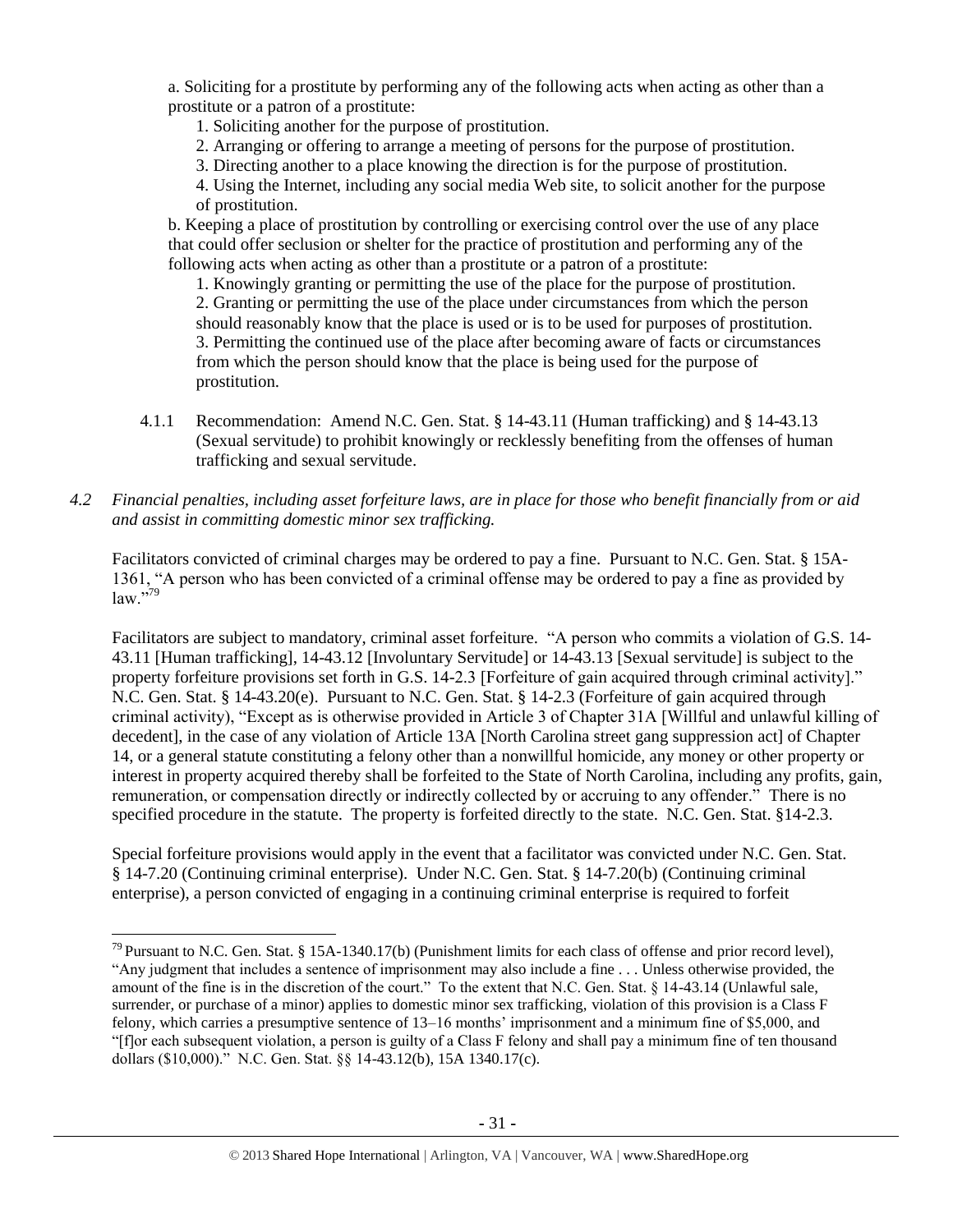1. The profits obtained by the person in the enterprise, and

2. Any of the person's interest in, claim against, or property or contractual rights of any kind affording a source of influence over, such enterprise.

Some facilitators are subject to mandatory restitution in North Carolina. "Victim" is defined in N.C. Gen. Stat. §  $14-43.20(e)^{80}$  (Mandatory restitution victim services; forfeiture) as "a person subjected to the practices set forth in G.S. 14-43.11 [Human trafficking], 14-43.12 [Involuntary Servitude] or 14-43.13 [Sexual servitude]." N.C. Gen. Stat. § 14-43.20(b) provides that

Restitution for a victim is mandatory under this Article. At a minimum, the court shall order restitution in an amount equal to the value of the victim's labor as guaranteed under the Minimum Wage Law and overtime provisions of the Fair Labor Standards Act (FLSA). In addition, the judge may order any other amount of loss identified, including the gross income or value to the defendant of the victim's labor or services.

Facilitators also could be ordered to pay restitution to the domestic minor sex trafficking victim, as the court is required to consider an order of restitution at sentencing. Pursuant to N.C. Gen. Stat. § 15A-1340.34(a) (Restitution generally), "When sentencing a defendant convicted of a criminal offense, the court shall determine whether the defendant shall be ordered to make restitution to any victim of the offense in question. For purposes of this Article, the term 'victim' means a person directly and proximately harmed as a result of the defendant's commission of the criminal offense." Subsection (b) states, "If the defendant is being sentenced for an offense for which the victim is entitled to restitution under Article 46 of this Chapter, the court shall, in addition to any penalty authorized by law, require that the defendant make restitution to the victim or the victim's estate for any injuries or damages arising directly and proximately out of the offense committed by the defendant." N.C. Gen. Stat. § 15A-834 (Restitution), which is in Article 46, states, "A victim has the right to receive restitution as ordered by the court pursuant to Article 81C of Chapter 15A of the General Statutes."

Pursuant to N.C. Gen. Stat. § 15A-830(a)(7) (Definitions—Crime Victims' Rights Act), a "victim" is defined to include, among others:

A person against whom there is probable cause to believe one of the following crimes was committed: a. A Class A, B1, B2, C, D, or E felony.<sup>81</sup>

<span id="page-31-0"></span>b. A Class F felony if it is a violation of one of the following: . . . 14-43.11 [Human trafficking, where the victim is not a minor];  $14-190.17$  [Second degree sexual exploitation of a minor]; ...

e. A Class I felony if it is a violation of . . . 14-190.17A [Third degree sexual exploitation of a minor].

f. An attempt of any of the felonies listed in this subdivision if the attempted felony is punishable as a felony.

. . . .

. . . .

 $\overline{a}$ 

<sup>80</sup> *See supra* note [50.](#page-16-0)

 $81 E.g., N.C.$  Gen. Stat. § 14-43.11 (Human trafficking) and § 14-43.13 (Sexual servitude) (Class C felonies, where the victim is a minor); § 14-190.16 (First degree sexual exploitation of a minor) (Class C felony); § 14-190.17 (Second degree sexual exploitation of a minor) (Class E felony); § 14-27.2 (First-degree rape) (Class B1 felony); § 14-27.2A (Rape of a child; adult offender) (Class B1 felony); § 14-27.4 (First-degree sexual offense) (Class B1 felony); § 14-27.4A (Sexual offense with a child; adult offender) (Class B1 felony); § 14-27.7A (Statutory rape or sexual offense of a person who is 13, 14, or 15 years old) (Class B1 or C felony, depending on the age of the defendant).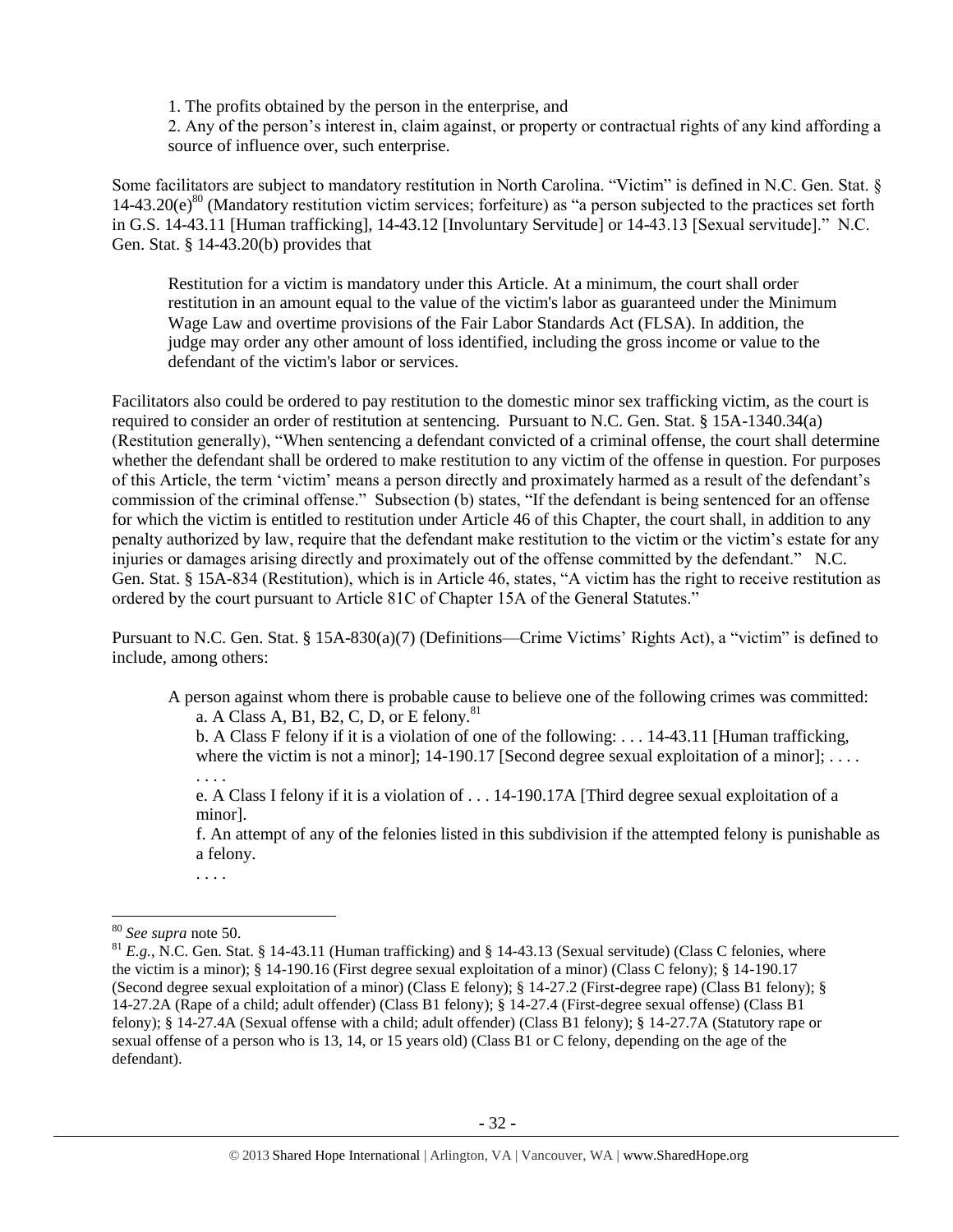Under N.C. Gen. Stat. § 15A-1340.34 (c), "When subsection (b) of this section does not apply, the court may, in addition to any other penalty authorized by law, require that the defendant make restitution to the victim or the victim's estate for any injuries or damages arising directly and proximately out of the offense committed by the defendant."

Facilitators may also be subject to civil financial penalties under the civil nuisance laws and civil RICO statute. To the extent that a facilitator engages in activity or owns property that is deemed a nuisance under N.C. Gen. Stat. § 19-1(a)<sup>82</sup> (What are nuisances under this Chapter) and N.C. Gen. Stat. § 19-1.3(3) (Personal property as a nuisance; knowledge of nuisance), the facilitator could be required to forfeit assets. Under N.C. Gen. Stat. § 19- 1(a), "The erection, establishment, continuance, maintenance, use, ownership or leasing of any building or place for the purpose of assignation [or] prostitution. . . shall constitute a nuisance. The activity sought to be abated need not be the sole purpose of the building or place in order for it to constitute a nuisance under this Chapter."

Under N.C. Gen. Stat. § 19-1.3(3) (Personal property as a nuisance; knowledge of nuisance), "The following are also declared to be nuisances, as personal property used in conducting and maintaining a nuisance under this Chapter: . . . (3) All money or other valuable consideration, vehicles, conveyances, or other property received or used in gambling, prostitution, . . . as well as the furniture and movable contents of a place used in connection with such prohibited conduct." Pursuant to N.C. Gen. Stat. § 19-6, "All personal property, including all money and other considerations, declared to be a nuisance under the provisions of G.S. 19-1.3 and other sections of this Article, are subject to forfeiture to the local government and are recoverable as damages in the county wherein such matter is sold, exhibited or otherwise used." Furthermore, the use of leased premises by traffickers for the purpose of prostitution will make the lease void and "causes the right of possession to revert and vest in" the property's owner. N.C. Gen. Stat. § 19-6.

Facilitators may also be liable under the North Carolina Racketeer Influenced and Corrupt Organizations Act (RICO), N.C. Gen. Stat. Chap. 75D, if they engage in a "pattern of racketeering activity."<sup>83</sup> Pursuant to N.C. Gen. Stat. § 75D-3(c) (Definitions), racketeering activity includes all offenses under Chapter 14 [Criminal Law], unless they are specifically excluded. Qualifying Chapter 14 offenses include N.C. Gen. Stat. § 14-39 (Kidnapping), § 14-43.11 (Human trafficking), § 14-43.13 (Sexual servitude), § 14-190.6 (Employing or permitting minor to assist in offense under Article), § 14-190.16 (First degree sexual exploitation of a minor), § 14-190.17 (Second degree sexual exploitation of a minor), § 14-7.20 (Continuing criminal enterprise), and § 14-202.3 (Solicitation of child by computer or certain other electronic devices to commit an unlawful sex act).

N.C. Gen. Stat. § 75D-4 (Prohibited activities) states,

(a) No person shall:

(1) Engage in a pattern of racketeering activity or, through a pattern of racketeering activities or through proceeds derived therefrom, acquire or maintain, directly or indirectly, any interest in or control of any enterprise, real property, or personal property of any nature, including money; or (2) Conduct or participate in, directly or indirectly, any enterprise through a pattern of racketeering activity whether indirectly, or employed by or associated with such enterprise; or (3) Conspire with another or attempt to violate any of the provisions of subdivision (1) or (2) of this

subsection.

(b) Violation of this section is inequitable and constitutes a civil offense only and is not a crime, therefore a mens rea or criminal intent is not an essential element of any of the civil offenses set forth in this section.

<sup>82</sup> *See supra* note [51.](#page-16-1)

<sup>83</sup> *See supra* note [68.](#page-24-0)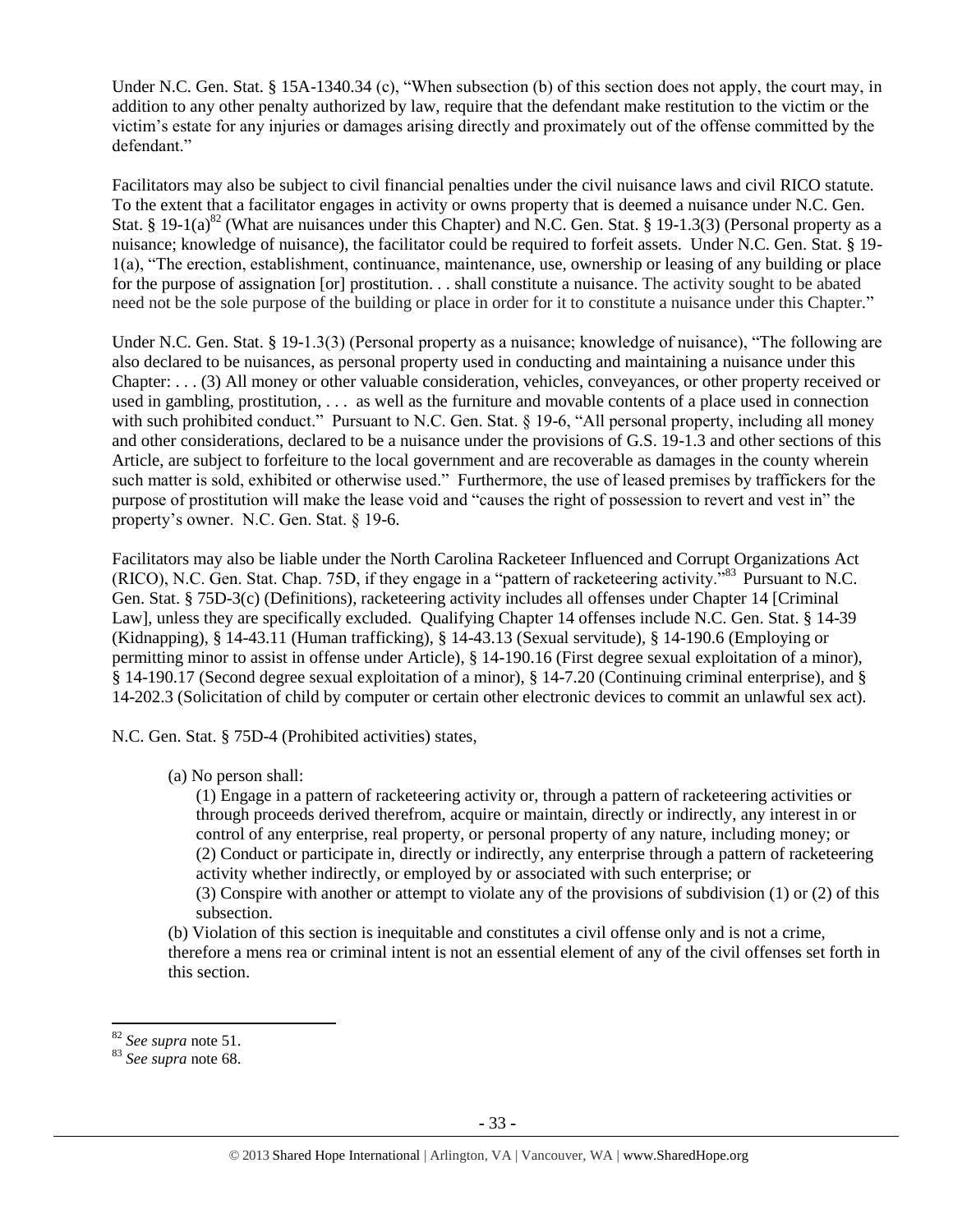N.C. Gen. Stat. § 75D-5(a) (RICO civil forfeiture proceedings) provides that "[a]ll property of every kind used or intended for use in the course of, derived from, or realized through a racketeering activity or pattern of racketeering activity is subject to forfeiture to the State." Under N.C. Gen. Stat. § 75D-8(a) (Available RICO civil remedies),

(a) As part of a final judgment of forfeiture, any judge of the superior court may, after giving reasonable notice to potential innocent claimants, enjoin violations of G.S. 75D-4, by issuing appropriate orders and judgments:

(1) Ordering any defendant to divest himself of any interest in any enterprise, real property, or personal property including property held by the entirety. Where property is held by the entirety and one of the spouses is an innocent person as defined in G.S. 75D-5(i), upon entry of a final judgment of forfeiture of entirety property, the judgment operates, to convert the entirety to a tenancy in common, and only the one-half undivided interest of the offending spouse shall be forfeited according to the provisions of this Chapter;

. . .

(7) Any other equitable remedy appropriate to effect complete forfeiture of property subject to forfeiture, or to prevent future violations of this Chapter.

*4.3 Promoting and selling child sex tourism is illegal*.

There is no specific provision under North Carolina's laws prohibiting child sex tourism.

- 4.3.1 Recommendation: Enact a law that prohibits selling or offering to sell travel services that include or facilitate travel for the purpose of engaging in commercial sexual exploitation of a minor or prostitution of a minor, if the travel is occurring in North Carolina.
- *4.4 Promoting and selling child pornography is illegal.*

N.C. Gen. Stat. § 14-190.16 (First degree sexual exploitation of a minor) makes it an offense, among other things, if a person, while "knowing the character or content of the material or performance, . . . (1) Uses, employs, induces, coerces, encourages, or facilitates a minor to engage in or assist others to engage in sexual activity for a live performance or for the purpose of producing material that contains a visual representation depicting this activity; or . . . (3) Transports or finances the transportation of a minor through or across this State with the intent that the minor engage in sexual activity for a live performance or for the purpose of producing material that contains a visual representation depicting this activity; or (4) Records, photographs, films, develops, or duplicates for sale or pecuniary gain material that contains a visual representation depicting a minor engaged in sexual activity." First degree sexual exploitation of a minor is a Class C felony, which carries a presumptive sentence of 58–73 months imprisonment. N.C. Gen. Stat. §§ 14-190.16(d), 15A-1340.17(c).

N.C. Gen. Stat. § 14-190.17 (Second degree sexual exploitation of a minor) makes it an offense if a person, "knowing the character or content of the material, . . . (1) Records, photographs, films, develops, or duplicates material that contains a visual representation of a minor engaged in sexual activity; or (2) Distributes, transports, exhibits, receives, sells, purchases, exchanges, or solicits material that contains a visual representation of a minor engaged in sexual activity." Second degree sexual exploitation of a minor is a Class E felony, which carries a sentence of 20–25 months imprisonment. N.C. Gen. Stat. §§ 14-190.17(d), 15A-1340.17(c).

4.4.1 Recommendation: Amend N.C. Gen. Stat. § 14-190.16 (First degree sexual exploitation of a minor) and § 14-190.17 (Second degree sexual exploitation of a minor) to raise penalties to align with federal penalties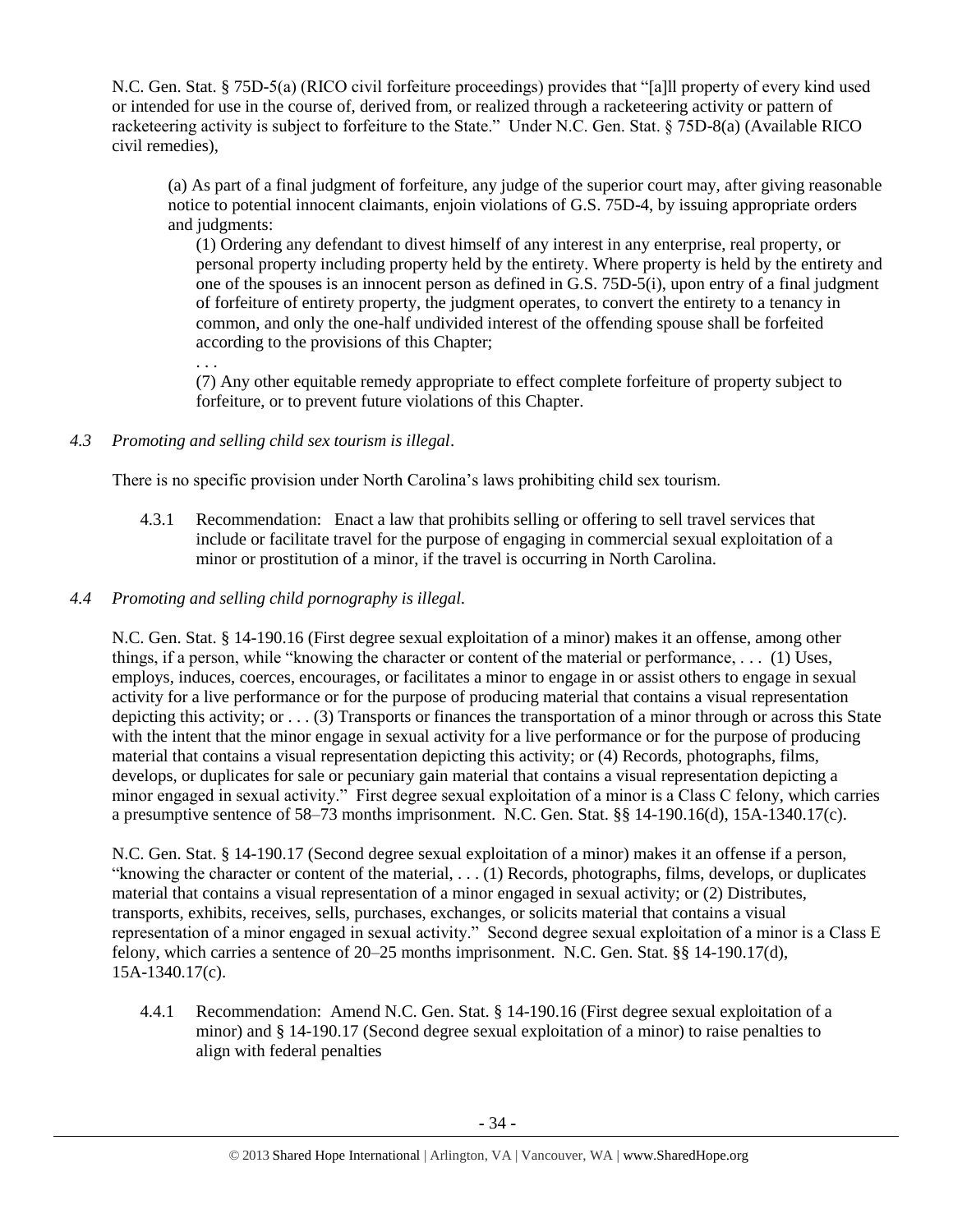#### FRAMEWORK ISSUE 5: PROTECTIVE PROVISIONS FOR THE CHILD VICTIMS

#### *Legal Components:*

- *5.1 Statutorily-mandated victim services define "victim" to specifically include victims of domestic minor sex trafficking or commercial sexual exploitation of children (CSEC) to ensure prompt identification and access to victims' rights and services.*
- *5.2 The state sex trafficking statute expressly prohibits a defendant from raising consent of the minor to the commercial sex acts as a defense.*
- *5.3 Prostitution laws apply only to adults, making minors under 18 specifically immune from this offense.*
- *5.4 Child victims of sex trafficking or commercial sexual exploitation are provided with a child protection response, including specialized shelter and services, and are not detained in juvenile detention facilities.*
- *5.5 Commercial sexual exploitation or sex trafficking is identified as a type of abuse and neglect within child protection statutes.*
- *5.6 The definition of "caregiver" (or similar term) in the child welfare statutes is broad enough to include a trafficker who has custody or control of a child in order to bring a trafficked child into the protection of child protective services.*
- *5.7 Crime victims' compensation is specifically available to a child victim of sex trafficking or commercial sexual exploitation of children (CSEC) without regard to ineligibility factors.*
- *5.8 Victim-friendly procedures and protections are provided in the trial process for minors under 18.*
- *5.9 Expungement or sealing of juvenile delinquency records resulting from arrests or adjudications for prostitution-related offenses committed as a result of, or in the course of, the commercial sexual exploitation of a minor is available within a reasonable time after turning 18.*
- *5.10 Victim restitution and civil remedies for victims of domestic minor sex trafficking or commercial sexual exploitation of children (CSEC) are authorized by law.*

*5.11 Statutes of limitations for civil and criminal actions for child sex trafficking or commercial sexual exploitation of children (CSEC) offenses are eliminated or lengthened sufficiently to allow prosecutors and victims a realistic opportunity to pursue criminal action and legal remedies. \_\_\_\_\_\_\_\_\_\_\_\_\_\_\_\_\_\_\_\_\_\_\_\_\_\_\_\_\_\_\_\_\_\_\_\_\_\_\_\_\_\_\_\_\_\_\_\_\_\_\_\_\_\_\_\_\_\_\_\_\_\_\_\_\_\_\_\_\_\_\_\_\_\_\_\_\_\_\_\_\_\_\_\_\_\_\_\_\_\_\_\_\_*

# *Legal Analysis:*

*5.1 Statutorily-mandated victim services define "victim" to specifically include victims of domestic minor sex trafficking or commercial sexual exploitation of children (CSEC) to ensure prompt identification and access to victims' rights and services.* 

The Crime Victims' Rights Act is the only North Carolina law that expressly refers to the crime of human trafficking and other CSEC laws within its definition of victim. Under N.C. Gen. Stat. § 15A-830(a)(7) (Definitions), a "victim" is defined to include,

A person against whom there is probable cause to believe one of the following crimes was committed: a. A Class A, B1, B2, C, D, or E felony. $84$ 

<span id="page-34-0"></span>b. A Class F felony if it is a violation of one of the following: . . . 14-43.11 [Human trafficking, where the victim is not a minor];  $14-190.17$  [Second degree sexual exploitation of a minor]; ...

e. A Class I felony if it is a violation of. . . 14-190.17A [Third degree sexual exploitation of a minor].

 $\overline{\phantom{a}}$ 

. . . .

<sup>84</sup> *See supra* note [81.](#page-31-0)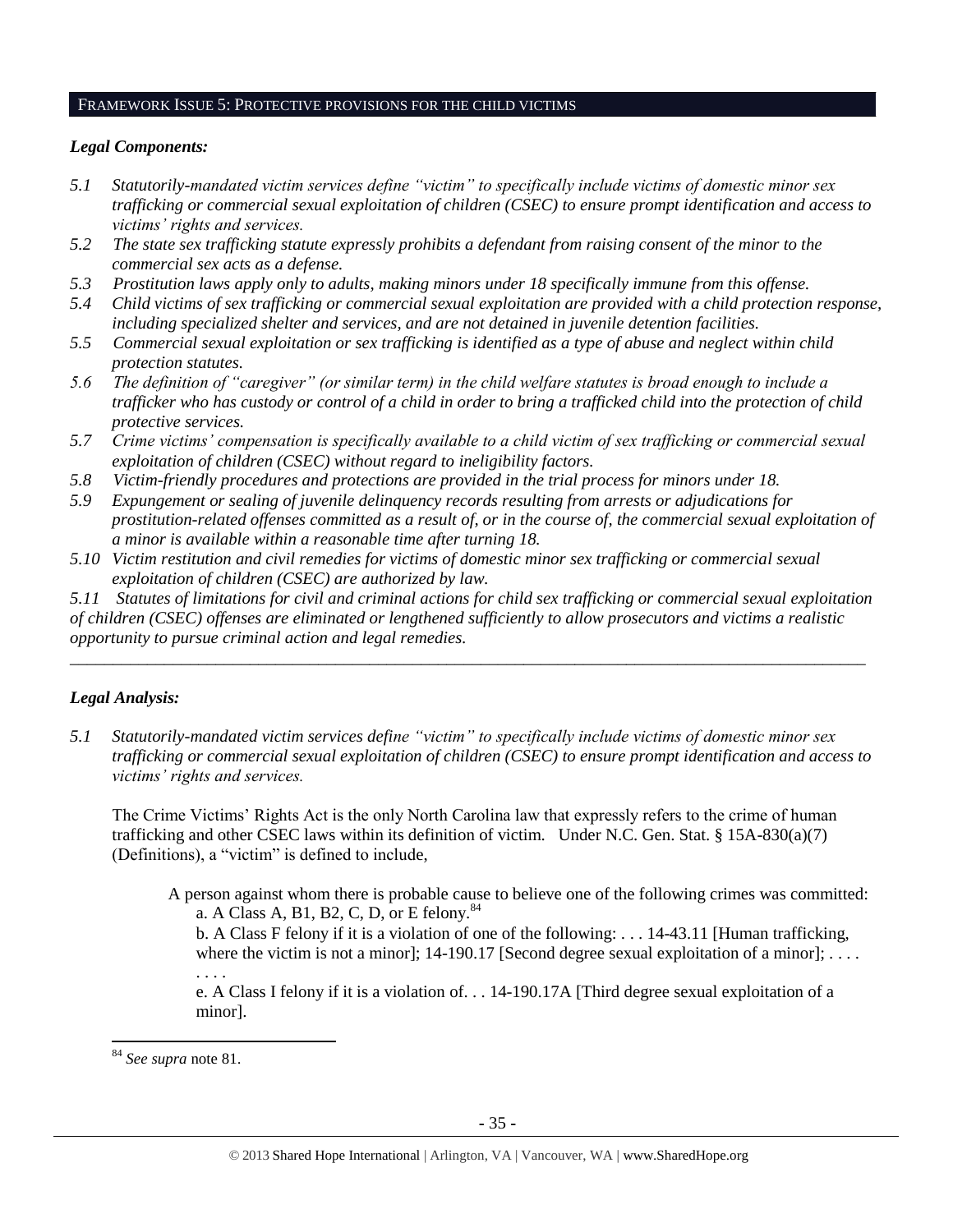f. An attempt of any of the felonies listed in this subdivision if the attempted felony is punishable as a felony.

. . . .

<span id="page-35-0"></span>h. Any violation of a valid protective order under G.S. 50B-4.1.

The Crime Victim's Compensation Act defines a "victim" as "[a] person who suffers personal injury or death proximately caused by criminally injurious conduct." N.C. Gen. Stat. § 15B-2(13).<sup>85</sup> "Criminally injurious conduct" is defined as including "[c]onduct that by its nature poses a substantial threat of personal injury or death, and is punishable by fine or imprisonment or death, or would be so punishable but for the fact that the person engaging in the conduct lacked the capacity to commit the crime under the laws of this State." N.C. Gen. Stat. § 15B-2(5). Since domestic minor sex trafficking encompasses "conduct that by its nature poses a substantial threat of personal injury or death," and the applicable crimes are punishable by imprisonment, the Crime Victim's Compensation Act indirectly classifies a domestic minor sex trafficking or CSEC victim as a victim. N.C. Gen. Stat. § 15B-2(5).

However, a "claimant" under the Crime Victim's Compensation Act includes victims of domestic minor sex trafficking. N.C. Gen. Stat. § 15B-2(2) (Definitions) states,

2) Claimant. – Any of the following persons who claims an award of compensation under this Article:

a. A victim;

b. A dependent of a deceased victim;

c. A third person who is not a collateral source and who provided benefit to the victim or his family other than in the course or scope of his employment, business, or profession; d. A person who is authorized to act on behalf of a victim, a dependent, or a third person described in sub-subdivision c. of this subdivision;

e. A person who was convicted of a first offense under G.S. 14-204 [Prostitution] and whose participation in the offense was a result of having been a trafficking victim under G.S. 14- 43.11 [Human trafficking] or G.S. 14-43.13 [Sexual servitude] or a victim of a severe form of trafficking under the federal Trafficking Victims Protection Act (22 U.S.C. § 7102(13)).

The claimant, however, may not be the offender or an accomplice of the offender who committed the criminally injurious conduct, except as provided in sub-subdivision e. of this subdivision.

For purposes of victim restitution under Chapter 15A, Article 81C (Restitution) "the term 'victim' means a person directly and proximately harmed as a result of the defendant's commission of the criminal offense." N.C. Gen. Stat. § 15A-1340.34(a). "When sentencing a defendant convicted of a criminal offense, the court shall determine whether the defendant shall be ordered to make restitution to any victim of the offense in question." Thus, if the defendant is prosecuted and convicted of a CSEC or trafficking offense, any victim of these crimes is included in the definition.

*5.2 The state sex trafficking statute expressly prohibits a defendant from raising consent of the minor to the commercial sex acts as a defense.*

North Carolina specifically prohibits a defendant from raising consent of the minor as a defense under each of N.C. Gen. Stat.  $\hat{\S}$  14-43.11<sup>86</sup> (Human trafficking),  $\hat{\S}$  14-43.12 (Involuntary servitude), and  $\hat{\S}$  14-43.13<sup>87</sup> (Sexual

 $\overline{\phantom{a}}$ 

 $85$  The text of N.C. Gen. Stat. § 15B-2 included here and elsewhere in this report includes amendments made by the passage of Senate Bill 683 during the first session of the 2013 North Carolina Legislature. 2013-2014 Leg., 2d Reg. Sess. (N.C. 2013) (effective October 1, 2013).

<sup>86</sup> *See supra* note [2](#page-0-0).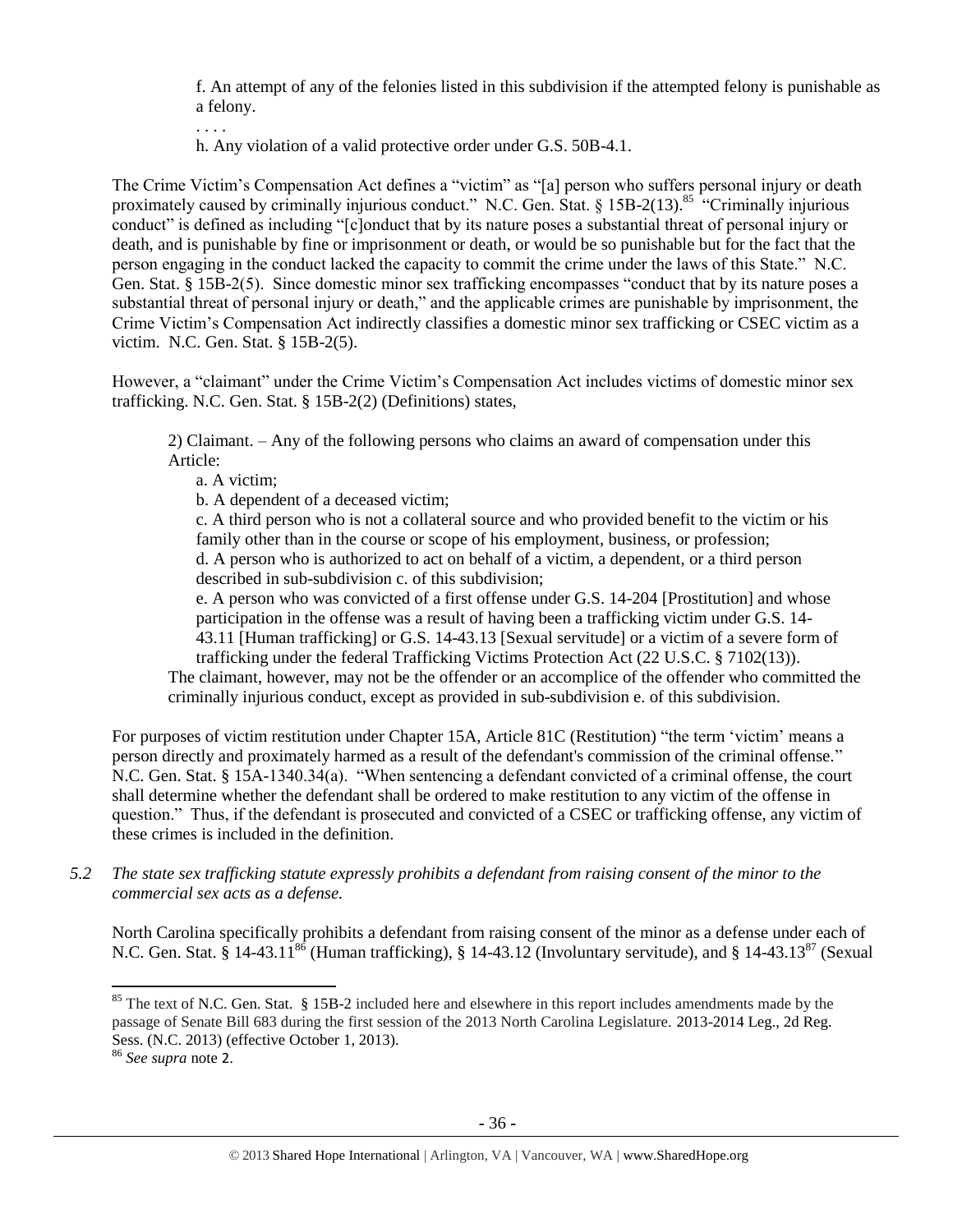servitude), stating that "consent of a minor is not a defense to prosecution under this section." N.C. Gen. Stat. §§ 14-43.11(c1), § 14-43.12(c1), § 14-43.13(b1).

Additionally, N.C. Gen. Stat. § 14-202.3 (Solicitation of child by computer or certain other electronic devises to commit an unlawful sex act), is applicable to domestic minor sex trafficking victims and specifies that "consent is not a defense to a charge under this section." N.C. Gen. Stat. § 14-202.3(a).

*5.3 Prostitution laws apply only to adults, making minors under 18 specifically immune from this offense.*

N.C. Gen. Stat. § 14-204 (Prostitution) makes children under 18 immune from prosecution for prostitution and provides that,

(c) Notwithstanding any other provision of this section, if it is determined, after a reasonable detention for investigative purposes, that a person suspected of or charged with a violation of this section is a minor, that person shall be immune from prosecution under this section and instead shall be taken into temporary protective custody as an undisciplined juvenile pursuant to Article 19 of Chapter 7B of the General Statutes. Pursuant to the provisions of G.S. 7B-301<sup>88</sup> [Duty to report abuse, neglect, dependency, or death due to maltreatment], a law enforcement officer who takes a minor into custody under this section shall immediately report an allegation of a violation of G.S. 14-43.11 [Human trafficking] and G.S. 14-43.13 [Sexual servitude] to the director of the department of social services in the county where the minor resides or is found, as appropriate, which shall commence an initial investigation into child abuse or child neglect within 24 hours pursuant to G.S. 7B-301 [Duty to report abuse, neglect, dependency, or death due to maltreatment] and G.S. 7B-302 [Assessment by director].

*5.4 Child victims of sex trafficking or commercial sexual exploitation are provided with a child protection response, including specialized shelter and services, and are not detained in juvenile detention facilities.*

#### **Child Identified as Abused/Neglected**

Under N.C. Gen. Stat. §  $7B-101(1)^{89}$  (Definitions),

(1) Abused juveniles.—Any juvenile less than 18 years of age whose parent, guardian, custodian, or  $caretaker^{90}$ 

a. Inflicts or allows to be inflicted upon the juvenile a serious physical injury by other than accidental means;

b. Creates or allows to be created a substantial risk of serious physical injury to the juvenile by other than accidental means;

d. Commits, permits, or encourages the commission of a violation of the following laws by, with, or

 $\overline{\phantom{a}}$ 

. . . .

<sup>87</sup> *See supra* note [3](#page-1-0).

<sup>&</sup>lt;sup>88</sup> The text of N.C. Gen. Stat. § 7B-301 included here and elsewhere in this report includes amendments made by the passage of House Bill 149 during the first session of the 2013 North Carolina Legislature. 2013-2014 Leg., 2d Reg. Sess. (N.C. 2013) (effective October 1, 2013).

<sup>89</sup> *See supra* note [74.](#page-27-0)

<sup>90</sup> Pursuant to N.C. Gen. Stat. § 7B-101, a sexually exploited child is likely to be identified as abused or neglected. If a child is identified as abused or neglected under N.C. Gen. Stat. § 7B-101, the definition of "caregiver" under N.C. Gen. Stat. § 7B-101(8) is sufficiently broad to involve Child Protective Services in investigations where the child is in the custody or control of a non-family trafficker.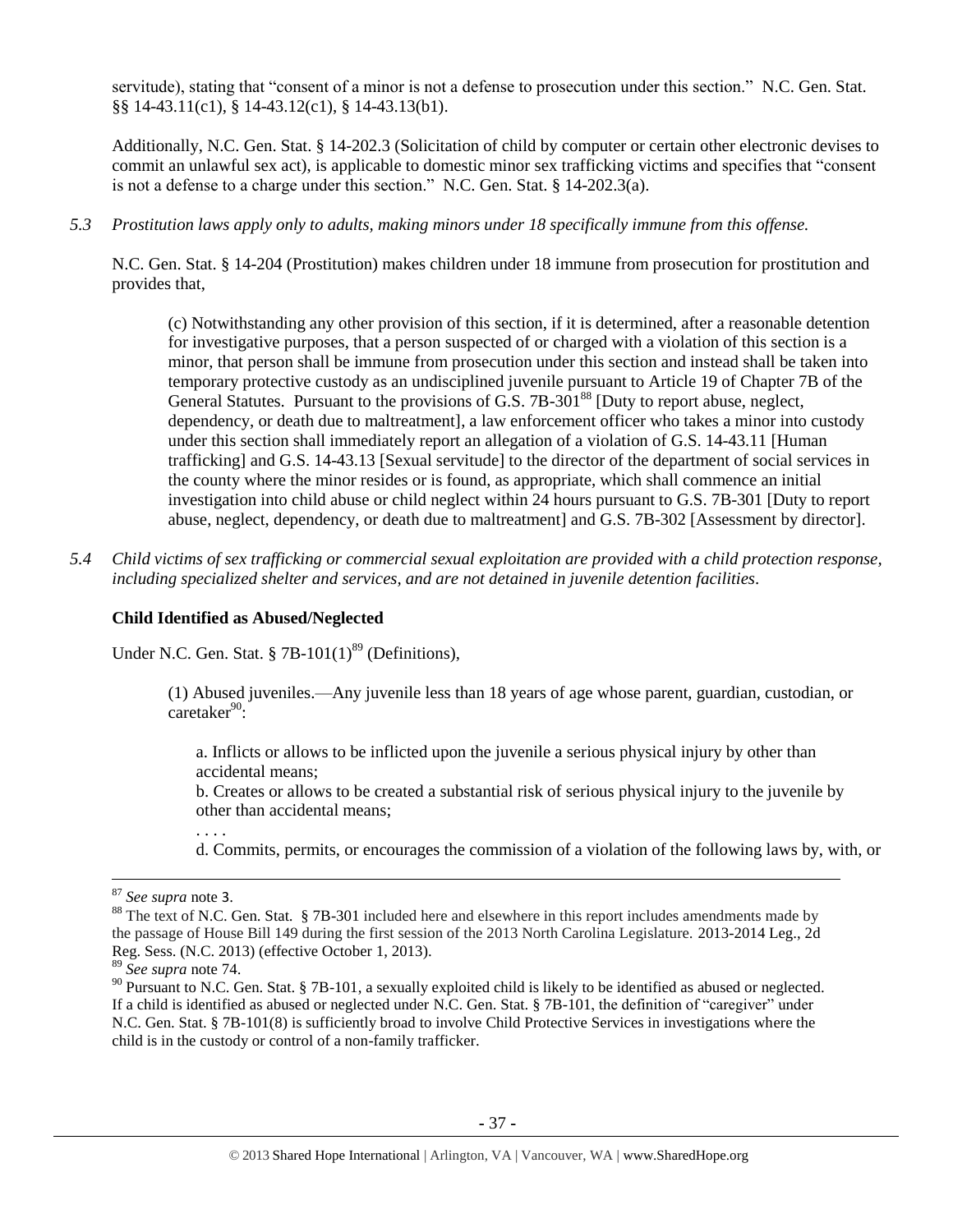upon the juvenile: first-degree rape, as provided in G.S. 14-27.2; rape of a child by an adult offender, as provided in G.S. 14-27.2A; second degree rape as provided in G.S. 14-27.3; firstdegree sexual offense, as provided in G.S. 14-27.4; sexual offense with a child by an adult offender, as provided in G.S. 14-27.4A; second degree sexual offense, as provided in G.S. 14-27.5; sexual act by a custodian, as provided in G.S. 14-27.7; unlawful sale, surrender, or purchase of a minor, as provided in G.S. 14-43.14 . . . preparation of obscene photographs, slides, or motion pictures of the juvenile, as provided in G.S. 14-190.5; employing or permitting the juvenile to assist in a violation of the obscenity laws as provided in G.S. 14-190.6; dissemination of obscene material to the juvenile as provided in G.S. 14-190.7 and G.S. 14-190.8; displaying or disseminating material harmful to the juvenile as provided in G.S. 14-190.14 and G.S. 14-190.15; first and second degree sexual exploitation of the juvenile as provided in G.S. 14-190.16 and G.S. 14-190.17; promoting the prostitution of the juvenile as provided in G.S. 14-205.3(b); and taking indecent liberties with the juvenile, as provided in G.S. 14-202.1;

e. Creates or allows to be created serious emotional damage to the juvenile; serious emotional damage is evidenced by a juvenile's severe anxiety, depression, withdrawal, or aggressive behavior toward himself or others;

f. Encourages, directs, or approves of delinquent acts involving moral turpitude committed by the juvenile; or

g. Commits or allows to be committed an offense under G.S. 14-43.11 [Human trafficking], G.S. 14-43.12 [Involuntary servitude], or G.S. 14-43.13 [Sexual servitude] against the child.

Pursuant to N.C. Gen. Stat. § 7B-101(15) (Definitions), a "neglected juvenile" is defined more generally as

[a] juvenile who does not receive proper care, supervision, or discipline from the juvenile's parent, guardian, custodian, or caretaker; or who has been abandoned; or who is not provided necessary medical care; . . . or who lives in an environment injurious to the juvenile's welfare; or who has been placed for care or adoption in violation of law. In determining whether a juvenile is a neglected juvenile, it is relevant whether that juvenile lives in a home where another juvenile has died as a result of suspected abuse or neglect or lives in a home where another juvenile has been subjected to abuse or neglect by an adult who regularly lives in the home.

- *I. Initial Custody*
	- a. Authority for initial custody

Upon receiving a report alleging abuse, dependency, or neglect of a juvenile, the North Carolina Department of Social Services (DSS), pursuant to N.C. Gen. Stat. § 7B-302(a) (Assessment by director; access to confidential information; notification of person making the report), is required to "make a prompt and thorough assessment, using either a family assessment response or an investigative assessment response, in order to ascertain the facts of the case, the extent of the abuse or neglect, and the risk of harm to the juvenile, in order to determine whether protective services should be provided or the complaint filed as a petition." This assessment process can also be triggered when a child is alleged to have engaged in prostitution, pursuant to N.C. Gen. Stat. § 14-204.<sup>91</sup>

If the report alleges abuse, DSS must initiate the assessment within 24 hours after receiving the report. N.C. Gen. Stat. § 7B-302(a). If the report alleges neglect or dependency, DSS must initiate the assessment within 72 hours of receiving the report. N.C. Gen. Stat. § 7B-302(a). N.C. Gen. Stat. § 7B-302(c), (d) states,

 $\overline{a}$ 

<sup>91</sup> *See supra* section 5.3.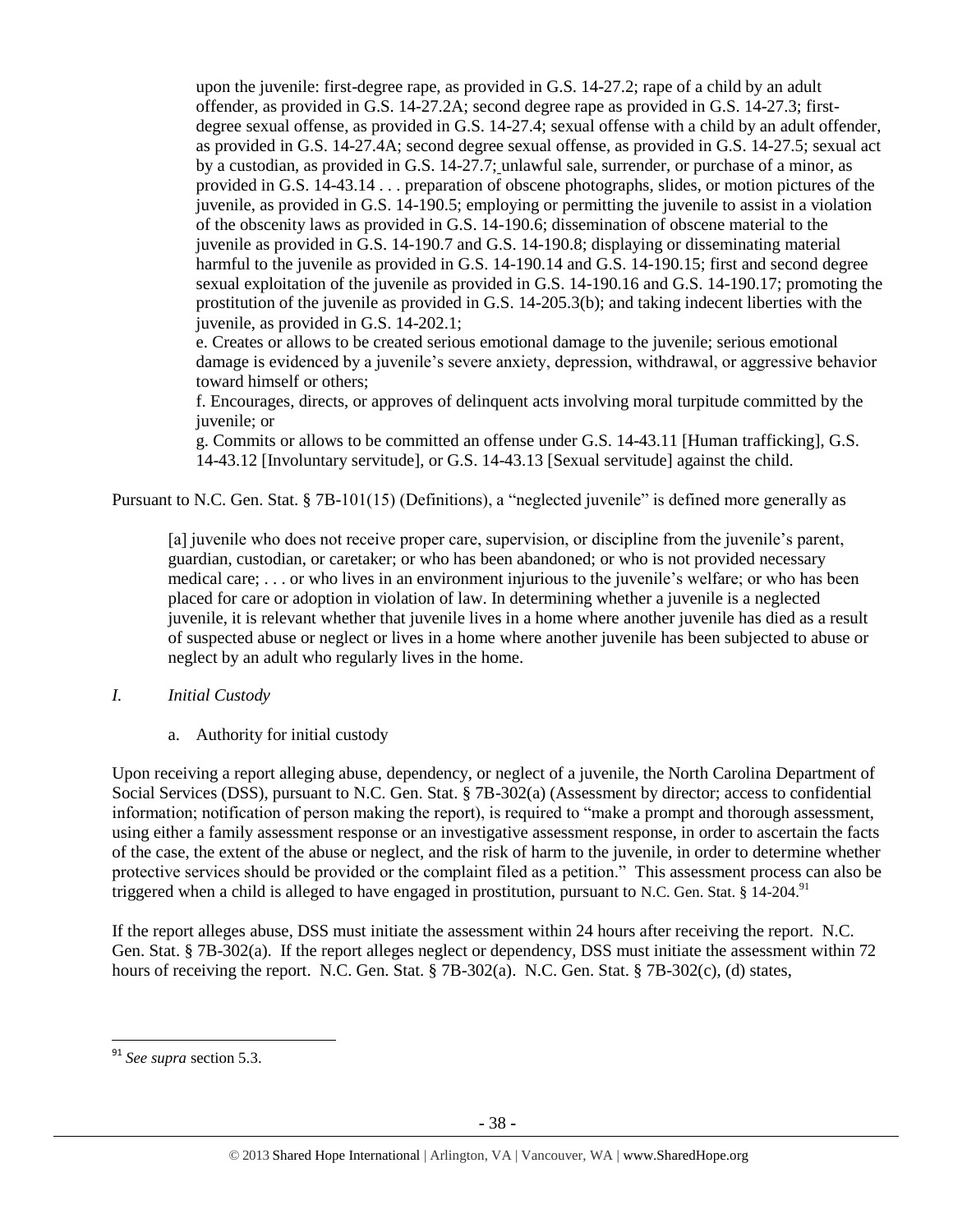(c) If the assessment indicates that abuse, neglect, or dependency has occurred, the director shall decide whether immediate removal of the juvenile or any other juveniles in the home is necessary for their protection. If immediate removal does not seem necessary, the director shall immediately provide or arrange for protective services. If the parent, guardian, custodian, or caretaker refuses to accept the protective services provided or arranged by the director, the director shall sign a petition seeking to invoke the jurisdiction of the court for the protection of the juvenile or juveniles. (d) If immediate removal seems necessary for the protection of the juvenile or other juveniles in the home, the director shall sign a petition that alleges the applicable facts to invoke the jurisdiction of the court. Where the assessment shows that it is warranted, a protective services worker may assume temporary custody of the juvenile for the juvenile's protection pursuant to Article 5 of this Chapter.

The court may issue an order to take the child into custody, pursuant to N.C. Gen. Stat. § 7B-502 (Authority to issue custody orders; delegation), and "that the juvenile be placed in nonsecure custody pursuant to criteria set out in G.S. 7B-503 when custody of the juvenile is necessary."

Additionally, N.C. Gen. Stat. § 7B-500(a) (Taking a juvenile into temporary custody; civil and criminal immunity) permits a juvenile to be taken into temporary custody by a law enforcement officer or a DSS worker without a court order "if there are reasonable grounds to believe that the juvenile is abused, neglected, or dependent and that the juvenile would be injured or could not be taken into custody if it were first necessary to obtain a court order."

b. Placement

 $\overline{\phantom{a}}$ 

When an order is issued for nonsecure custody, N.C. Gen. Stat.  $\S$  7B-505<sup>92</sup> (Placement while in nonsecure custody) states,

A juvenile meeting the criteria set out in G.S. 7B-503 may be placed in nonsecure custody with the department of social services or a person designated in the order for temporary residential placement in:

(1) A licensed foster home or a home otherwise authorized by law to provide such care; or

(2) A facility operated by the department of social services; or

(3) Any other home or facility, including a relative's home approved by the court and designated in the order.

Pursuant to N.C. Gen. Stat. § 7B-503(Criteria for nonsecure custody), non-secure custody may be considered in the following circumstances:

- (1) The juvenile has been abandoned.
- (2) The juvenile has suffered physical injury or sexual abuse.

(3) The juvenile is exposed to a substantial risk of physical injury or sexual abuse because the parent, guardian, custodian, or caretaker has created the conditions likely to cause injury or abuse or has failed to provide, or is unable to provide, adequate supervision or protection.

(4) The juvenile is in need of medical treatment to cure, alleviate, or prevent suffering serious physical harm which may result in death, disfigurement, or substantial impairment of bodily functions, and the juvenile's parent, guardian, custodian, or caretaker is unwilling or unable to provide or consent to the medical treatment.

 $92$  The text of N.C. Gen. Stat. § 7B-505 included here and elsewhere in this report includes amendments made by the passage of House Bill 350 during the first session of the 2013 North Carolina Legislature. 2013-2014 Leg., 2d Reg. Sess. (N.C. 2013) (effective October 1, 2013).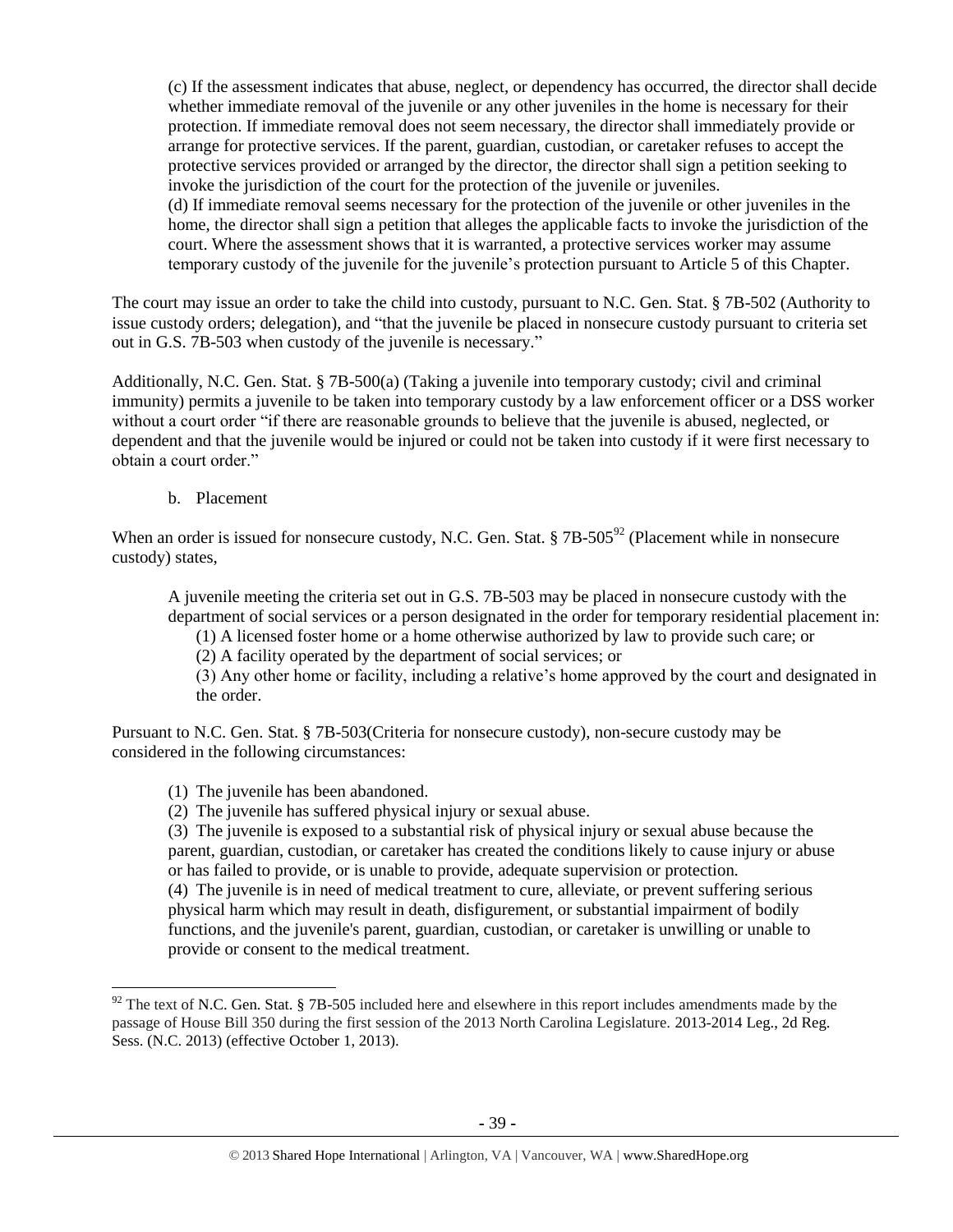(5) The parent, guardian, custodian, or caretaker consents to the nonsecure custody order.

(6) The juvenile is a runaway and consents to nonsecure custody.

A juvenile alleged to be abused, neglected, or dependent shall be placed in nonsecure custody only when there is a reasonable factual basis to believe that there are no other reasonable means available to protect the juvenile. In no case shall a juvenile alleged to be abused, neglected, or dependent be placed in secure custody.

## *II. Process Following Initial Custody*

Under N.C. Gen. Stat. § 7B-501 (Duties of person taking juvenile into temporary custody),

(a) A person who takes a juvenile into custody without a court order under G.S. 7B-500 shall proceed as follows:

(1) Notify the juvenile's parent, guardian, custodian, or caretaker that the juvenile has been taken into temporary custody and advise the parent, guardian, custodian, or caretaker of the right to be present with the juvenile until a determination is made as to the need for nonsecure custody. Failure to notify the parent that the juvenile is in custody shall not be grounds for release of the juvenile. (2) Release the juvenile to the juvenile's parent, guardian, custodian, or caretaker if the person having the juvenile in temporary custody decides that continued custody is unnecessary. (3) The person having temporary custody shall communicate with the director of the department of social services who shall consider prehearing diversion. If the decision is made to file a petition, the director shall contact the judge or person delegated authority pursuant to G.S. 7B-502 for a determination of the need for continued custody.

(b) A juvenile taken into temporary custody under this Article shall not be held for more than 12 hours, or for more than 24 hours if any of the 12 hours falls on a Saturday, Sunday, or legal holiday, unless:

(1) A petition or motion for review has been filed by the director of the department of social services, and

(2) An order for nonsecure custody has been entered by the court.

Pursuant to N.C. Gen. Stat. § 7B-506(a)<sup>93</sup> (Hearing to determine need for continued nonsecure custody), a hearing must be held within 7 days of a child being placed in nonsecure custody. If, however, the child has been taken into custody pursuant to N.C. Gen Stat. § 7B-506, "a hearing to determine the need for continued custody shall be conducted on the day of the next regularly scheduled session of district court in the city or county where the order was entered. . . ." Additionally, N.C. Gen. Stat. § 7B-506(e) requires that if the child is ordered to remain in custody, another hearing must be held, "within seven business days of that hearing, excluding Saturdays, Sundays, and legal holidays when the courthouse is closed for transactions, and pending a hearing on the merits, hearings thereafter shall be held at intervals of no more than 30 calendar days."

Pursuant to N.C. Gen. Stat. § 7B-503(a) (Criteria for nonsecure custody),

 $\overline{\phantom{a}}$ 

(a) When a request is made for nonsecure custody, the court shall first consider release of the juvenile to the juvenile's parent, relative, guardian, custodian, or other responsible adult. An order for nonsecure custody shall be made only when there is a reasonable factual basis to believe the matters alleged in the petition are true, and

 $93$  The text of N.C. Gen. Stat. § 7B-506 included here and elsewhere in this report includes amendments made by the passage of House Bill 350 during the first session of the 2013 North Carolina Legislature. 2013-2014 Leg., 2d Reg. Sess. (N.C. 2013) (effective October 1, 2013).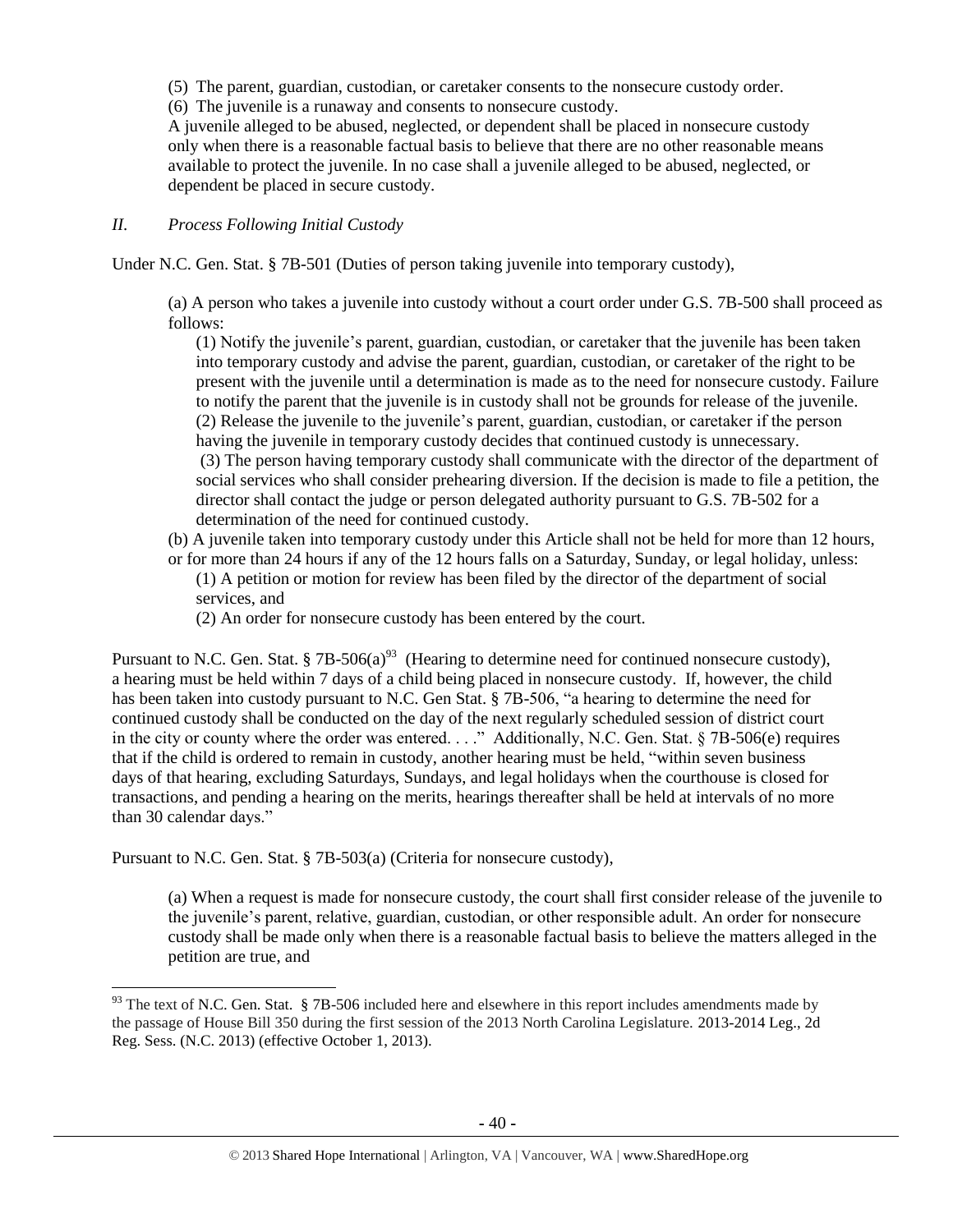. . . .

. . . .

(2) The juvenile has suffered physical injury or sexual abuse.

(3) The juvenile is exposed to a substantial risk of physical injury or sexual abuse because the parent, guardian, custodian, or caretaker has created the conditions likely to cause injury or abuse or has failed to provide, or is unable to provide, adequate supervision or protection.

(5) The parent, guardian, custodian, or caretaker consents to the nonsecure custody order.

(6) The juvenile is a runaway and consents to nonsecure custody.

A juvenile alleged to be abused, neglected, or dependent shall be placed in nonsecure custody only when there is a reasonable factual basis to believe that there are no other reasonable means available to protect the juvenile. In no case shall a juvenile alleged to be abused, neglected, or dependent be placed in secure custody.

## *III. Placement Process Pending Adjudication/Investigation*

When an order is issued for nonsecure custody, N.C. Gen. Stat. § 7B-505<sup>94</sup> (Place of nonsecure custody) states,

A juvenile meeting the criteria set out in G.S. 7B-503 may be placed in nonsecure custody with the department of social services or a person designated in the order for temporary residential placement in:

(1) A licensed foster home or a home otherwise authorized by law to provide such care; or

(2) A facility operated by the department of social services; or

(3) Any other home or facility, including a relative's home approved by the court and designated in the order.

Pursuant to N.C. Gen. Stat. § 7B-503(Criteria for nonsecure custody), non-secure custody may be considered in the following circumstances:

(1) The juvenile has been abandoned.

(2) The juvenile has suffered physical injury or sexual abuse.

(3) The juvenile is exposed to a substantial risk of physical injury or sexual abuse because the parent, guardian, custodian, or caretaker has created the conditions likely to cause injury or abuse or has failed to provide, or is unable to provide, adequate supervision or protection.

(4) The juvenile is in need of medical treatment to cure, alleviate, or prevent suffering serious physical harm which may result in death, disfigurement, or substantial impairment of bodily functions, and the juvenile's parent, guardian, custodian, or caretaker is unwilling or unable to provide or consent to the medical treatment.

(5) The parent, guardian, custodian, or caretaker consents to the nonsecure custody order.

(6) The juvenile is a runaway and consents to nonsecure custody.

A juvenile alleged to be abused, neglected, or dependent shall be placed in nonsecure custody only when there is a reasonable factual basis to believe that there are no other reasonable means available to protect the juvenile. In no case shall a juvenile alleged to be abused, neglected, or dependent be placed in secure custody.

 $\overline{\phantom{a}}$ 

<sup>94</sup> *See supra* note 96.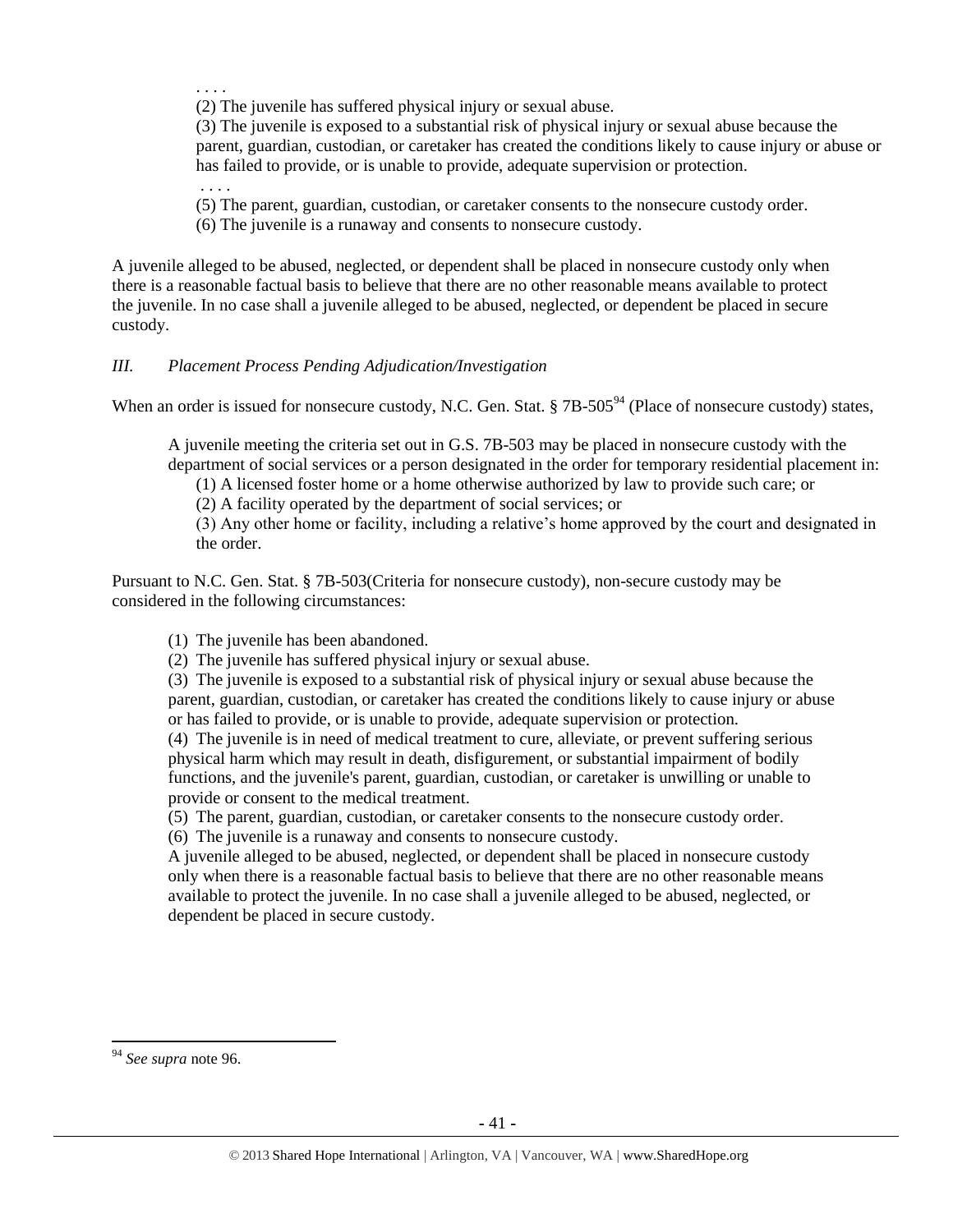## IV. *Adjudication*

Under N.C. Gen. Stat. § 7B-807 (Adjudication), at the adjudication hearing will be heard, and

. . . . [a] record of specific stipulated adjudicatory facts shall be made by either reducing the facts to a writing, signed by each party stipulating to them and submitted to the court; or by reading the facts into the record, followed by an oral statement of agreement from each party stipulating to them. If the court finds that the allegations have not been proven, the court shall dismiss the petition with prejudice, and if the juvenile is in nonsecure custody, the juvenile shall be released to the parent, guardian, custodian, or caretaker.

*V. Outcomes*

 $\overline{\phantom{a}}$ 

Pursuant to N.C. Gen. Stat. § 7B-901<sup>95</sup> (Dispositional hearing), "[t]he dispositional hearing shall take place immediately following the adjudicatory hearing and shall be concluded within 30 days of the conclusion of the adjudicatory hearing."

Several outcomes are possible at the dispositional hearing. Pursuant to N.C. Gen. Stat. § 7B-903(a) (Dispositional alternatives for abused, neglected, or dependent juvenile),

(1)The court may dismiss the case or continue the case in order to allow the parent, guardian, custodian, caretaker or others to take appropriate action.

(2)In the case of any juvenile who needs more adequate care or supervision or who needs placement, the court may:

a. Require that the juvenile be supervised in the juvenile's own home by the department of social services in the juvenile's county, or by other personnel as may be available to the court, subject to conditions applicable to the parent, guardian, custodian, or caretaker as the court may specify; or

b. Place the juvenile in the custody of a parent, relative, private agency offering placement services, or some other suitable person; or

c. Place the juvenile in the custody of the department of social services in the county of the juvenile's residence. . .the director may, unless otherwise ordered by the court, arrange for, provide, or consent to any psychiatric, psychological, educational, or other remedial evaluations or treatment for the juvenile placed by a court . . . If a juvenile is removed from the home and placed in custody or placement responsibility of a county department of social services, the director shall not allow unsupervised visitation with, or return physical custody of the juvenile to, the parent, guardian, custodian, or caretaker without a hearing at which the court finds that the juvenile will receive proper care and supervision in a safe home.

Additionally, the court may order the child be placed in the home of a relative. N.C. Gen. Stat. § 7B-903(a).

<sup>&</sup>lt;sup>95</sup> The text of N.C. Gen. Stat. § 7B-901 included here and elsewhere in this report includes amendments made by the passage of House Bill 350 during the first session of the 2013 North Carolina Legislature. 2013-2014 Leg., 2d Reg. Sess. (N.C. 2013) (effective October 1, 2013).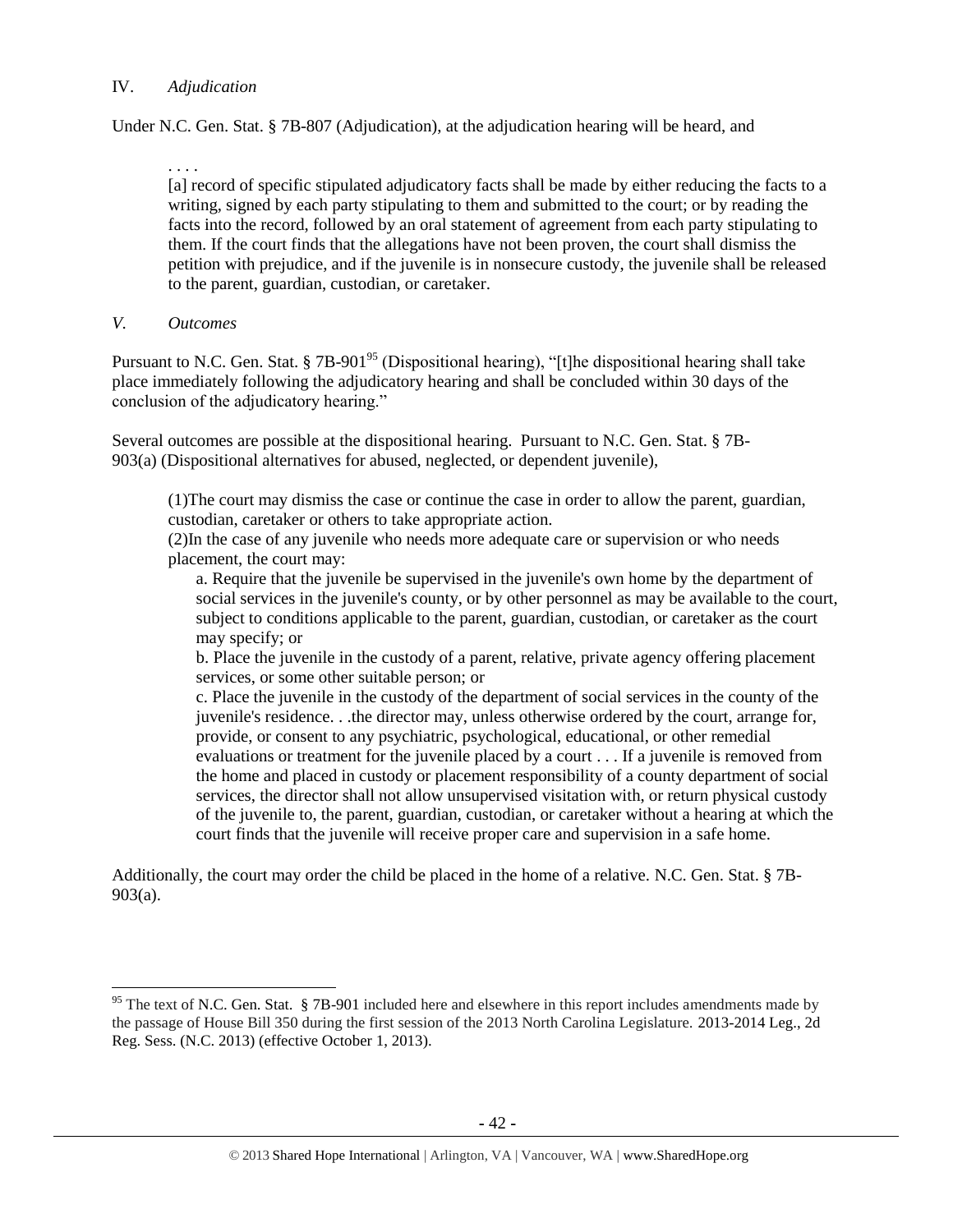Under N.C. Gen. Stat. § 7B-903(b),

When the court has found that a juvenile has suffered physical abuse and that the individual responsible for the abuse has a history of violent behavior against people, the court shall consider the opinion of the mental health professional who performed an evaluation under G.S. 7B-503(b) before returning the juvenile to the custody of that individual.

# **Child Identified as Undisciplined**

Pursuant to N.C. Gen. Stat. § 7B-1501(27) (Definitions), a domestic minor sex trafficking victim may also be treated as an "undisciplined juvenile," which is defined as

a. A juvenile who, while less than 16 years of age but at least 6 years of age, is unlawfully absent from school; or is regularly disobedient to and beyond the disciplinary control of the juvenile's parent, guardian, or custodian; or is regularly found in places where it is unlawful for a juvenile to be; or has run away from home for a period of more than 24 hours; or

b. A juvenile who is 16 or 17 years of age and who is regularly disobedient to and beyond the disciplinary control of the juvenile's parent, guardian, or custodian; or is regularly found in places where it is unlawful for a juvenile to be; or has run away from home for a period of more than 24 hours.

## *I. Initial Custody*

 $\overline{\phantom{a}}$ 

a. Authority for initial custody

Under N.C. Gen. Stat. § 7B-1900(2) (Taking a juvenile into temporary custody), "A juvenile may be taken into temporary custody without a court order . . . [b]y a law enforcement officer or a juvenile court counselor if there are reasonable grounds to believe that the juvenile is an undisciplined juvenile."

Additionally, a minor suspected of engaging in prostitution will be taken into custody as an undisciplined juvenile pursuant to N.C. Gen. Stat. § 14-204 (Prostitution) which states,

(c) Notwithstanding any other provision of this section, if it is determined, after a reasonable detention for investigative purposes, that a person suspected of or charged with a violation of this section is a minor, that person shall be immune from prosecution under this section and instead shall be taken into temporary protective custody as an undisciplined juvenile pursuant to Article 19 of Chapter 7B of the General Statutes. Pursuant to the provisions of G.S. 7B-30 $1\%$  [Duty to report abuse, neglect, dependency, or death due to maltreatment], a law enforcement officer who takes a minor into custody under this section shall immediately report an allegation of a violation of G.S. 14-43.11 [Human trafficking] and G.S. 14-43.13 [Sexual servitude] to the director of the department of social services in the county where the minor resides or is found, as appropriate, which shall commence an initial investigation into child abuse or child neglect within 24 hours pursuant to G.S. 7B-301 [Duty to report abuse, neglect, dependency, or death due to maltreatment] and G.S. 7B-302 [Assessment by director].

<sup>&</sup>lt;sup>96</sup> The text of N.C. Gen. Stat. § 7B-301 included here and elsewhere in this report includes amendments made by the passage of House Bill 149 during the first session of the 2013 North Carolina Legislature. 2013-2014 Leg., 2d Reg. Sess. (N.C. 2013) (effective October 1, 2013).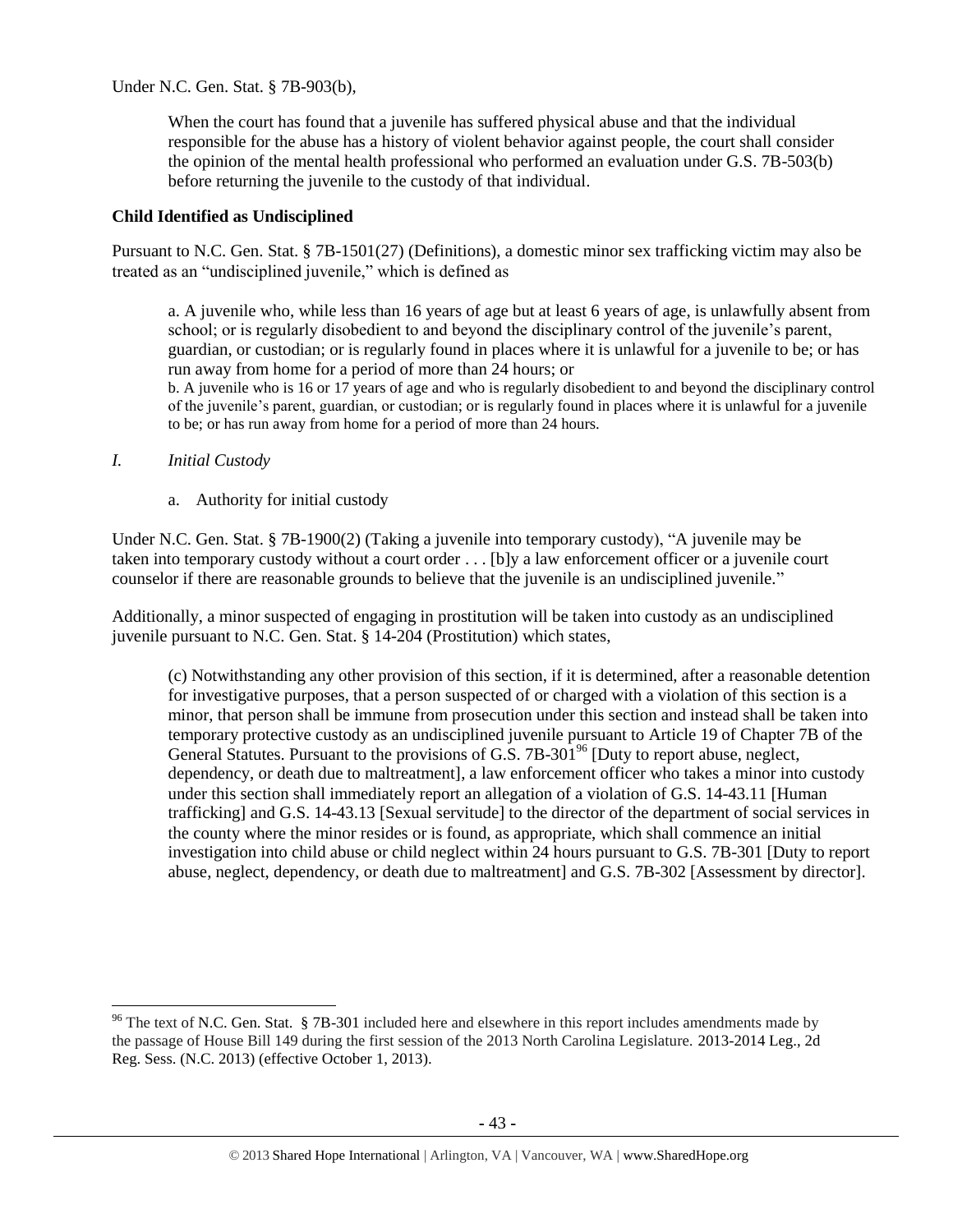b. Placement

Pursuant to N.C. Gen. Stat. § 7B-1905(a) (Place of secure or nonsecure custody), a child may be placed in nonsecure custody in the following locations:

- (1) A licensed foster home or a home otherwise authorized by law to provide such care;
- (2) A facility operated by a department of social services; or
- (3) Any other home or facility approved by the court and designated in the order.

N.C. Gen. Stat. § 7B-1903 (Criteria for secure or nonsecure custody) lays out the considerations when deciding whether a child should be placed in nonsecure custody, which include

(1) The juvenile is a runaway and consents to nonsecure custody; or

(2) The juvenile meets one or more of the criteria for secure custody, but the court finds it in the best interests of the juvenile that the juvenile be placed in a nonsecure placement.

Secured custody should be considered if the following exists, pursuant to N.C. Gen. Stat. § 7B-1905(b):

. . . .

(6) There is reasonable cause to believe the juvenile should be detained for the juvenile's own protection because the juvenile has recently suffered or attempted self-inflicted physical injury. In such case, the juvenile must have been refused admission by one appropriate hospital, and the period of secure custody is limited to 24 hours to determine the need for inpatient hospitalization. If the juvenile is placed in secure custody, the juvenile shall receive continuous supervision and a physician shall be notified immediately.

(7) The juvenile is alleged to be undisciplined by virtue of the juvenile's being a runaway and is inappropriate for nonsecure custody placement or refuses nonsecure custody, and the court finds that the juvenile needs secure custody for up to 24 hours, excluding Saturdays, Sundays, and State holidays, to evaluate the juvenile's need for medical or psychiatric treatment or to facilitate reunion with the juvenile's parents, guardian, or custodian.

(8) The juvenile is alleged to be undisciplined and has willfully failed to appear in court after proper notice; the juvenile shall be brought to court as soon as possible and in no event should be held more than 24 hours, excluding Saturdays, Sundays, and State holidays.

## *II. Process Following Initial Custody*

N.C. Gen. Stat. § 7B-1901(a) (Duties of person taking juvenile into temporary custody) requires that

(a) A person who takes a juvenile into custody without a court order under G.S. 7B-1900(1) or (2) shall proceed as follows:

(1) Notify the juvenile's parent, guardian, or custodian that the juvenile has been taken into temporary custody and advise the parent, guardian, or custodian of the right to be present with the juvenile until a determination is made as to the need for secure or nonsecure custody. Failure to notify the parent, guardian, or custodian that the juvenile is in custody shall not be grounds for release of the juvenile.

(2) Release the juvenile to the juvenile's parent, guardian, or custodian if the person having the juvenile in temporary custody decides that continued custody is unnecessary. In the case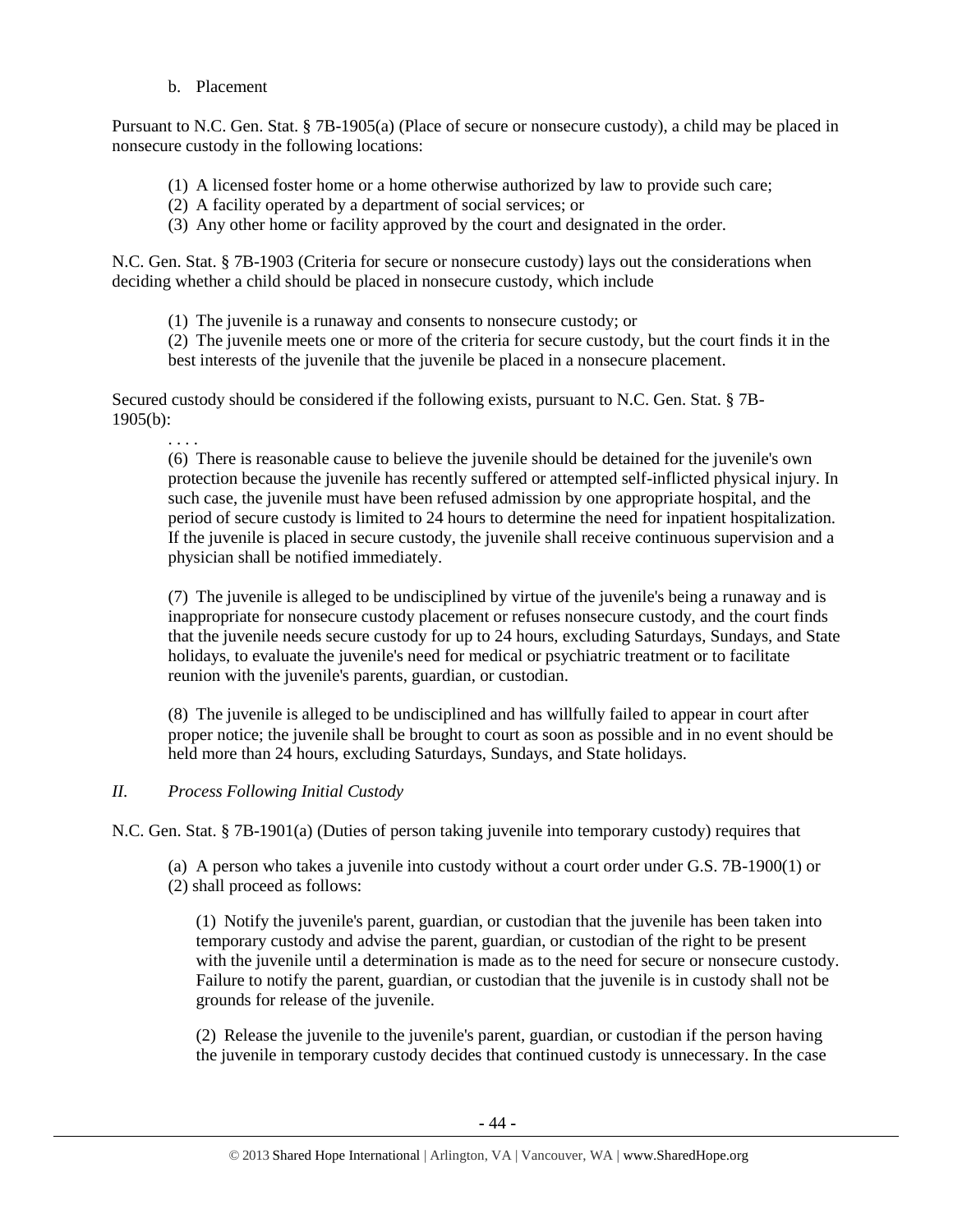of a juvenile unlawfully absent from school, if continued custody is unnecessary, the person having temporary custody may deliver the juvenile to the juvenile's school or, if the local city or county government and the local school board adopt a policy, to a place in the local school administrative unit.

(3) If the juvenile is not released, request that a petition be drawn. . . .

Timing of the hearing is established by N.C. Gen. Stat. § 7B-1901(b), which states that a child may not be held for more than 12 hours without a hearing or court order, unless the date of custody falls on a weekend or holiday. In that case, the child may not be held for more than 24 hours..

Additionally, under to N.C. Gen. Stat. § 7B-1906(a) (Secure or nonsecure custody hearings), if a child is held pursuant to a secure custody order, the child is entitled to a hearing within 5 days. If a child is held under a nonsecure order, the child is entitled to a hearing within 7 days. N.C. Gen. Stat. § 7B-1906(a).

Further, pursuant to N.C. Gen. Stat. § 7B-1906(b),

. . . .

As long as the juvenile remains in secure or nonsecure custody, further hearings to determine the need for continued secure custody shall be held at intervals of no more than 10 calendar days. A subsequent hearing on continued nonsecure custody shall be held within seven business days, excluding Saturdays, Sundays, and legal holidays when the courthouse is closed for transactions, of the initial hearing required in subsection (a) of this section and hearings thereafter shall be held at intervals of no more than 30 calendar days.

## *III. Placement Process Pending Adjudication/Investigation*

Pursuant to N.C. Gen. Stat. § 7B-1905(a) (Place of secure or nonsecure custody), a child may be placed in nonsecure custody in the following locations:

- (1) A licensed foster home or a home otherwise authorized by law to provide such care;
- (2) A facility operated by a department of social services; or
- (3) Any other home or facility approved by the court and designated in the order.

N.C. Gen. Stat. § 7B-1903 (Criteria for secure or nonsecure custody) lays out the considerations when deciding whether a child should be placed in nonsecure custody, which include

(1) The juvenile is a runaway and consents to nonsecure custody; or

(2) The juvenile meets one or more of the criteria for secure custody, but the court finds it in the best interests of the juvenile that the juvenile be placed in a nonsecure placement.

Secured custody should be considered if the following exists, pursuant to N.C. Gen. Stat. § 7B-1905(b):

(6) There is reasonable cause to believe the juvenile should be detained for the juvenile's own protection because the juvenile has recently suffered or attempted self-inflicted physical injury. In such case, the juvenile must have been refused admission by one appropriate hospital, and the period of secure custody is limited to 24 hours to determine the need for inpatient hospitalization. If the juvenile is placed in secure custody, the juvenile shall receive continuous supervision and a physician shall be notified immediately.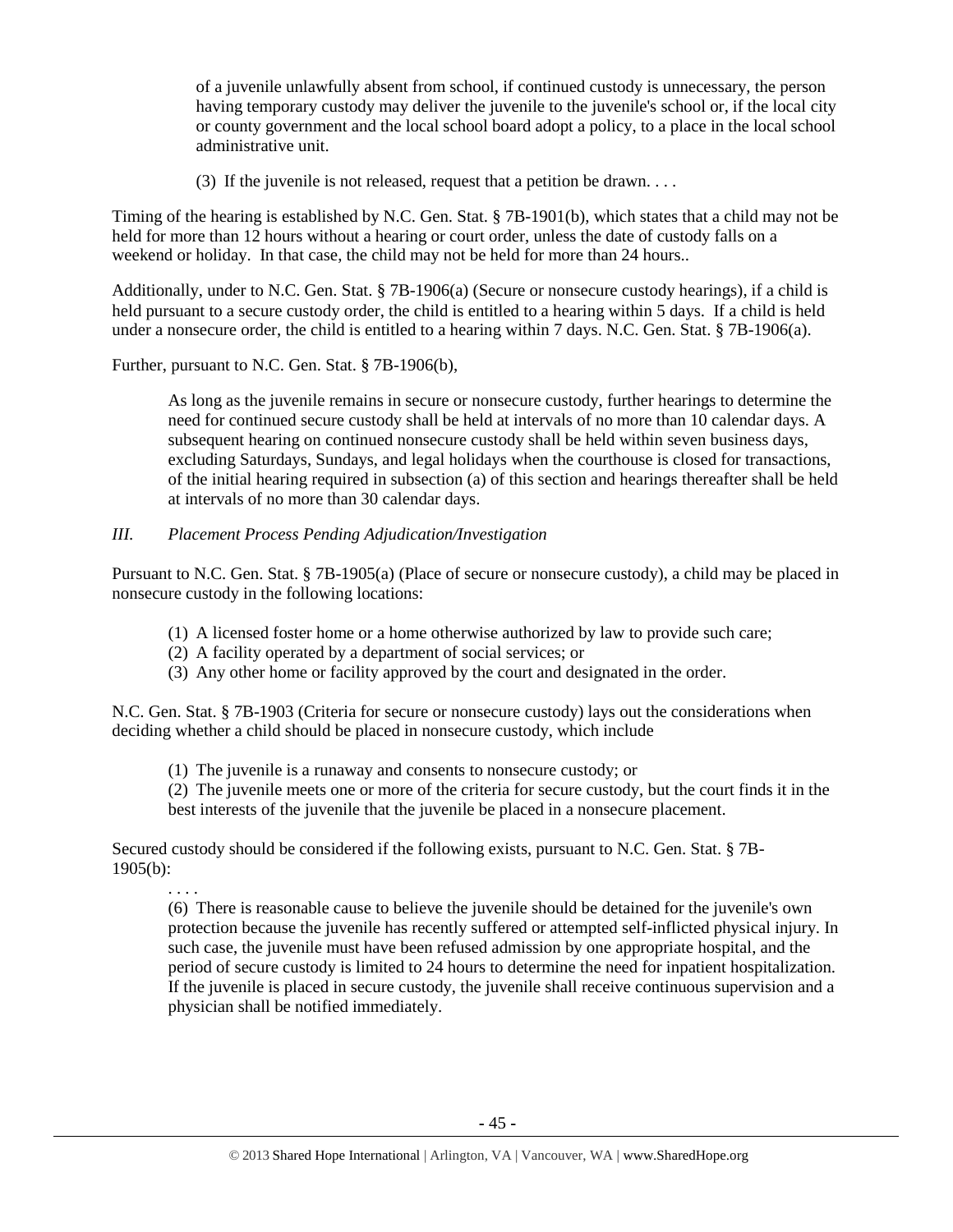(7) The juvenile is alleged to be undisciplined by virtue of the juvenile's being a runaway and is inappropriate for nonsecure custody placement or refuses nonsecure custody, and the court finds that the juvenile needs secure custody for up to 24 hours, excluding Saturdays, Sundays, and State holidays, to evaluate the juvenile's need for medical or psychiatric treatment or to facilitate reunion with the juvenile's parents, guardian, or custodian.

(8) The juvenile is alleged to be undisciplined and has willfully failed to appear in court after proper notice; the juvenile shall be brought to court as soon as possible and in no event should be held more than 24 hours, excluding Saturdays, Sundays, and State holidays.

# *IV. Adjudication or Referral to Alternate Process*

An adjudication hearing must, "be held within a reasonable time." N.C. Gen. Stat § 7B-2403 (Adjudicatory hearing). At the adjudication hearing, if the court finds that the allegation are proven, the court must issue a written order; if the court finds the allegations are not proven, the court must dismiss the petition. N.C. Gen. Stat. § 7B-2411 (Adjudication)

## *V. Outcomes*

N.C. Gen. Stat. § 7B-2503(1) (Dispositional alternatives for undisciplined juveniles) states that when a minor is classified as an "undisciplined juvenile," the minor may, among other dispositions, remain in his or her own home under supervision by the DSS, be placed "in the custody of a parent, guardian, custodian, relative, private agency offering placement services, or some other suitable person," or be placed "in the custody of a department of social services in the county of the juvenile's residence." Alternatively, the court may "[p]lace the juvenile under the protective supervision of a juvenile court counselor for a period of up to three months, with an extension of an additional three months in the discretion of the court." N.C. Gen. Stat. § 7B-2503(2).

# **Child Identified as Delinquent**

Commercially sexually exploited children could be taken into temporary custody for committing an offense related to their exploitation under North Carolina's laws and could be at risk of being placed in juvenile detention facilities. However, N.C. Gen. Stat. § 14-204 (Prostitution) makes children under 18 immune from prosecution for prostitution. With regard to the defendant's age, N.C. Gen. Stat. § 14-204 (Prostitution) states,

(c) Immunity From Prosecution for Minors. – Notwithstanding any other provision of this section, if it is determined, after a reasonable detention for investigative purposes, that a person suspected of or charged with a violation of this section is a minor, that person shall be immune from prosecution under this section and instead shall be taken into temporary protective custody as an undisciplined juvenile pursuant to Article 19 of Chapter 7B of the General Statutes. Pursuant to the provisions of G.S. 7B-301, a law enforcement officer who takes a minor into custody under this section shall immediately report an allegation of a violation of G.S. 14-43.11 and G.S. 14-43.13 to the director of the department of social services in the county where the minor resides or is found, as appropriate, which shall commence an initial investigation into child abuse or child neglect within 24 hours pursuant to G.S. 7B-301 and G.S. 7B-302.

# **Child Tried as an Adult**

Additionally juvenile sex trafficking victims and commercially sexually exploited children are at risk of being tried as an adult for crimes committed as part of their exploitation. Pursuant to N.C. Gen. Stat. § 7B-1604, in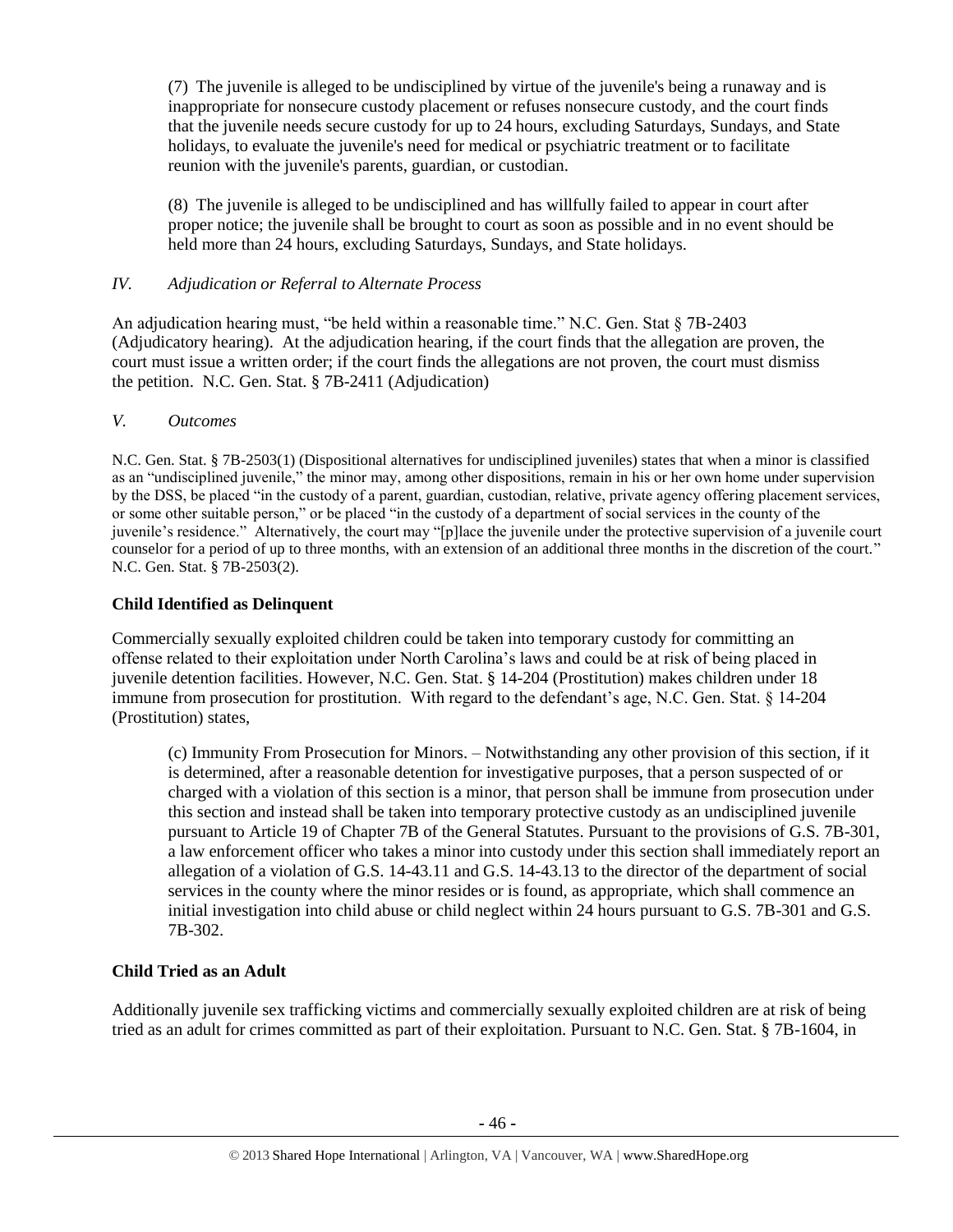North Carolina, all juveniles over 16 who commit any crimes are tried as adults. N.C. Gen. Stat. § 7B-1604 states,

(a) Any juvenile, including a juvenile who is under the jurisdiction of the court, who commits a criminal offense on or after the juvenile's sixteenth birthday is subject to prosecution as an adult. A juvenile who is emancipated shall be prosecuted as an adult for the commission of a criminal offense. (b) A juvenile who is transferred to and convicted in superior court shall be prosecuted as an adult for any criminal offense the juvenile commits after the superior court conviction.

However, N.C. Gen. Stat. § 14-204 (Prostitution) makes children under 18 immune from prosecution for prostitution. With regard to the defendant's age, N.C. Gen. Stat. § 14-204 (Prostitution) states,

(c) Immunity From Prosecution for Minors. – Notwithstanding any other provision of this section, if it is determined, after a reasonable detention for investigative purposes, that a person suspected of or charged with a violation of this section is a minor, that person shall be immune from prosecution under this section and instead shall be taken into temporary protective custody as an undisciplined juvenile pursuant to Article 19 of Chapter 7B of the General Statutes. Pursuant to the provisions of G.S. 7B-301, a law enforcement officer who takes a minor into custody under this section shall immediately report an allegation of a violation of G.S. 14-43.11 and G.S. 14-43.13 to the director of the department of social services in the county where the minor resides or is found, as appropriate, which shall commence an initial investigation into child abuse or child neglect within 24 hours pursuant to G.S. 7B-301 and G.S. 7B-302.

- 5.4.1 Recommendation: Establish specialized services and housing that are available to all victims of domestic minor sex trafficking, regardless of how they are initially identified.
- *5.5 Commercial sexual exploitation or sex trafficking is identified as a type of abuse and neglect within child protection statutes.*

Under N.C. Gen. Stat.  $87B-101(1)^{97}$  (Definitions).

(1) Abused juveniles.—Any juvenile less than 18 years of age whose parent, guardian, custodian, or caretaker:

a. Inflicts or allows to be inflicted upon the juvenile a serious physical injury by other than accidental means;

b. Creates or allows to be created a substantial risk of serious physical injury to the juvenile by other than accidental means;

. . .

d. Commits, permits, or encourages the commission of a violation of the following laws by, with, or upon the juvenile: first-degree rape, as provided in G.S. 14-27.2; rape of a child by an adult offender, as provided in G.S. 14-27.2A; second degree rape as provided in G.S. 14-27.3; firstdegree sexual offense, as provided in G.S. 14-27.4; sexual offense with a child by an adult offender, as provided in G.S. 14-27.4A; second degree sexual offense, as provided in G.S. 14-27.5; sexual act by a custodian, as provided in G.S. 14-27.7; unlawful sale, surrender, or purchase of a minor, as provided in G.S. 14-43.14 . . . preparation of obscene photographs, slides, or motion pictures of the juvenile, as provided in G.S. 14-190.5; employing or permitting the juvenile to assist in a violation of the obscenity laws as provided in G.S. 14-190.6; dissemination of obscene material to the juvenile as provided in G.S. 14-190.7 and G.S. 14-190.8; displaying or disseminating material

 $\overline{\phantom{a}}$ <sup>97</sup> *See supra* note [74.](#page-27-0)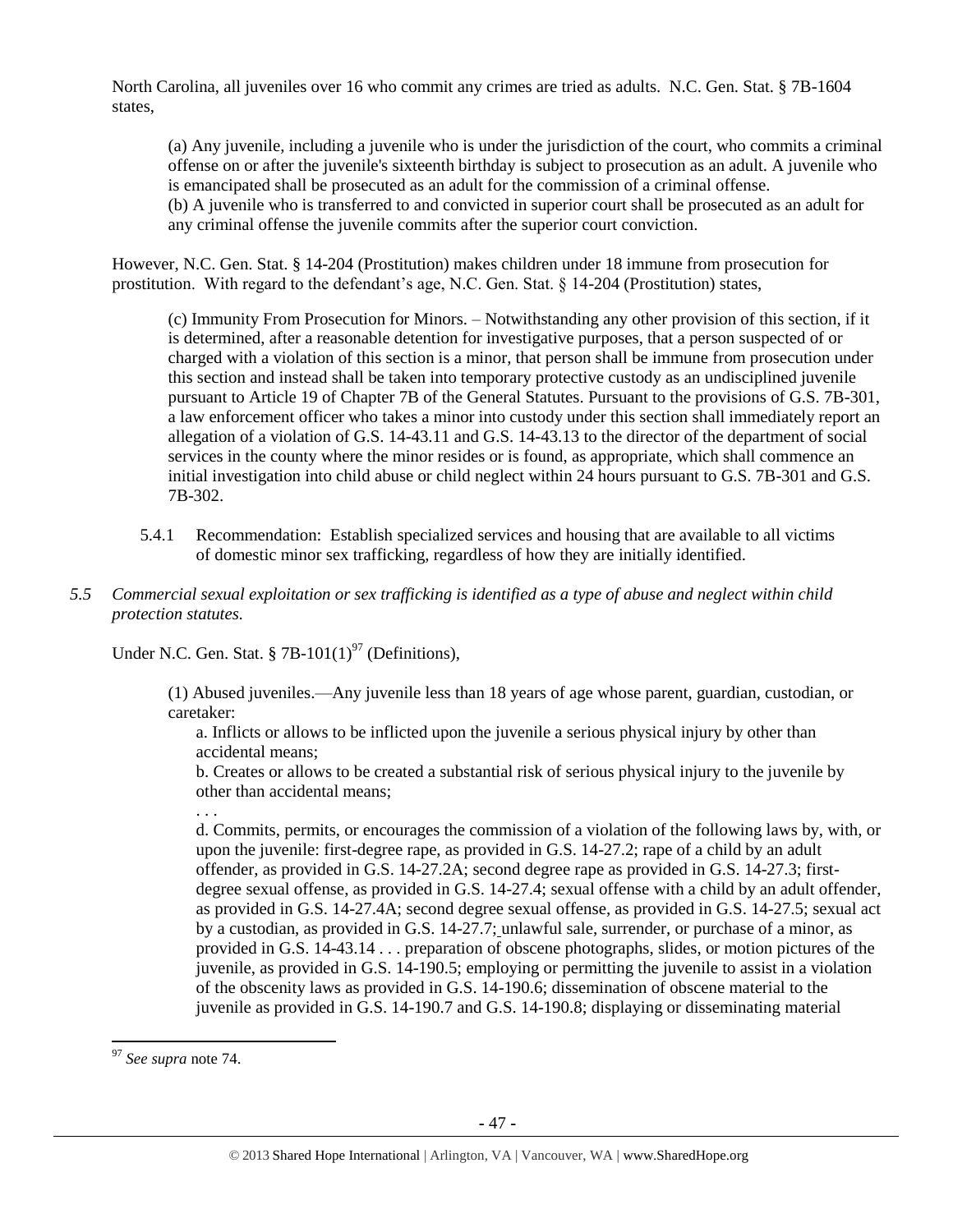harmful to the juvenile as provided in G.S. 14-190.14 and G.S. 14-190.15; first and second degree sexual exploitation of the juvenile as provided in G.S. 14-190.16 and G.S. 14-190.17; promoting the prostitution of the juvenile as provided in G.S. 14-205.3(b); and taking indecent liberties with the juvenile, as provided in G.S. 14-202.1;

e. Creates or allows to be created serious emotional damage to the juvenile; serious emotional damage is evidenced by a juvenile's severe anxiety, depression, withdrawal, or aggressive behavior toward himself or others;

f. Encourages, directs, or approves of delinquent acts involving moral turpitude committed by the juvenile; or

g. Commits or allows to be committed an offense under G.S. 14-43.11 [Human trafficking], G.S. 14-43.12 [Involuntary servitude], or G.S. 14-43.13 [Sexual servitude] against the child.

Pursuant to N.C. Gen. Stat. § 7B-101(15) (Definitions), a "neglected juvenile" is defined more generally as

[a] juvenile who does not receive proper care, supervision, or discipline from the juvenile's parent, guardian, custodian, or caretaker; or who has been abandoned; or who is not provided necessary medical care; . . . or who lives in an environment injurious to the juvenile's welfare; or who has been placed for care or adoption in violation of law. In determining whether a juvenile is a neglected juvenile, it is relevant whether that juvenile lives in a home where another juvenile has died as a result of suspected abuse or neglect or lives in a home where another juvenile has been subjected to abuse or neglect by an adult who regularly lives in the home.

While the definition of "abused juveniles" does not reference N.C. Gen. Stat. § 14-43.11 (Human trafficking), or § 14-43.13 (Sexual servitude), it does refer to North Carolina's CSEC laws and sexual offense laws. Additionally, N.C. Gen. Stat. § 14-43.14(c) provides, "A minor whose parent, guardian, or custodian has sold or attempted to sell a minor in violation of  $[Article 10A]^{98}$  is an abused juvenile as defined by G.S. 7B $-101(1)$ . The court may place the minor in the custody of the Department of Social Services or with such other person as is in the best interest of the minor."

*5.6 The definition of "caregiver" (or similar term) in the child welfare statutes is broad enough to include a trafficker who has custody or control of a child in order to bring a trafficked child into the protection of child protective services.*

N.C. Gen. Stat. § 7B-101(8)<sup>99</sup> (Definitions) defines "custodian" as "[t]he person or agency that has been awarded legal custody of a juvenile by a court." N.C. Gen. Stat. § 7B-101(8).

- 5.6.1 Recommendation: Clarify that child protection laws reach traffickers by amending the definition of "custodian" to include a person who has physical custody or control over a child.
- *5.7 Crime victims' compensation is specifically available to a child victim of sex trafficking or commercial sexual exploitation of children (CSEC) without regard to ineligibility factors.*

A victim of domestic minor sex trafficking is an eligible claimant for Crime Victim's Compensation pursuant to N.C. Gen. Stat. § 15B-2(2)(a).<sup>100</sup> A "victim" is defined as "[a] person who suffers personal injury or death proximately caused by criminally injurious conduct" and a "claimant" is defined to include "a person who was

 $\overline{\phantom{a}}$ 

<sup>&</sup>lt;sup>98</sup> The following offenses are included under Article 10A: § 14-43.11 (Human trafficking), § 14-43.12 (Involuntary servitude), § 14-43.13 (Sexual servitude), and § 14-43.14 (Unlawful sale, surrender, or purchase of a minor).

<sup>99</sup> *See supra* note [74.](#page-27-0)

<sup>100</sup> *See supra* not[e 85.](#page-35-0)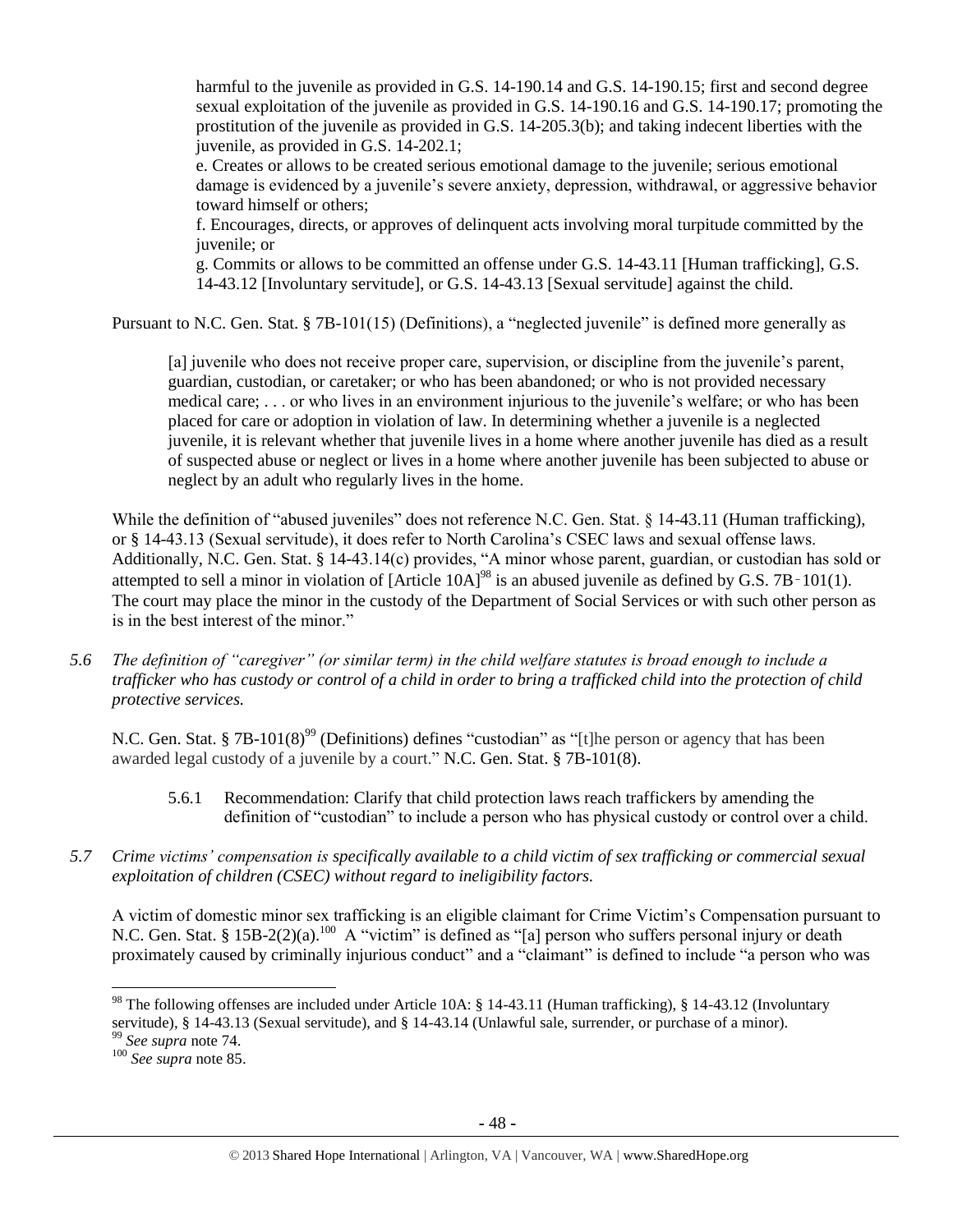convicted of a first offense under G.S. 14-204 [Prostitution] and whose participation in the offense was a result of having been a trafficking victim under G.S. 14-43.11 [Human trafficking] or G.S. 14-43.13 [Sexual servitude] or a victim of a severe form of trafficking under the federal Trafficking Victims Protection Act (22 U.S.C. § 7102(13). N.C. Gen. Stat. § 15B-2(13), (2)(e). "Criminally injurious conduct" is defined as including "[c]onduct that by its nature poses a substantial threat of personal injury or death, and is punishable by fine or imprisonment or death, or would be so punishable but for the fact that the person engaging in the conduct lacked the capacity to commit the crime under the laws of this State." N.C. Gen. Stat. § 15B-2(5). Since domestic minor sex trafficking encompasses "conduct that by its nature poses a substantial threat of personal injury or death," and the applicable crimes are punishable by imprisonment, a domestic minor sex trafficking victim falls under the definition of victim for the purposes of Crime Victim's Compensation. N.C. Gen. Stat. §  $15B-2(5)$ .

However, under N.C. Gen. Stat. § 15B-4(a) (Award of compensation), "Compensation shall only be paid for economic loss<sup>101</sup> and not for noneconomic detriment."

Even if domestic minor sex trafficking victims can recover funds, certain ineligibility factors and award reduction factors present special difficulties for domestic minor sex trafficking victims. For example, a claimant's application for an award under N.C. Gen. Stat. Chapter 15B (Crime Victims Compensation Act) can be denied if not filed "within two years after the date of the criminally injurious conduct that caused the injury or death for which the claimant seeks the award," where "[t]he criminally injurious conduct was not reported to a law enforcement officer or agency within 72 hours of its occurrence, and there was no good cause for the delay," or if "[t]he victim was participating in a felony at or about the time that the victim's injury occurred." N.C. Gen. Stat. § 15B-11(a)(1), (3), (6). An award may also be denied or reduced if it is found "that the claimant or victim, without good cause, has not fully cooperated with appropriate law enforcement agencies or in the prosecution of criminal cases with regard to the criminally injurious conduct that is the basis for the award." N.C. Gen. Stat. § 15B-11(c).

In addition, an award may be reduced if "[t]he victim was participating in a nontraffic misdemeanor at or about the time that the victim's injury occurred" or the victim "engaged in contributory misconduct." N.C. Gen. Stat. § 15B-11(b). Under subsection (b1), however, "The Commission or Director, whichever has the authority to decide a claim under G.S. 15B-10, shall exercise discretion in determining whether to deny a claim under subsection (b) of this section. In exercising discretion, the Commission or Director shall consider whether any proximate cause exists between the injury and the misdemeanor or contributory misconduct, when applicable. The Director or Commission shall deny claims upon a finding that there was contributory misconduct that is a proximate cause of becoming a victim. However, contributory misconduct that is not a proximate cause of becoming a victim shall not lead to an automatic denial of a claim."

5.7.1 Recommendation: Amend N.C. Gen. Stat. § 15B-11(a), (b) (Grounds for denial of claim or reduction of award) to establish exceptions for victims of domestic minor sex trafficking.

 $\overline{a}$ 

<sup>&</sup>lt;sup>101</sup> Pursuant to N.C. Gen. Stat. § 15B-2(10), "economic loss" is defined as "[e]conomic detriment consisting only of allowable expense, work loss, replacement services loss, and household support loss. If criminally injurious conduct causes death, economic loss includes a dependent's economic loss and a dependent's replacement service loss. Noneconomic detriment is not economic loss, but economic loss may be caused by pain and suffering or physical impairment."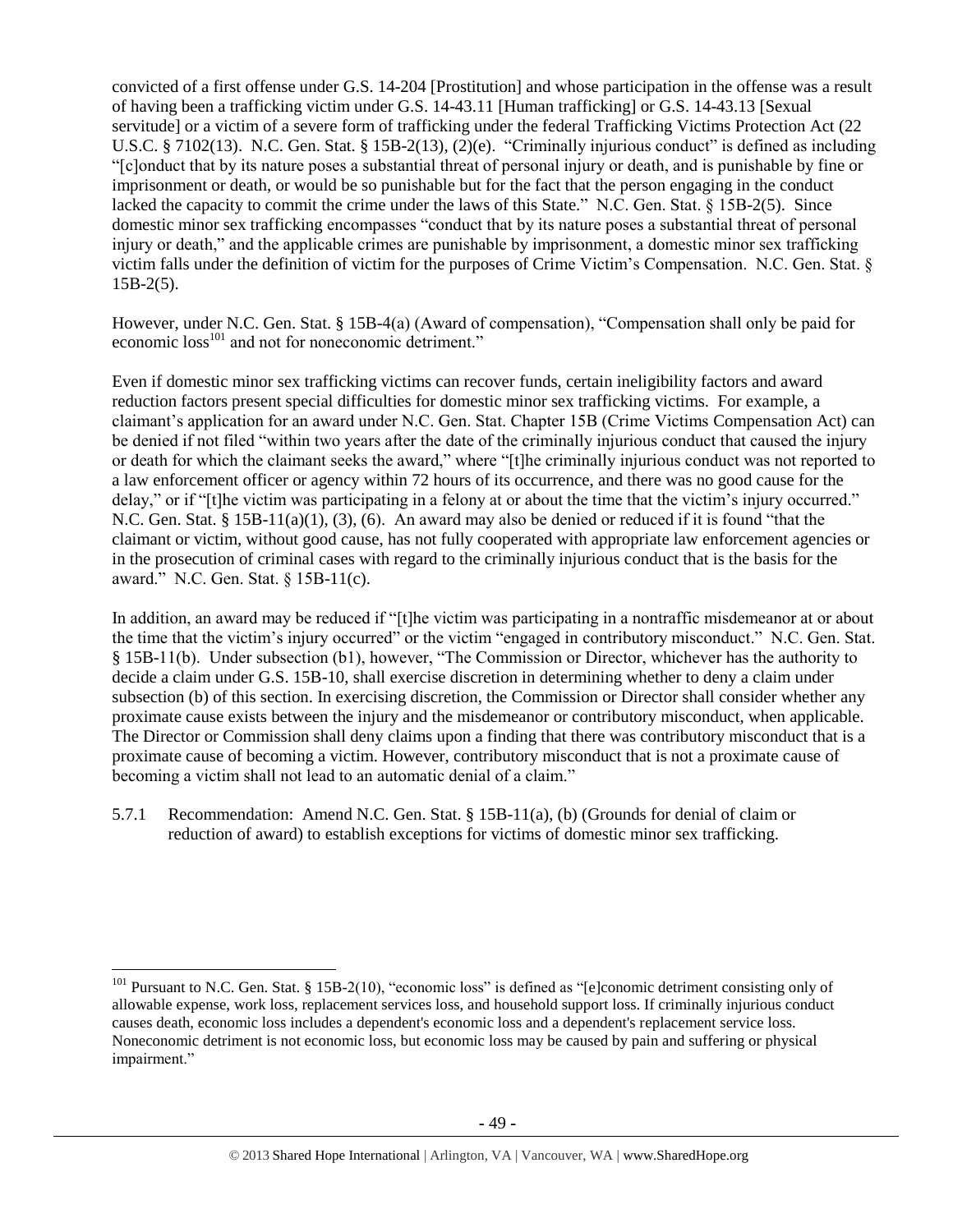# *5.8 Victim-friendly procedures and protections are provided in the trial process for minors under 18.*

In a trial for rape or sexual offenses<sup>102</sup> or attempts to commit either, "the trial judge may, during the taking of the testimony of the prosecutrix, exclude from the courtroom all persons except the officers of the court, the defendant and those engaged in the trial of the case." N.C. Gen. Stat. § 15-166.

Pursuant to N.C. Gen. Stat. § 8C-1, Rule 412 (Rape or sex offense cases; relevance of victim's past behavior), the use of reputation or opinion evidence of the past sexual behavior<sup>103</sup> of a victim of rape or a sexual offense is limited, and past sexual behavior of the victim is not to be considered during the prosecution unless certain circumstances apply. N.C. Gen. Stat. § 8C-1, Rule 412(b)-(d) states in part,

(b) Notwithstanding any other provision of law, the sexual behavior of the complainant is irrelevant to any issue in the prosecution unless such behavior:

(1) Was between the complainant and the defendant; or

(2) Is evidence of specific instances of sexual behavior offered for the purpose of showing that the act or acts charged were not committed by the defendant; or

(3) Is evidence of a pattern of sexual behavior so distinctive and so closely resembling the defendant's version of the alleged encounter with the complainant as to tend to prove that such complainant consented to the act or acts charged or behaved in such a manner as to lead the defendant reasonably to believe that the complainant consented; or

(4) Is evidence of sexual behavior offered as the basis of expert psychological or psychiatric opinion that the complainant fantasized or invented the act or acts charged.

(c) Sexual behavior otherwise admissible under this rule may not be proved by reputation or opinion. (d) Notwithstanding any other provision of law, unless and until the court determines that evidence of sexual behavior is relevant under subdivision (b), no reference to this behavior may be made in the presence of the jury and no evidence of this behavior may be introduced at any time during the trial of:

(1) A charge of rape or a lesser included offense of rape;

(2) A charge of a sex offense or a lesser included offense of a sex offense; or

(3) An offense being tried jointly with a charge of rape or a sex offense, or with a lesser included offense of rape or a sex offense.

. . . .

l

Witness remote testimony may be authorized for a child under 16 pursuant to N.C. Gen. Stat. § 15A-1225.1, which states in subsection (b), "In a criminal proceeding, a child witness who has been found competent to testify may testify, under oath or affirmation, other than in an open forum when the court determines: (1) That the child witness would suffer serious emotional distress, not by the open forum in general, but by testifying in the defendant's presence, and (2) That the child's ability to communicate with the trier of fact would be impaired." N.C. Gen. Stat. § 15A-1225.1(a)(1), (b). Additionally, while a judge may, upon motion of a party, exclude witnesses from the courtroom during a trial, "when a minor child is called as a witness the parent or guardian may be present while the child is testifying even though his parent or guardian is to be called subsequently." N.C. Gen. Stat. § 15A-1225.

 $102$  "Sexual offenses" are not defined for the purpose of this statute. However, presumably it applies to N.C. Chapter 14, Article 7A (Rape and other sex offenses), which does not include N.C. Gen. Stat. § 14-43.11 (Human trafficking), § 14-43.13 (Sexual servitude), § 14-190.16 (First degree sexual exploitation of a minor), § 14-190.17 (Second degree sexual exploitation of a minor), or § 14-190.17A (Third degree sexual exploitation of a minor). <sup>103</sup> "As used in this rule, the term 'sexual behavior' means sexual activity of the complainant other than the sexual act which is at issue in the indictment on trial." N.C. Gen. Stat. § 8C-1, Rule 412(a).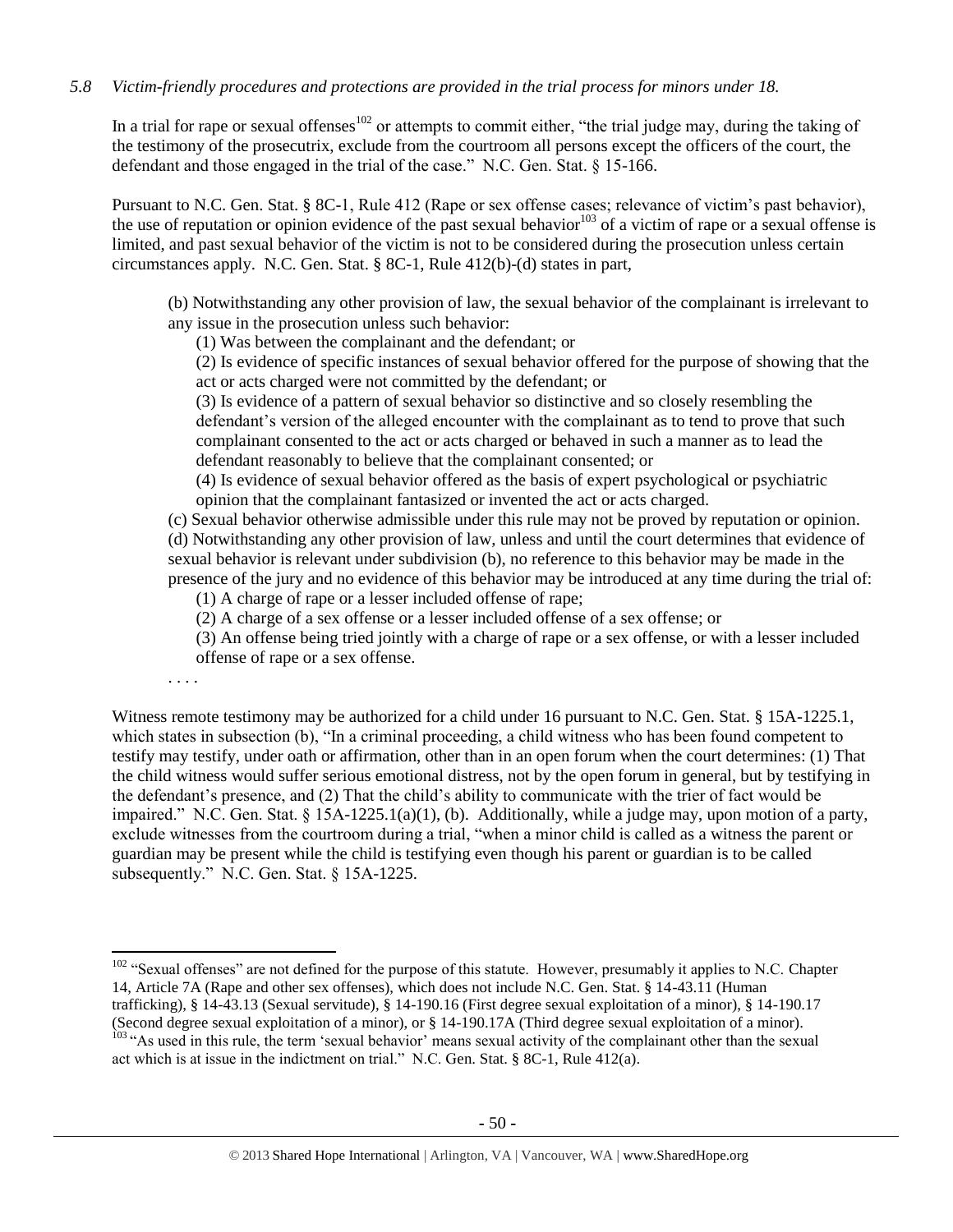5.8.1 Recommendation: Amend N.C. Gen. Stat. § 8C-1, Rule 412(d) to clarify the inclusion of N.C. Gen. Stat. § 14-43.11 (Human trafficking), § 14-205.1 (Solicitation of prostitution), § 14-205.2 (Patronizing a prostitute), § 14-205.3 (Promoting prostitution) and § 14-43.13 (Sexual servitude) as "sex offenses" for which reputation or opinion evidence of past sexual behavior for victim witnesses is inadmissible in trials.

*5.9 Expungement or sealing of juvenile delinquency records resulting from arrests or adjudications for prostitution-related offenses committed as a result of, or in the course of, the commercial sexual exploitation of a minor is available within a reasonable time after turning 18.*

Victims of human trafficking may file a petition to have their record expunged of prostitution convictions. Pursuant to N.C. Gen. Stat. § 15A-145.6(b)<sup>104</sup> (Expunctions for certain defendants convicted of prostitution) a person who has been convicted of a prostitution offense<sup>105</sup> may file a petition for expunction of the offense in the court the person was convicted provided that

(1) The person has not previously been convicted of any violent felony or violent misdemeanor under the laws of the United States or the laws of this State or any other state.

(2) The person satisfies any one of the following criteria:

a. The person's participation in the prostitution offense was a result of having been a trafficking victim under G.S. 14–43.11 (human trafficking) or G.S. 14–43.13 (sexual servitude) or a victim of a severe form of trafficking under the federal Trafficking Victims Protection Act (22 U.S.C. § 7102(13).

b. The person has no prior convictions for a prostitution offense and at least three years have passed since the date of conviction or the completion of any active sentence, period of probation, and post-release supervision, whichever occurs later.

Pursuant to N.C. Gen. Stat. § 15A-145.6(f) (Expunctions for certain defendants convicted of prostitution), the court shall order the criminal record of the victim be expunged if the court finds all of the following after a hearing:

(1) The criteria set out in subsection (b) of this section are satisfied.

 $\overline{a}$ 

(2) The petitioner has remained of good moral character and has been free of conviction of any felony or misdemeanor, other than a traffic violation, since the date of conviction of the prostitution offense in question.

(3) The petitioner has no outstanding warrants or pending criminal cases.

(4) The petitioner has no outstanding restitution orders or civil judgments representing amounts ordered for restitution entered against the petitioner.

(5) The search of the confidential records of expunctions conducted by the Administrative Office of the Courts shows that the petitioner has not been previously granted an expunction, other than an expunction for a prostitution offense.

Additionally, N.C. Gen. Stat. § 15A-1415(b) (Grounds for appropriate relief which may be asserted by defendant after verdict; limitation as to time) states that a victim convicted of prostitution may assert a motion for relief within 10 days after entry of judgment when,

 $104$  The text of N.C. Gen. Stat. § 15A-145.6 included here and elsewhere in this report includes amendments made by the passage of Senate Bill 683 during the first session of the 2013 North Carolina Legislature. 2013-2014 Leg., 2d Reg. Sess. (N.C. 2013) (effective October 1, 2013).

<sup>&</sup>lt;sup>105</sup> "Prostitution offense" is defined as "[a] conviction for (i) violation of G.S. 14–204 [Prostitution] [Repealed] or (ii) engaging in prostitution in violation of G.S.14–204(7) for an offense that occurred prior to October 1, 2013."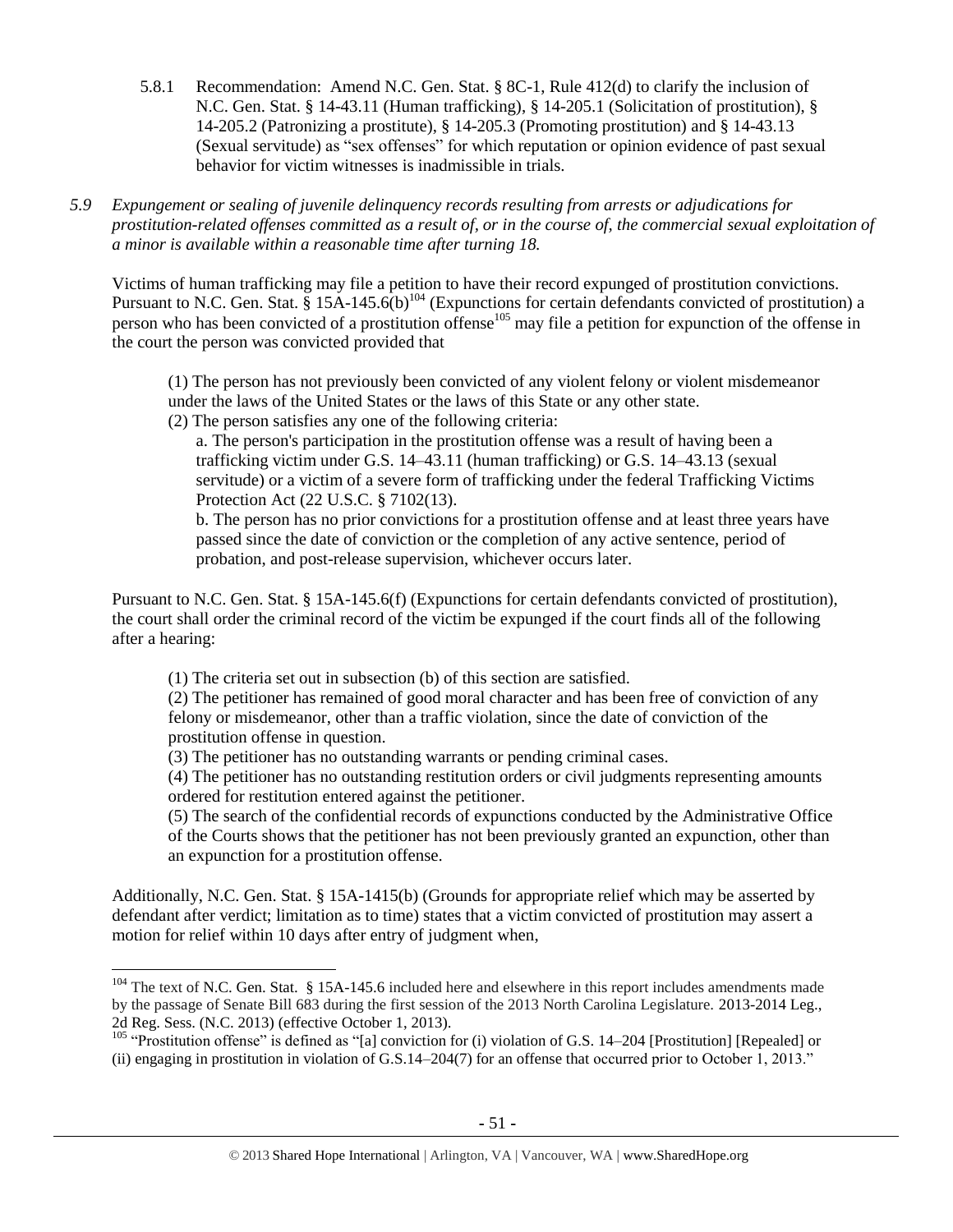The defendant was convicted of a first offense of prostitution under G.S. 14–204, and the court did not discharge the defendant and dismiss the charge pursuant to G.S. 14–204(b); the defendant's participation in the offense was a result of having been a victim of human trafficking under G.S. 14–43.11, sexual servitude under G.S. 14–43.13, or the federal Trafficking Victims Protection Act (22 U.S.C. § 7102(13)); and the defendant seeks to have the conviction vacated.

Finally, N.C. Gen. Stat. § 15A-1416.1<sup>106</sup> (Motion by the defendant to vacate prostitution convictions for sex trafficking victim) states that

(a) A motion for appropriate relief seeking to vacate a conviction for prostitution based on the grounds set out in G.S.  $15A-1415(b)(10)$  shall be filed in the court where the conviction occurred. The motion may be filed at any time following the entry of a verdict or finding of guilty under G.S. 14–204 [Prostitution]. Any motion for appropriate relief filed under this section shall state why the facts giving rise to this motion were not presented to the trial court and shall be made with due diligence after the defendant has ceased to be a victim of such trafficking or has sought services for victims of such offenses, subject to reasonable concerns for the safety of the defendant, family members of the defendant, or other victims of such trafficking that may be jeopardized by the bringing of such motion or for other reasons consistent with the purpose of this section. Reasonable notice of the motion shall be served upon the State.

(b) The court may grant the motion if, in the discretion of the court, the violation was a result of the defendant having been a victim of human trafficking or sexual servitude. Evidence of such may include any of the following documents listed in subdivisions (1) through (3) of this subsection; alternatively, the court may consider such other evidence as it deems of sufficient credibility and probative value in determining whether the defendant is a trafficking victim:

(1) Certified records of federal or State court proceedings which demonstrate that the defendant was a victim of a person charged with an offense under G.S. 14–43.11 [Human trafficking], G.S. 14–43.13 [Sexual servitude], or under 22 U.S.C. Chapter 78 [Trafficking victims protection act].

(2) Certified records of "approval notices" or "enforcement certifications" generated from federal immigration proceedings available to such victims.

(3) A sworn statement from a trained professional staff of a victim services organization, an attorney, a member of the clergy, or a medical or other professional from whom the defendant has sought assistance in addressing the trauma associated with being trafficked.

Additionally, younger minors adjudicated delinquent face a shorter waiting period for expungement of juvenile records under N.C. Gen. Stat. § 7B-3200 (Expunction of records of juveniles alleged or adjudicated delinquent and undisciplined) which states,

(a) Any person who has attained the age of 18 years may file a petition in the court where the person was adjudicated undisciplined for expunction of all records of that adjudication.

(b) Any person who has attained the age of 18 years may file a petition in the court where the person was adjudicated delinquent for expunction of all records of that adjudication provided:

(1) The offense for which the person was adjudicated would have been a crime other than a Class A, B1, B2, C, D, or E felony if committed by an adult.

 $\overline{\phantom{a}}$ 

 $106$  The text of N.C. Gen. Stat. § 15A-1416.1 included here and elsewhere in this report includes amendments made by the passage of Senate Bill 683 during the first session of the 2013 North Carolina Legislature. 2013-2014 Leg., 2d Reg. Sess. (N.C. 2013) (effective October 1, 2013).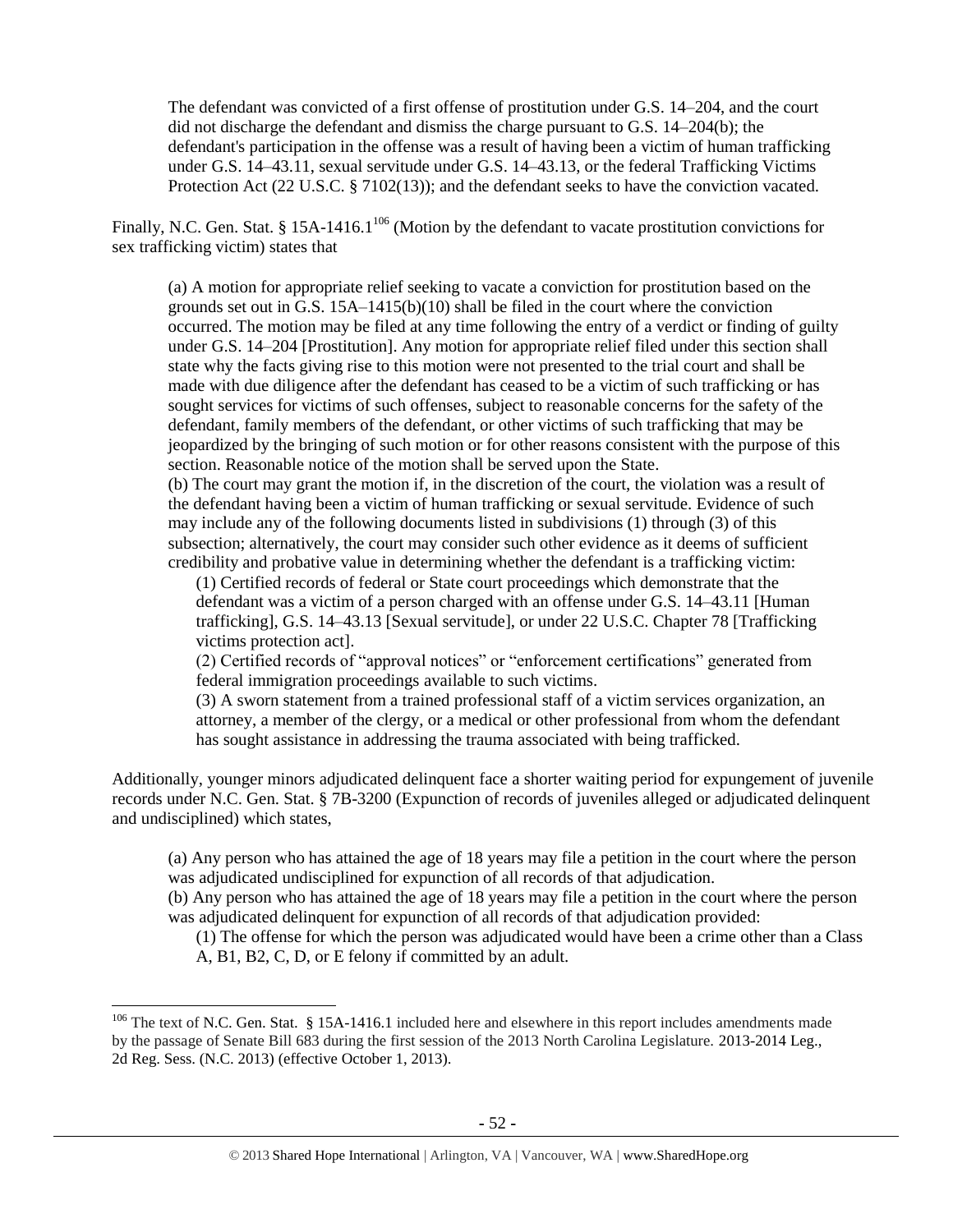(2) At least 18 months have elapsed since the person was released from juvenile court jurisdiction, and the person has not subsequently been adjudicated delinquent or convicted as an adult of any felony or misdemeanor other than a traffic violation under the laws of the United States or the laws of this State or any other state.

Records relating to an adjudication for an offense that would be a Class A, B1, B2, C, D, or E felony if committed by an adult shall not be expunged.

. . . .

*5.10 Victim restitution and civil remedies for victims of domestic minor sex trafficking or commercial sexual exploitation of children (CSEC) are authorized by law.* 

Domestic minor sex trafficking victims are entitled to mandatory restitution. N.C. Gen. Stat. § 14-43.20(a) (Mandatory restitution; victim services; forfeiture) defines "victim" as a "person subject to the practices set forth in G.S. 14-43.11 [Human trafficking], 14-43.12 [Involuntary servitude], or 14-43.13 [Sexual servitude]." N.C. Gen. Stat. § 14-43.20(b) provides that

Restitution for a victim is mandatory under this Article. At a minimum, the court shall order restitution in an amount equal to the value of the victim's labor as guaranteed under the Minimum Wage Law and overtime provisions of the Fair Labor Standards Act (FLSA). In addition, the judge may order any other amount of loss identified, including the gross income or value to the defendant of the victim's labor or services.

Additionally, a court must consider restitution following any conviction. Pursuant to N.C. Gen. Stat. § 15A-1340.34(a) (Restitution generally), "When sentencing a defendant convicted of a criminal offense, the court shall determine whether the defendant shall be ordered to make restitution to any victim of the offense in question. For purposes of this Article, the term 'victim' means a person directly and proximately harmed as a result of the defendant's commission of the criminal offense."

Subsection (b) states, "If the defendant is being sentenced for an offense for which the victim is entitled to restitution under Article 46 of this Chapter, the court shall, in addition to any penalty authorized by law, require that the defendant make restitution to the victim or the victim's estate for any injuries or damages arising directly and proximately out of the offense committed by the defendant." N.C. Gen. Stat. § 15A-834 (Restitution), which is in Article 46, states, "A victim has the right to receive restitution as ordered by the court pursuant to Article 81C of Chapter 15A of the General Statutes."

Pursuant to N.C. Gen. Stat. § 15A-830(a)(7) (Definitions–Crime Victims' Rights Act), a "victim" is defined to include, among others:

A person against whom there is probable cause to believe one of the following crimes was committed: a. A Class A, B1, B2, C, D, or E felony.<sup>107</sup>

b. A Class F felony if it is a violation of one of the following: . . . 14-43.11 [Human trafficking, where the victim is not a minor];  $14-190.17$  [Second degree sexual exploitation of a minor]; ...

. . . . e. A Class I felony if it is a violation of . . . 14-190.17A [Third degree sexual exploitation of a minor].

f. An attempt of any of the felonies listed in this subdivision if the attempted felony is punishable as a felony.

. . . .

 $\overline{\phantom{a}}$ <sup>107</sup> *See supra* not[e 84.](#page-34-0)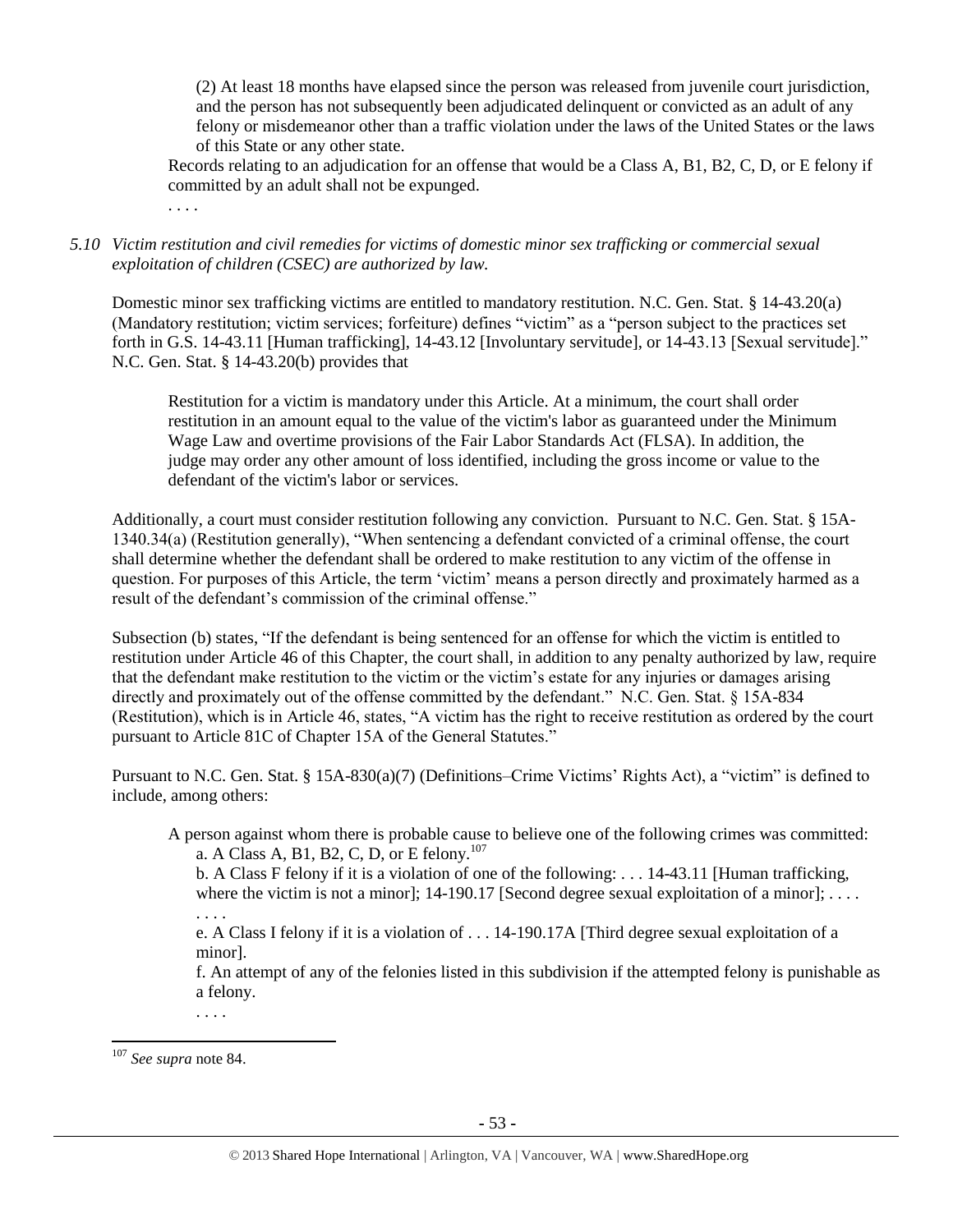Pursuant to N.C. Gen. Stat. § 15A-1340.35(a)(1) (Basis for restitution), "In determining the amount of restitution, the court shall consider," among other things, "(1) In the case of an offense resulting in bodily injury to a victim: a. The cost of necessary medical and related professional services and devices or equipment relating to physical, psychiatric, and psychological care required by the victim; b. The cost of necessary physical and occupational therapy and rehabilitation required by the victim; and c. Income lost by the victim as a result of the offense."

In addition, domestic minor sex trafficking victims may be able to pursue civil remedies under the Crime Victims Financial Recovery Assistance Act, codified at N.C. Gen. Stat. Chapter 15B Article 2. N.C. Gen. Stat. § 15B-30 (Declaration of policy and purpose) recognizes that "[n]o person who commits a crime should thereafter gain monetary profit as the result of committing the crime." N.C. Gen. Stat. § 15B-34 (Civil action to recover profits or funds; responsibilities of the Commission), codified in The Crime Victims Financial Recovery Assistance Act, authorizes a victim of a crime for which the offender was convicted, and certain other specified "eligible person[s]," to bring a civil action against the offender "for damages arising out of the offense for which the offender was convicted," subject to a three year statute of limitations. N.C. Gen. Stat. §§ 15B-30(1), 15B-34(a).

Furthermore, a trafficker may be required to pay damages due to a civil suit under the civil racketeering statute. A defendant is liable for triple damages under N.C. Gen. Stat. § 75D-8(c) (Available RICO civil remedies), which states,

Any innocent person who is injured or damaged in his business or property by reason of any violation of G.S. 75D-4 involving a pattern of racketeering activity shall have a cause of action for three times the actual damages sustained and reasonable attorneys [sic] fees. For purposes of this [provision], "pattern of racketeering activity" shall require that at least one act of racketeering activity be an act of racketeering activity other than (i) an act indictable under 18 U.S.C. § 1341 or U.S.C. § 1343, or (ii) an act which is an offense involving fraud in the sale of securities. . . . . . . .

Additionally, any injured person has "a right or claim to forfeited property or to the proceeds derived therefrom superior to any right or claim the State has in the same property or proceeds" so long as the injured person "intervene[s] in the forfeiture proceeding prior to its final disposition." N.C. Gen. Stat. § 75D-8(d).

*5.11 Statutes of limitations for civil and criminal actions for child sex trafficking or commercial sexual exploitation of children (CSEC) offenses are eliminated or lengthened sufficiently to allow prosecutors and victims a realistic opportunity to pursue criminal action and legal remedies.*

North Carolina does not have any statute of limitations for felony prosecutions.<sup>108</sup> Under N.C. Gen. Stat. § 1-52 (Three years), the following actions are included in the list of those with a 3-year limitation: "(5) For criminal conversation, or for any other injury to the person or rights of another, not arising on contract and not hereafter enumerated. . . . (19) For assault, battery, or false imprisonment." Subsection (16) states, however, "Unless otherwise provided by statute, for personal injury or physical damage to claimant's property, the cause of action, except in causes of actions referred to in G.S. 1-15(c), shall not accrue until bodily harm to the claimant or physical damage to his property becomes apparent or ought reasonably to have become apparent to the claimant, whichever event first occurs. Provided that no cause of action shall accrue more than 10 years from the last act or omission of the defendant giving rise to the cause of action." N.C. Gen. Stat. § 1-52(16). Pursuant

<sup>&</sup>lt;sup>108</sup> State v. Hardin, 75 (N.C. Ct. App. 1973) ("In North Carolina, there is no statute of limitations barring the prosecution of a felony.")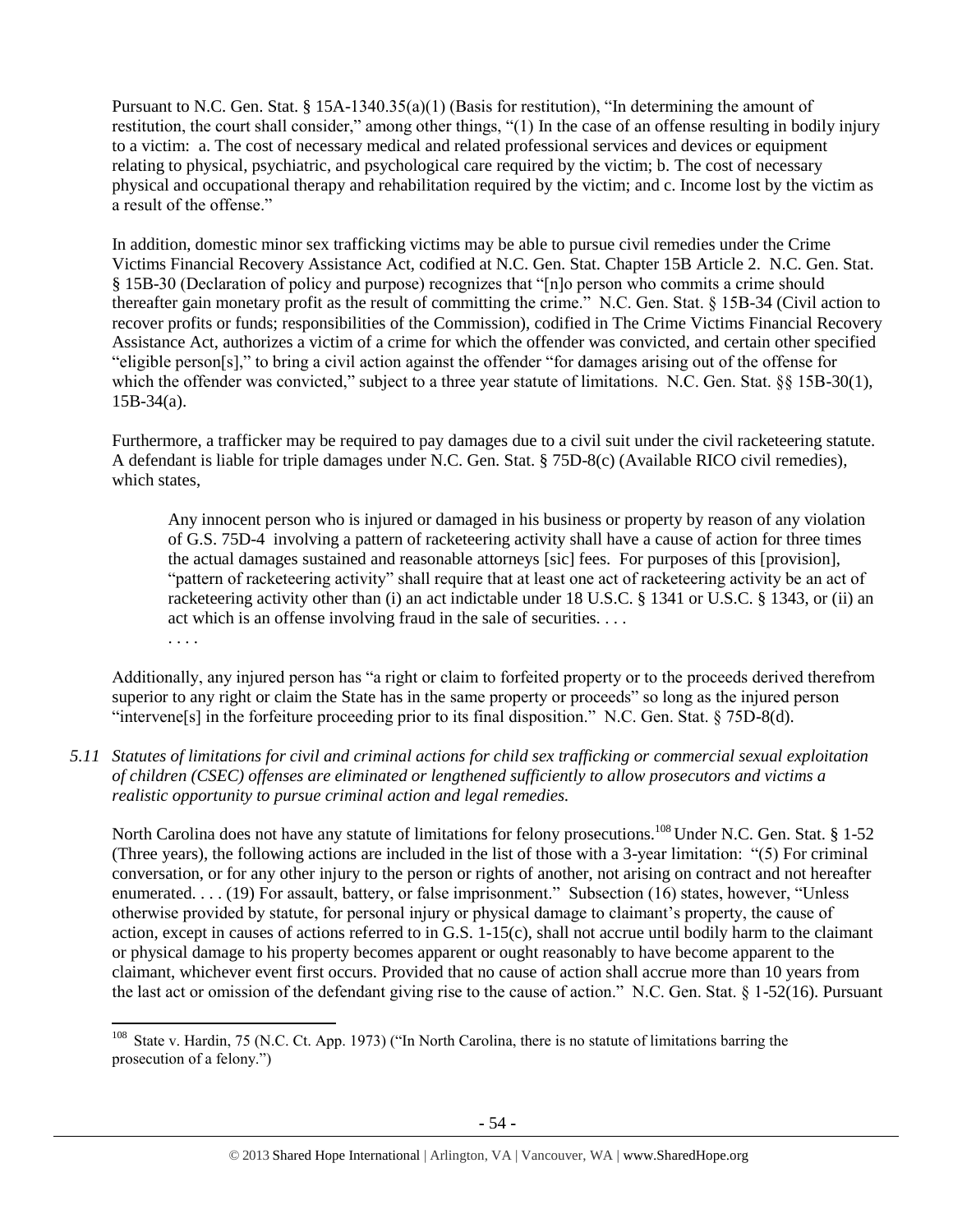to N.C. Gen. Stat. § 1-56 (All other actions, 10 years), "An action for relief not otherwise limited by this subchapter may not be commenced more than 10 years after the cause of action has accrued."

However, pursuant to N.C. Gen. Stat. §1-15.1(a) (Statutes of limitation and repose for civil actions seeking to recover damages arising out of a criminal act),

Notwithstanding any other provision of law, if a defendant is convicted of a criminal offense and is ordered by the court to pay restitution or restitution is imposed as a condition of probation, special probation, work release, or parole, then all applicable statutes of limitation and statutes of repose, except as established herein, are tolled for the period set forth in this subsection for purposes of any civil action brought by an aggrieved party against that defendant for damages arising out of the offense for which the defendant was convicted. Any statute of limitation or repose applicable in the civil action shall be tolled from the time of entry of the court order

(1) Requiring that restitution be made,

(2) Making restitution a condition of probation or special probation, or

(3) Recommending that restitution be made a condition of work release or parole, and until the defendant has paid in full the amount of restitution ordered or imposed. Except as provided in G.S. 15B-34, an action to recover damages arising out of the criminal offense shall not be commenced more than 10 years from the last act of the defendant giving rise to the cause of action.

Additionally, N.C. Gen. Stat. § 1-17(a) (Disabilities) states in part, "A person entitled to commence an action who is under a disability at the time the cause of action accrued may bring his or her action within the time limited in this Subchapter, after the disability is removed, except in an action for the recovery of real property, or to make an entry or defense founded on the title to real property, or to rents and services out of the real property, when the person must commence his or her action, or make the entry, within three years next after the removal of the disability, and at no time thereafter." Section (a) further states that "[f]or the purpose of this section" a person "within the age of 18 years" is considered to be "under a disability."

Civil actions brought under North Carolina's RICO statutes are subject to a five year statute of limitations, starting from the time that "the conduct in violation of a provision of this Chapter [RICO] terminates or the claim for relief accrues, whichever is later." N.C. Gen. Stat. § 75D-9 (Period of limitations as to civil proceedings under this chapter). However, "If a civil action is brought by the State for forfeiture or to prevent any violation of the Chapter, then the running of this period of limitations with respect to any innocent person's claim for relief which is based upon any matter complained of in such action by the State, shall be suspended during the pendency of the action by the State and for two years thereafter." N.C. Gen. Stat. § 75D-9.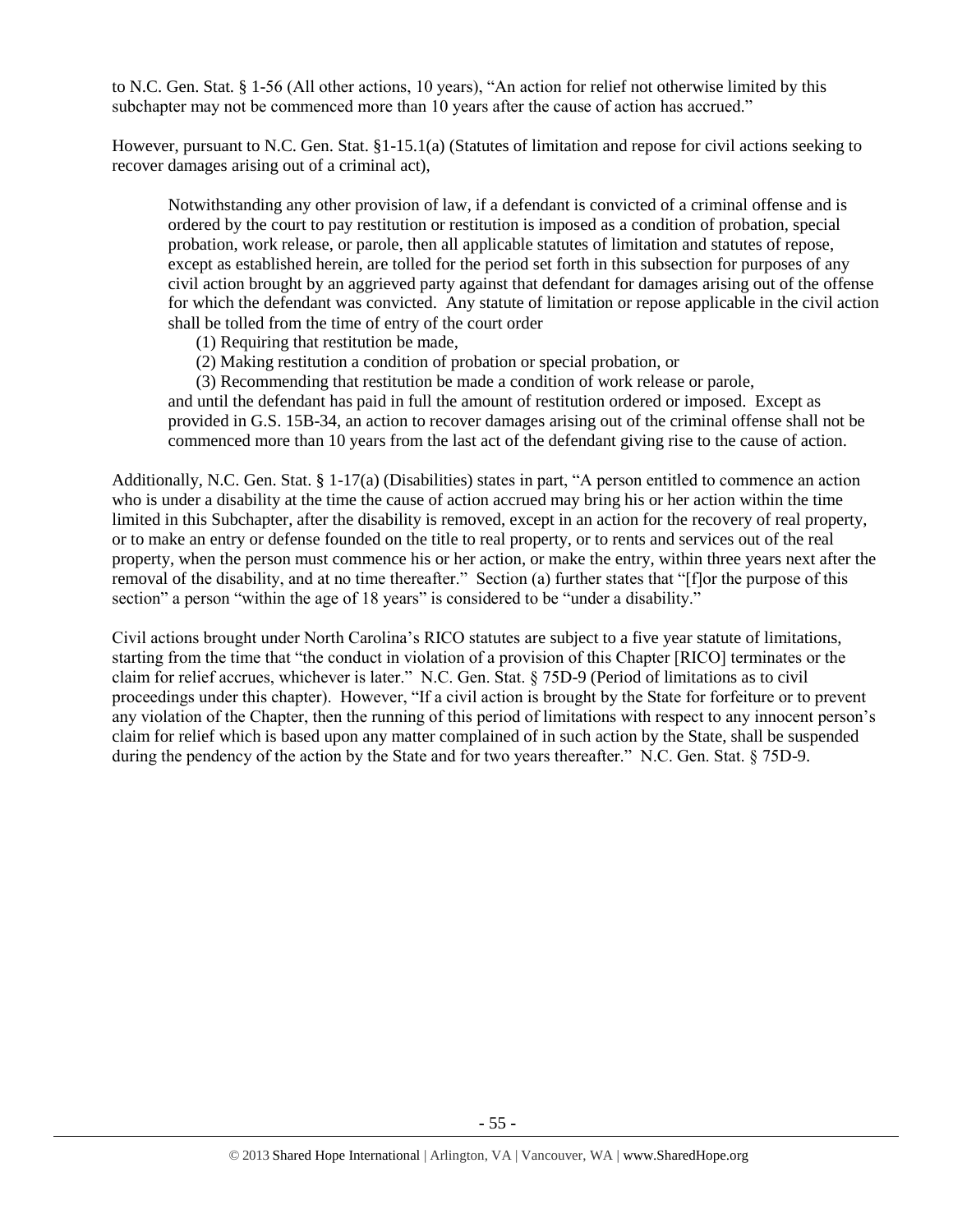#### FRAMEWORK ISSUE 6: CRIMINAL JUSTICE TOOLS FOR INVESTIGATION AND PROSECUTIONS

#### *Legal Components:*

- *6.1 Training on human trafficking and domestic minor sex trafficking for law enforcement is statutorily mandated or authorized.*
- *6.2 Single party consent to audiotaping is permitted in law enforcement investigations.*
- *6.3 Wiretapping is an available tool to investigate domestic minor sex trafficking.*
- *6.4 Using a law enforcement decoy posing as a minor to investigate buying or selling of commercial sex acts is not a defense to soliciting, purchasing, or selling sex with a minor.*
- *6.5 Using the Internet to investigate buyers and traffickers is a permissible investigative technique.*
- *6.6 Law enforcement and child welfare agencies are mandated to promptly report missing and recovered children. \_\_\_\_\_\_\_\_\_\_\_\_\_\_\_\_\_\_\_\_\_\_\_\_\_\_\_\_\_\_\_\_\_\_\_\_\_\_\_\_\_\_\_\_\_\_\_\_\_\_\_\_\_\_\_\_\_\_\_\_\_\_\_\_\_\_\_\_\_\_\_\_\_\_\_\_\_\_\_\_\_\_\_\_\_\_\_\_\_\_\_\_\_\_*

#### *Legal Analysis:*

 $\overline{a}$ 

*6.1 Training on human trafficking and domestic minor sex trafficking for law enforcement is statutorily mandated or authorized.*

Law enforcement training on human trafficking is authorized in North Carolina. Pursuant to 2007 Sess. Laws 547, sec.  $11,^{109}$  North Carolina law directs the North Carolina Justice Academy to

establish protocols suitable for the training of State and local law enforcement officers. The protocols shall be made available to all State and local law enforcement agencies so that the agencies may conduct training on:

(1) The phenomenon of human trafficking and State and federal laws on human trafficking. (2) How to recognize and identify victims of one or more of the practices set forth in G.S. 14-43.11 [Human trafficking], G.S. 14-43.12 [Involuntary servitude], or G.S. 14-43.13 [Sexual servitude]. (3) Methods for protecting trafficking victims and possible trafficking victims, and advising them of their rights.

(4) Procedures and techniques for handling specialized needs of victims who may face cultural, language, and other barriers that impede ability to request and obtain available services.

Nothing in this section shall be construed to require the North Carolina Justice Academy to conduct training of State or local law enforcement officers.

- 6.1.1 Recommendation: Enact a law mandating or authorizing training on human trafficking and domestic minor sex trafficking for State and local law enforcement officers.
- *6.2 Single party consent to audiotaping is permitted in law enforcement investigations.*

Single party consent to audiotaping is allowed in North Carolina. Under N.C. Gen. Stat. §15A-287(a) (Interception and disclosure of wire, oral, or electronic communications prohibited), the use of audiotaping and

 $109$  This provision is listed in the editor's notes to N.C. Gen. Stat. § 14-43.11, but does not appear to be codified in the North Carolina General Statutes. However, the North Carolina Justice Academy does appear to offer web-based training courses on human trafficking. North Carolina Justice Academy Online, Course Catalog, http://ncdoj.learn.com/learncenter.asp?id=178409&sessionid=3-E162BACE-AB3D-4118-94B5- E138E07B9CB2&page=4 (last visited Sept. 16, 2011).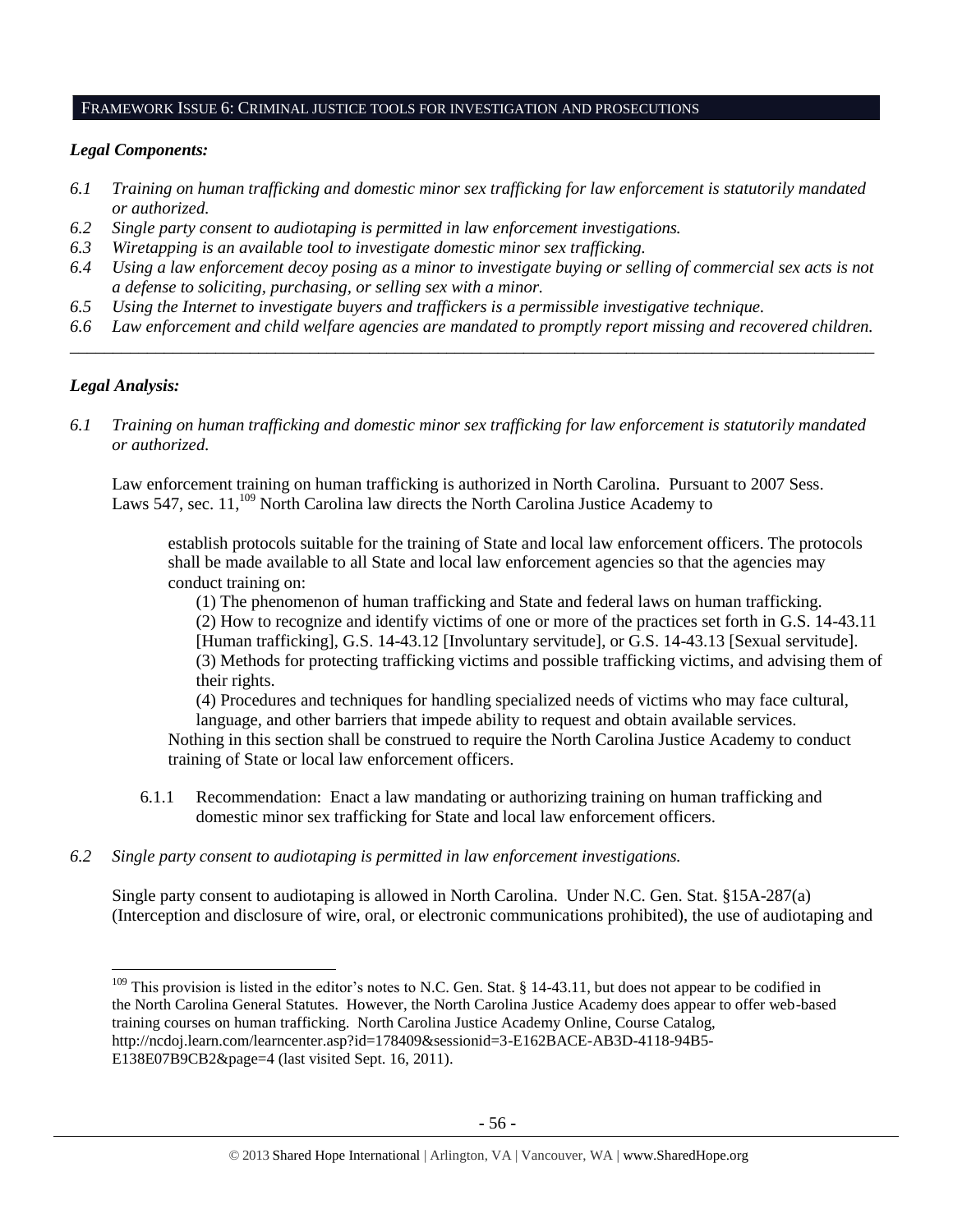other methods of intercepting an oral communication is only prohibited if occurring "without the consent of at least one party to the communication."

*6.3 Wiretapping is an available tool to investigate domestic minor sex trafficking.* 

Pursuant to N.C. Gen. Stat. §15A-290(c)(1)<sup>110</sup> (Offenses for which orders for electronic surveillance may be granted),

(c) Orders authorizing or approving the interception of wire, oral, or electronic communications may be granted, subject to the provisions of this Article and Chapter 119 of the United States Code, when the interception may provide, or has provided, evidence of any of the following offenses, or any conspiracy to commit these offenses, or when the interception may expedite the apprehension of persons indicted for the commission of these offenses:

(1) Any felony offense against a minor, including any violation of G.S. 14-27.7 (Intercourse and sexual offenses with certain victims; consent no defense), G.S. 14-41 (Abduction of children), G.S. 14-43.11 (Human trafficking), G.S. 14-43.12 (Involuntary servitude), G.S. 14-43.13 (Sexual servitude), G.S. 14-190.16 (First degree sexual exploitation of a minor), G.S. 14-190.17 (Second degree sexual exploitation of a minor), or G.S. 14-202.1 (Taking indecent liberties with children), G.S. 14-205.2(c) or (d) (Patronizing a prostitute who is a minor or a mentally disabled person), or G.S. 14-205.3(b) (Promoting prostitution of a minor or a mentally disabled person).

Violations of both N.C. Gen. Stat. § 14-43.11(b)<sup>111</sup> (Human trafficking) and N.C. Gen. Stat. § 14-43.13(b)<sup>112</sup> (Sexual servitude) are Class C felonies under N.C. Gen. Stat. § 15A-290 (Offenses for which orders for electronic surveillance may be granted) which authorize law enforcement to obtain an order for electronic surveillance in a domestic minor sex trafficking investigation.

In addition, "Orders authorizing or approving the interception of wire, oral, or electronic communications may be granted, subject to the provisions of this Article and Chapter 119 of the United States Code, when the interception may provide, or has provided, evidence of any offense that involves the commission of, or any conspiracy to commit, murder, kidnapping, hostage taking, robbery, extortion, bribery, rape, or any sexual offense, or when the interception may expedite the apprehension of persons indicted for the commission of these offenses." N.C. Gen. Stat. §15A-290(b).

If an emergency situation exists, N.C. Gen. Stat. § 15A-291(b) (Application for electronic surveillance order; judicial review panel) provides in part, "A judicial review panel is hereby authorized to grant orders valid throughout the State for the interception of wire, oral, or electronic communications. Applications for such orders may be made by the Attorney General or the Attorney General's designee. The Attorney General or the Attorney General's designee in applying for such orders, and a judicial review panel in granting such orders, shall comply with all procedural requirements of section 2518 of Chapter 119 of the United States Code. The Attorney General or the Attorney General's designee may make emergency applications as provided by section 2518 of Chapter 119 of the United States Code." Pursuant to 18 U.S.C. § 2518(7),

(7) Notwithstanding any other provision of this chapter, any investigative or law enforcement officer, specially designated by the Attorney General, the Deputy Attorney General, the Associate Attorney

 $110$  The text of N.C. Gen. Stat. § 15A-290 included here and elsewhere in this report includes amendments made by the passage of Senate Bill 683 during the first session of the 2013 North Carolina Legislature. 2013-2014 Leg., 2d Reg. Sess. (N.C. 2013) (effective October 1, 2013).

<sup>111</sup> *See supra* note [2](#page-0-0).

<sup>112</sup> *See supra* note [3](#page-1-0).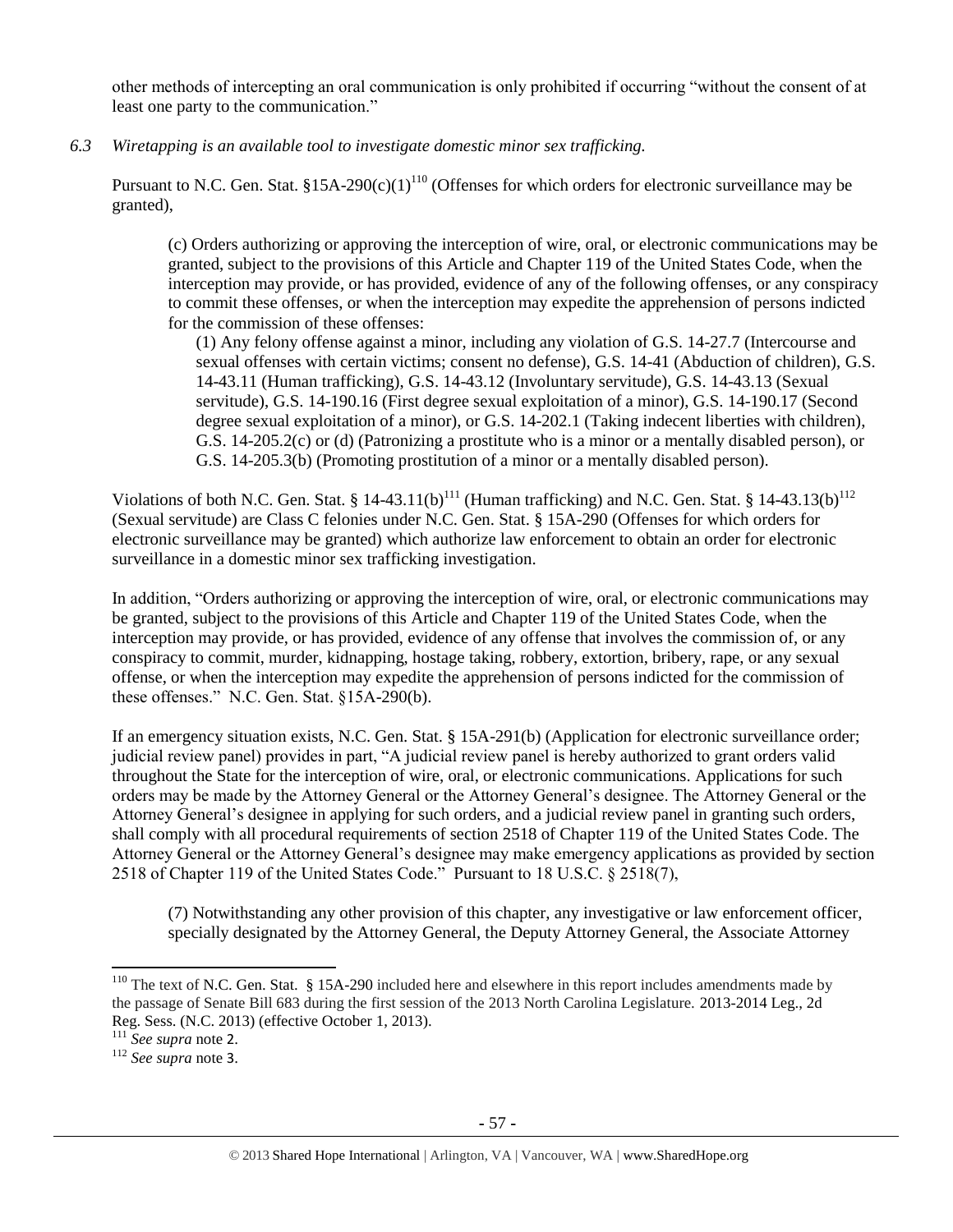General, or by the principal prosecuting attorney of any State or subdivision thereof acting pursuant to a statute of that State, who reasonably determines that—

(a) an emergency situation exists that involves—

- (i) immediate danger of death or serious physical injury to any person,
- (ii) conspiratorial activities threatening the national security interest, or
- (iii) conspiratorial activities characteristic of organized crime,

that requires a wire, oral, or electronic communication to be intercepted before an order authorizing such interception can, with due diligence, be obtained, and

(b) there are grounds upon which an order could be entered under this chapter to authorize such interception,

may intercept such wire, oral, or electronic communication if an application for an order approving the interception is made in accordance with this section within forty-eight hours after the interception has occurred, or begins to occur. In the absence of an order, such interception shall immediately terminate when the communication sought is obtained or when the application for the order is denied, whichever is earlier. In the event such application for approval is denied, or in any other case where the interception is terminated without an order having been issued, the contents of any wire, oral, or electronic communication intercepted shall be treated as having been obtained in violation of this chapter, and an inventory shall be served as provided for in subsection (d) of this section on the person named in the application.

*6.4 Using a law enforcement decoy posing as a minor to investigate buying or selling of commercial sex acts is not a defense to soliciting, purchasing, or selling sex with a minor.*

There is no specific statutory authority for law enforcement to use a decoy in investigating domestic minor sex trafficking. However, while not specifically related to CSEC, N.C. Gen. Stat. § 14-202.3(a) (Solicitation of child by computer or certain other electronic devices to commit an unlawful sex act) uses the term, "defendant believes to be a child," indicating that decoys can be used in investigating that crime.

"Entrapment" would not be a defense to purchasing sex with a minor in most cases. Specifically, "'[t]he defense of entrapment consists of two elements: (1) acts of persuasion, trickery or fraud carried out by law enforcement officers or their agents to induce a defendant to commit a crime, (2) when the criminal design originated in the minds of the government officials, rather than with the innocent defendant, such that the crime is the product of the creative activity of the law enforcement authorities."<sup>113</sup> Therefore, it is possible that a decoy could be used if the officers do not make the crime a product of their own activity or induce the defendant to commit the crime.

- 6.4.1 Recommendation: Amend N.C. Gen. Stat. § 14-43.11(a) (Human trafficking) and § 14- 43.13(a) (Sexual servitude) to specifically allow law enforcement to investigate these offenses by using decoys.
- *6.5 Using the Internet to investigate buyers and traffickers is a permissible investigative technique.*

l

While not specifically related to the commercial sexual exploitation of a child, N.C. Gen. Stat. § 14-202.3(a) (Solicitation of child by computer or certain other electronic devices to commit an unlawful sex act) criminalizes the use of a computer by a person at least 16 who

<sup>113</sup> *State v. Morse*, 671 S.E. 2d 538, 542 (N.C. Ct. App. 2009) (quoting *State v. Walker,* [246 S.E.2d 748, 749–50](http://www.lexis.com/research/buttonTFLink?_m=13e053ecddd45ea015abf329815936b6&_xfercite=%3ccite%20cc%3d%22USA%22%3e%3c%21%5bCDATA%5b194%20N.C.%20App.%20685%5d%5d%3e%3c%2fcite%3e&_butType=3&_butStat=2&_butNum=16&_butInline=1&_butinfo=%3ccite%20cc%3d%22USA%22%3e%3c%21%5bCDATA%5b153%20N.C.%20App.%2091%2c%2099%5d%5d%3e%3c%2fcite%3e&_fmtstr=FULL&docnum=1&_startdoc=1&wchp=dGLbVzS-zSkAb&_md5=9625a573a82f993126842fc01d8b3429)  [\(N.C. 1978\)\)](http://www.lexis.com/research/buttonTFLink?_m=13e053ecddd45ea015abf329815936b6&_xfercite=%3ccite%20cc%3d%22USA%22%3e%3c%21%5bCDATA%5b194%20N.C.%20App.%20685%5d%5d%3e%3c%2fcite%3e&_butType=3&_butStat=2&_butNum=16&_butInline=1&_butinfo=%3ccite%20cc%3d%22USA%22%3e%3c%21%5bCDATA%5b153%20N.C.%20App.%2091%2c%2099%5d%5d%3e%3c%2fcite%3e&_fmtstr=FULL&docnum=1&_startdoc=1&wchp=dGLbVzS-zSkAb&_md5=9625a573a82f993126842fc01d8b3429) (alteration in the original).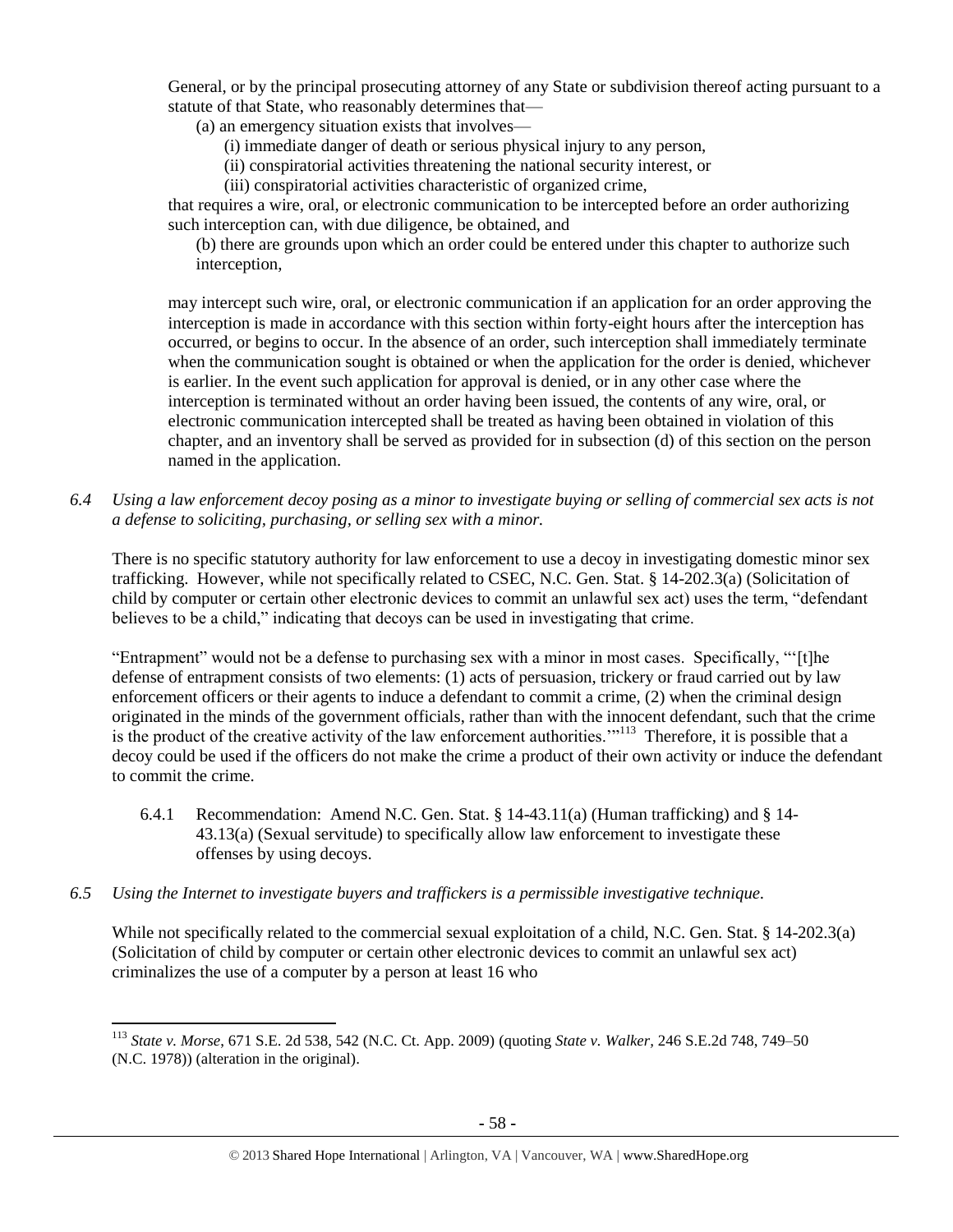knowingly, with the intent to commit an unlawful sex act, entices, advises, coerces, orders, or commands, by means of a computer or any other device capable of electronic data storage or transmission, a child who is less than 16 years of age and at least five years younger than the defendant, or a person the defendant believes to be a child who is less than 16 years of age and who the defendant believes to be at least five years younger than the defendant, to meet with the defendant or any other person for the purpose of committing an unlawful sex act. . . .

Therefore, the statutory language, "believes to be a child who is less than 16 years of age and who the defendant believes to be at least five years younger than the defendant," appears to allow for the use of the Internet to investigate domestic minor sex trafficking cases in this statute. N.C. Gen. Stat. § 14-202.3.<sup>114</sup>

*6.6 Law enforcement and child welfare agencies are mandated to promptly report missing and recovered children.*

Failure to report the disappearance of a child is a crime in North Carolina. N.C. Gen. Stat, § 14-318.5<sup>115</sup> (Failure to report the disappearance of a child to law enforcement; immunity of person reporting in good faith) establishes that

(b) A parent or any other person providing care to or supervision of a child<sup>116</sup> who knowingly or wantonly fails to report the disappearance of a child<sup>117</sup> to law enforcement is in violation of this subsection.

(c) Any person who reasonably suspects the disappearance of a child and who reasonably suspects that the child may be in danger shall report those suspicions to law enforcement within a reasonable time.

A violation of N.C. Gen. Stat. § 14-318.5(b) is a Class I felony and carries a presumptive sentence of 4–6 months imprisonment. A violation of N.C. Gen. Stat. § 14-318.5(c) is a Class 1 misdemeanor and punishable by 1–45 days imprisonment. N.C. Gen. Stat. §§ 14-318.5(b), (c), § 15A-1340.17(c), § 15A-1340.23(c)(2).

North Carolina has established the North Carolina Center for Missing Persons to serve as a "central repository for information regarding missing persons and missing children, with special emphasis on missing children." N.C. Gen. Stat. § 143B-1010. N.C. Gen. Stat. §143B-1015 requires that upon receiving a missing persons report, a law enforcement agency shall,

immediately make arrangements for the entry of data about the missing person or missing child into the national missing persons file in accordance with criteria set forth by the FBI/NCIC, immediately inform all of its on-duty law-enforcement officers of the missing person report, initiate a statewide broadcast to

<sup>114</sup> In *State v. Morse*, 671 S.E. 2d 538 (N.C. Ct. App. 2009), the defendant unsuccessfully attempted to assert an entrapment defense when the defendant chatted via the Internet with a person he believed to be a 14-year-old girl and initiated conversation about engaging in sexual activity with the person he believed to be 14 when in fact the "girl" was a law enforcement officer. *Id.* at 539–41.

<sup>&</sup>lt;sup>115</sup> The text of N.C. Gen. Stat. § 14-318.5 included here and elsewhere in this report includes amendments made by the passage of House Bill 149 during the first session of the 2013 North Carolina Legislature. 2013-2014 Leg., 2d Reg. Sess. (N.C. 2013) (effective December 1, 2013).

<sup>116 &</sup>quot;Child" is defined for purposes of this subsection as "any person who is less than 16 years of age." N.C. Gen. Stat, § 14-318.5(a)(1).

<sup>&</sup>lt;sup>117</sup> "Disappearance of a child" is defined as "When the parent or other person providing supervision of a child does not know the location of the child and has not had contact with the child for a 24-hour period. N.C. Gen. Stat, § 14-318.5(a)(2).